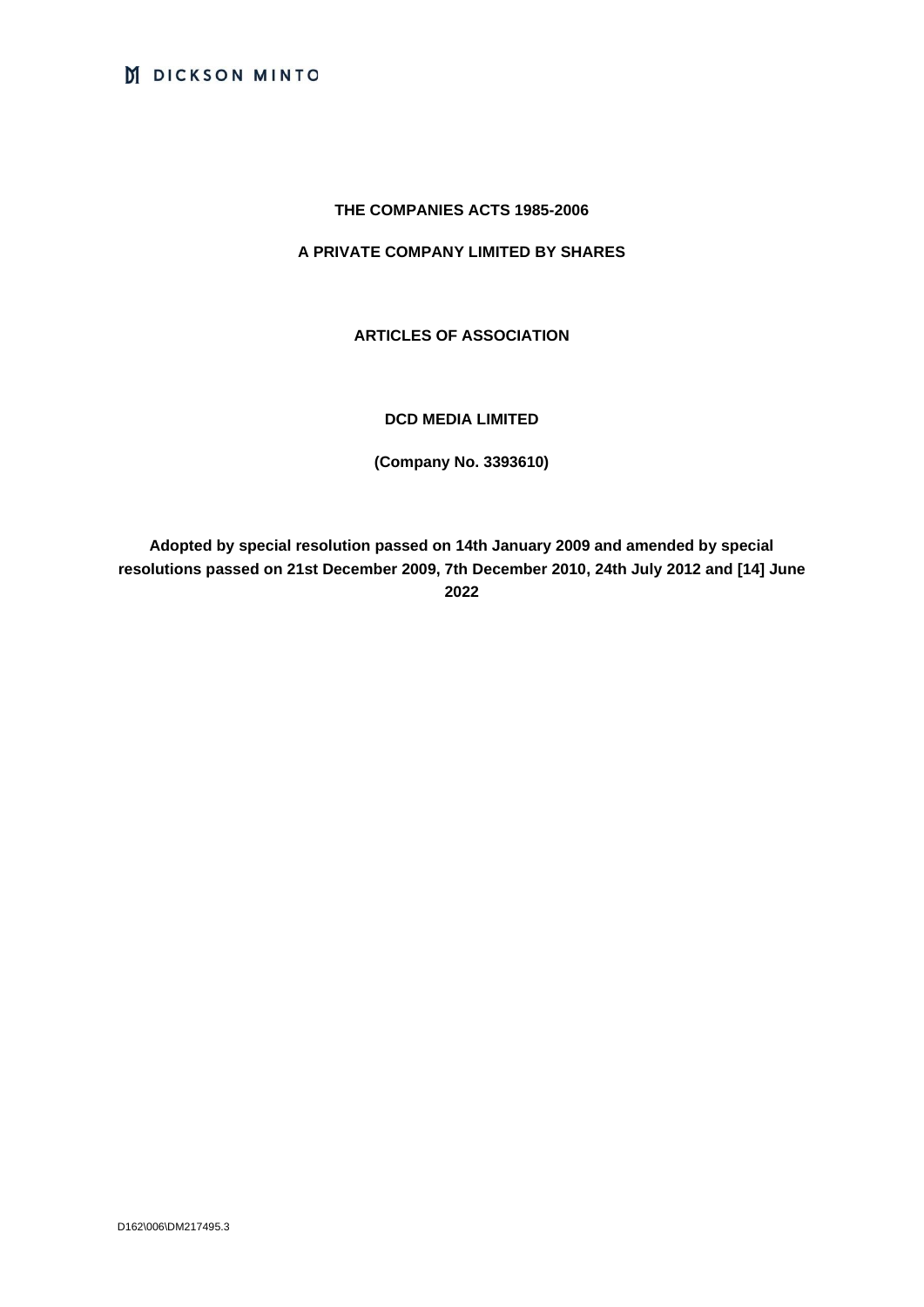| 1.             |  |
|----------------|--|
| 2.             |  |
| 3.             |  |
| $\mathbf{4}$ . |  |
| 5.             |  |
| 6.             |  |
| 7.             |  |
| 8.             |  |
| 9.             |  |
| 10.            |  |
| 11.            |  |
| 12.            |  |
| 13.            |  |
| 14.            |  |
| 15.            |  |
| 16.            |  |
| 17.            |  |
| 18.            |  |
| 19.            |  |
| 20.            |  |
| 21.            |  |
| 22.            |  |
| 23.            |  |
| 24.            |  |
| 25.            |  |

**CONTENTS**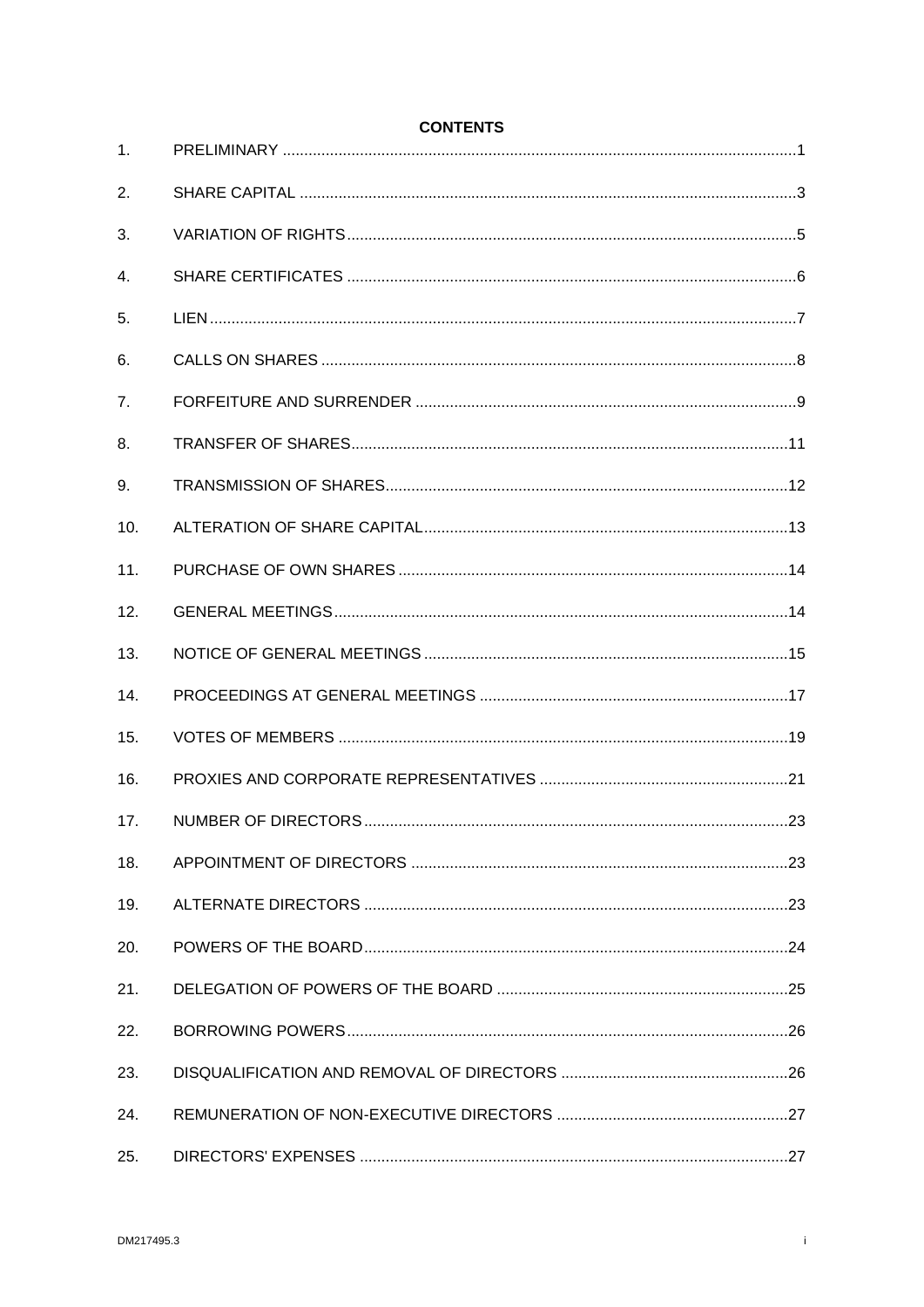| 26. |  |
|-----|--|
| 27. |  |
| 28. |  |
| 29. |  |
| 30. |  |
| 31. |  |
| 32. |  |
| 33. |  |
| 34. |  |
| 35. |  |
| 36. |  |
| 37. |  |
| 38. |  |
| 39. |  |
| 40. |  |
| 41. |  |
| 42. |  |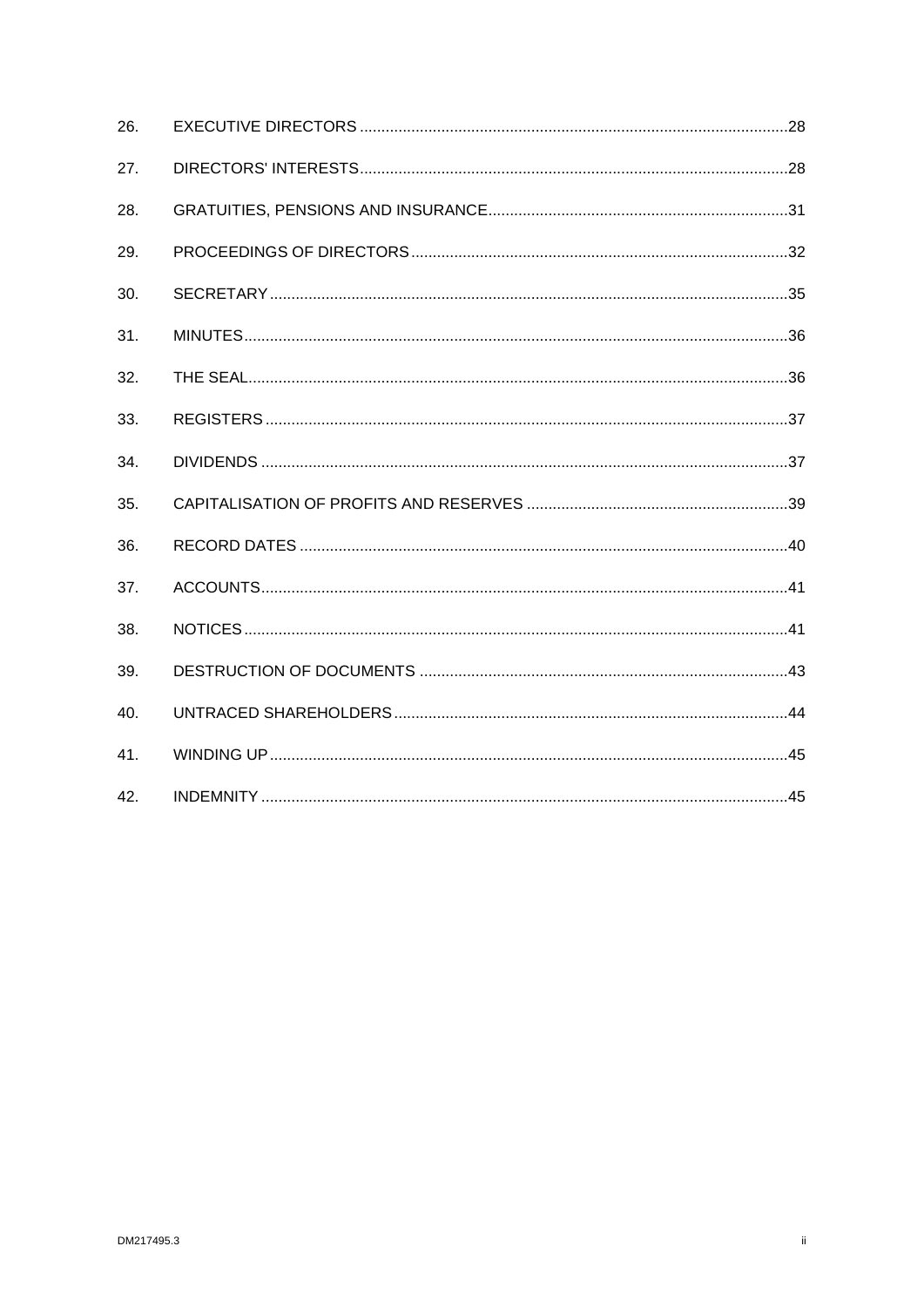Company No 3393610

The Companies Acts 1985 to 2006

A Private Company Limited by Shares

# **Articles of Association**

# **DCD Media Limited**

Adopted by special resolution passed on 14th January 2009 and amended by special resolutions passed on 21st December 2009, 7th December 2010 and [14] June 2022

# <span id="page-3-0"></span>**1. PRELIMINARY**

# **1.1. Table A**

The regulations in Table A of the 1985 Act as in force at the date of the incorporation of the Company shall not apply to the Company

# **1.2. Definitions**

In these Articles, except where the subject or context otherwise requires:

"**1985 Act**" means The Companies Act 1985 to the extent for the time being in force,

"**2006 Act**" means The Companies Act 2006 to the extent for the time being in force,

"**Articles**" means these articles of association as altered from time to time by special resolution,

"**auditors**" means the auditors for the time being of the Company,

"**the board**" means the directors or any of them acting as the board of directors of the Company,

"**clear days**" means the period excluding the day when a notice is given or deemed to be given and the day for which it is given or on which it is to take effect,

"**Companies Acts**" means the Companies Acts (as defined in Section 2 of the 2006 Act), in so far as they apply to the Company and any enactment passed after those Acts which may, by virtue of that or any other such enactment, be cited together with those Acts as the "Companies Acts" (with or without the addition of an indication of the date of any such enactment),

"**CREST**" means the relevant system operated by Euroclear UK & Ireland Limited in terms of the Regulations, which enables title to shares or other securities to be evidenced and transferred without a written instrument,

"**Deferred Shares**" means the deferred shares of £1.00 each in the capital of the Company,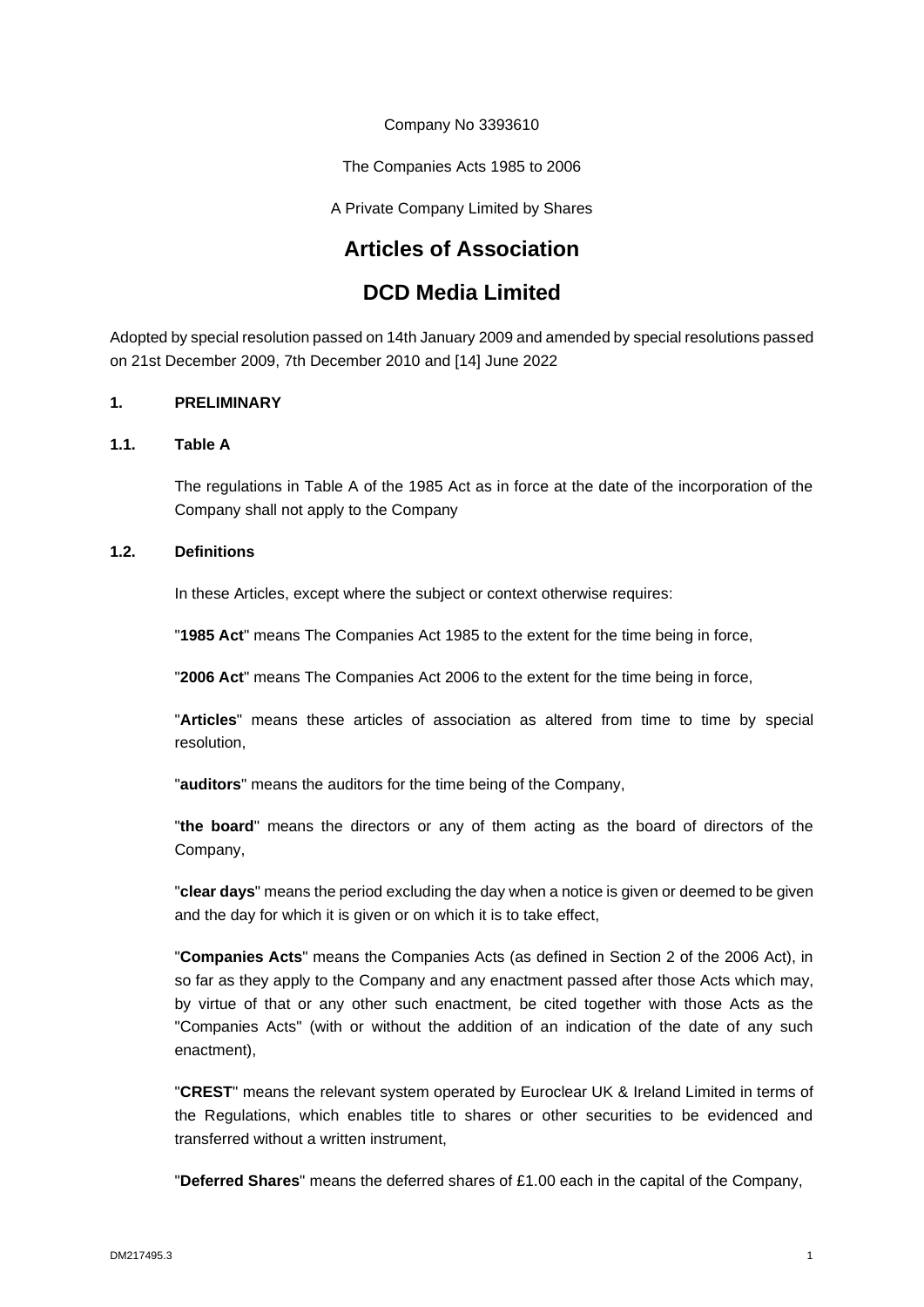"**Director**" means a director of the Company,

"**dividend**" means dividend,

"**electronic communication**" means any document or information sent or supplied in electronic form,

"**electronic form**" has the meaning given to it by Section 1168 of the 2006 Act,

"**hard copy/hard copy form**" have the meanings given to them in Section 1168 of the 2006 Act,

"**holder**" means in relation to any shares the member whose name is entered in the register as the holder of such shares,

"**member**" means a member of the Company,

"**Memorandum**" means the memorandum of association of the Company as amended from time to time,

"**office**" means the registered office of the Company,

"**Ordinary Shares**" means the ordinary shares of £1.00 each in the capital of the Company,

"**paid**" means paid or credited as paid,

"**register**" means the register of members of the Company,

"**the Regulation**" means the Uncertificated Securities Regulations 2001 and includes (i) any enactment or subordinate legislation which amends or supersedes those regulations and (ii) any applicable rules made under those regulations or under any such enactment or subordinate legislation for the time being in force,

"**seal**" means the common seal of the Company and includes any official seal kept by the Company by virtue of Section 39 or 40 of the 1985 Act,

"**secretary**" means any secretary of the Company and includes a joint, assistant, deputy or temporary secretary and any other person appointed to perform the duties of the secretary, and

"**United Kingdom**" means Great Britain and Northern Ireland.

# **1.3. Construction**

References to a document being executed include references to its being executed under hand or under seal or by any other method.

Words denoting the singular number include the plural number and vice versa, words denoting the masculine gender include the feminine gender, and words denoting persons include corporations.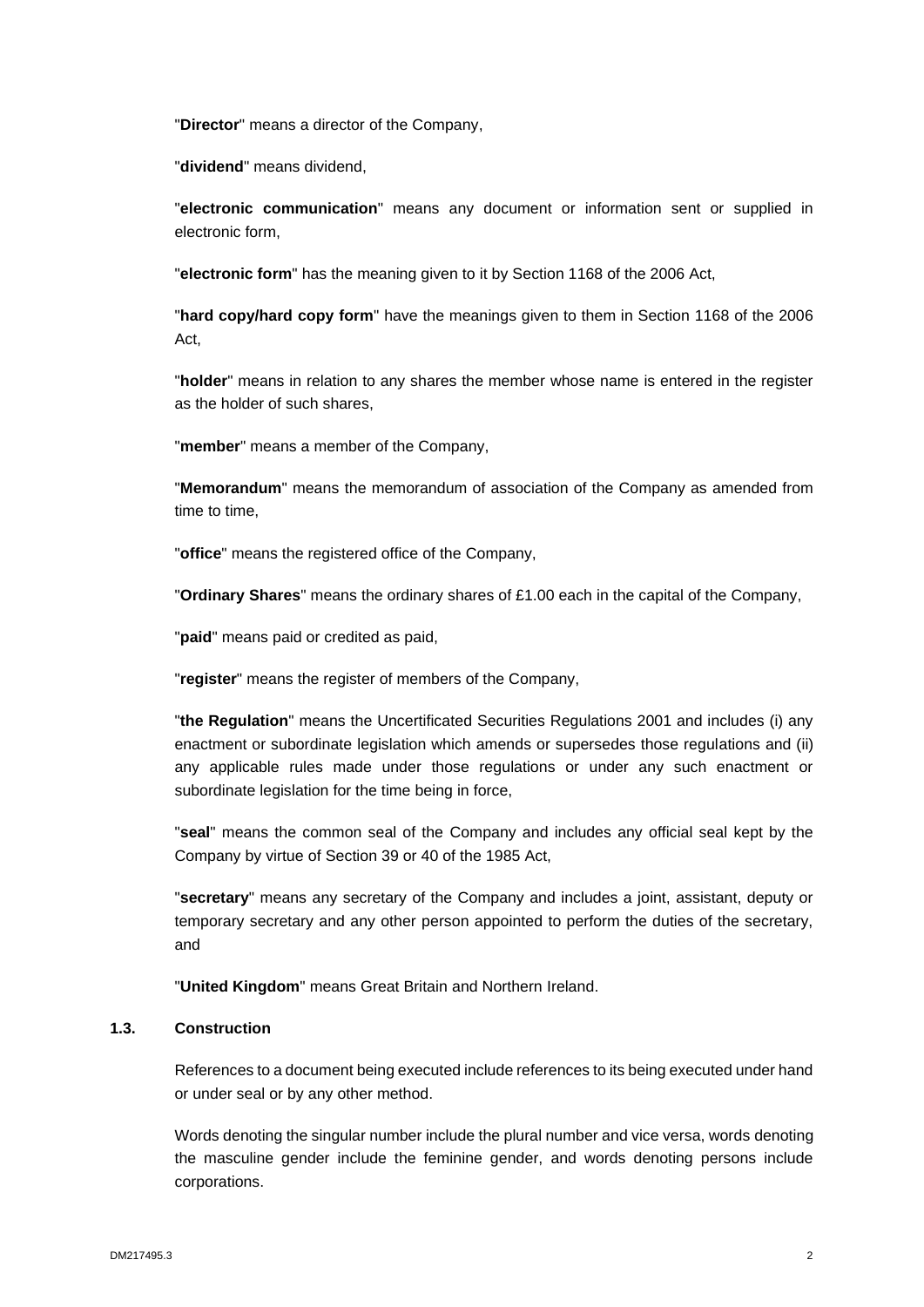Save as aforesaid any words or expressions defined in the Companies Act or the Regulations (but excluding any modification thereof not in force at the date of adoption of these Articles) shall, if not inconsistent with the subject or context, bear the same meaning in these Articles.

Subject to the preceding paragraph, references to any provision of any enactment or of any subordinate legislation (as defined by Section 21(1) of the Interpretation Act 1978) include any modification or re-enactment of that provision for the time being in force.

Headings are inserted for convenience only and do not affect the construction of these Articles.

In these Articles, (a) powers of delegation shall not be restrictively construed but the widest interpretation shall be given thereto, (b) the word board in the context of the exercise of any power contained in these Articles includes any committee consisting of one or more directors, any director holding executive office and any local or divisional board, manager or agent of the Company to which or, as the case may be, to whom the power in question has been delegated, (c) no power of delegation shall be limited by the existence or, except where expressly provided by the terms of delegation, the exercise of that or any other power of delegation, and (d) except where expressly provided by the terms of delegation, the delegation of a power shall not exclude the concurrent exercise of that power by any other body or person who is for the time being authorised to exercise it under these Articles or under another delegation of the power.

- 1.4. The liability of the members is limited.
- 1.5. The office will be in England and Wales.
- 1.6. In accordance with the Companies Act the objects of the Company shall be unrestricted.
- 1.7. The name of the Company may be changed by resolution of the Directors.

# <span id="page-5-0"></span>**2. SHARE CAPITAL**

# **2.1. Share Capital**

The special rights and restrictions attaching to the Deferred Shares shall be as follows

#### **(1) as regards income**

the Deferred Shares shall not entitle the holders thereof to receive any dividend or other distribution;

#### **(2) as regards voting**

the Deferred Shares shall not entitle the holders thereof to receive notice of or to attend or vote at any General Meeting of the Company,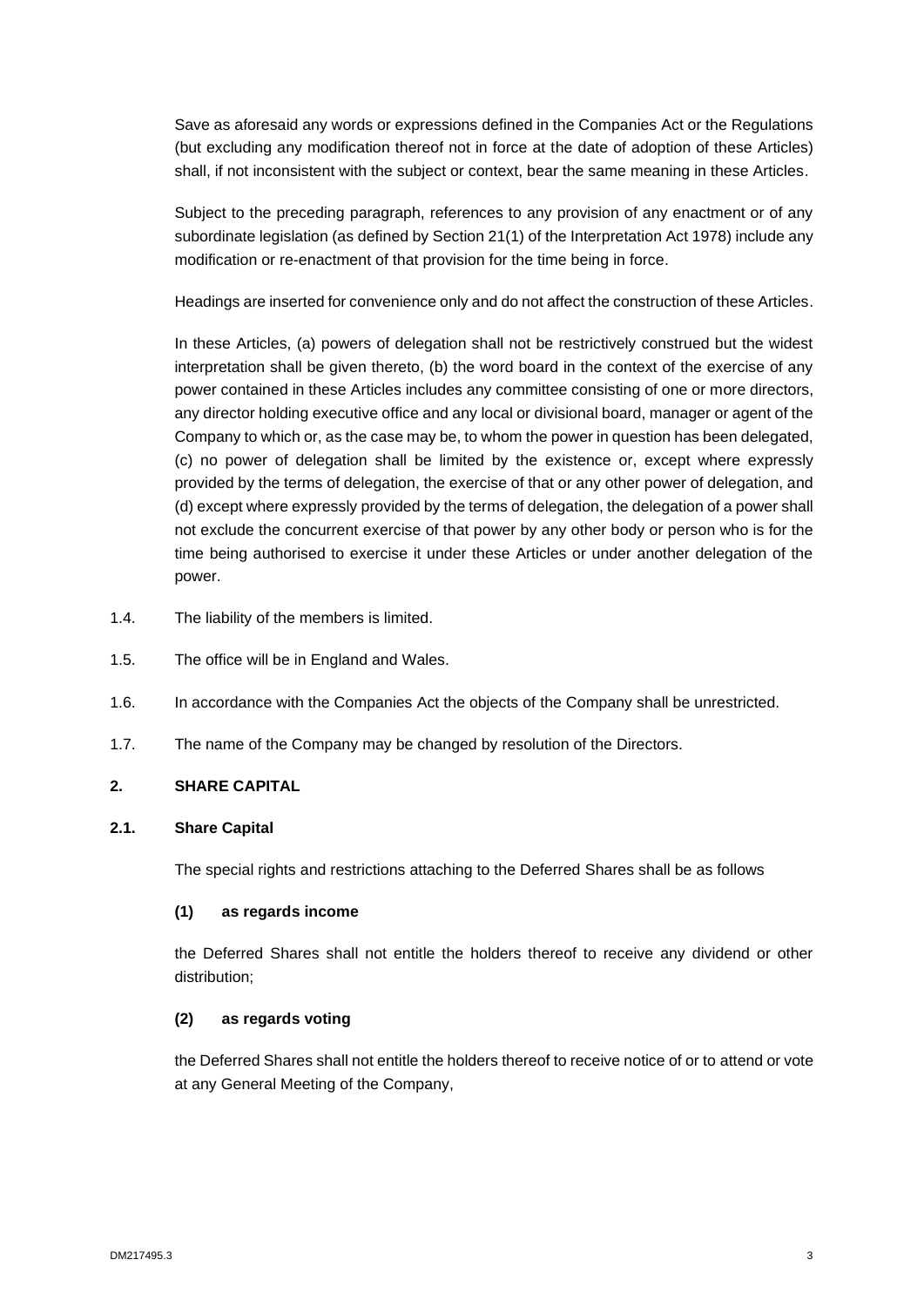# **(3) as regards capital**

on a return of capital on a winding up the holders of Deferred Shares shall only be entitled to receive the amount paid up on such shares after the holders of the Ordinary Shares have received the sum of £100,000 for each Ordinary Share held by them and shall have no other right to participate in the assets of the Company, the Deferred Shares are liable to be cancelled without payment of any consideration to the holders thereof,

# **(4) as regards transfers**

the Deferred Shares shall not be transferable without the consent of the Board, the Company is authorised at any time

(a) to appoint any person to execute on behalf of the holders of the Deferred Shares a transfer thereof and/or an agreement to transfer the same (without making any payment to the holders thereof and persons so entitled) to such persons as the Company may determine as holders thereof beneficially entitled thereto,

(b) pending any such transfer not to issue certificates for the Deferred Shares,

# **(5) as regards variation of rights**

neither

(a) the passing by the Company of any resolution for a reduction of capital involving the cancellation of the Deferred Shares without any repayment of capital in respect thereof, or a reduction of share premium account, or the obtaining by the Company or the making by the Court of an order confirming any such reduction of capital or share premium account or the making effective of such order, nor

(b) the purchase by the Company in accordance with the provisions of the Act of any of its own shares or other securities or the passing of a resolution to permit any such purchase,

shall constitute a variation of rights,

# **(6) as regards further issues**

the rights conferred by the Deferred Shares shall not be varied or abrogated by the creation or issue of further shares ranking *pari passu* with or in priority to the Deferred Shares.

# **2.2. Shares with special rights**

Subject to the provisions of the Companies Acts and without prejudice to any rights attached to any existing shares or class of shares, any share may be issued with such rights or restrictions as the Company may by ordinary resolution determine or, subject to and in default of such determination, as the board shall determine.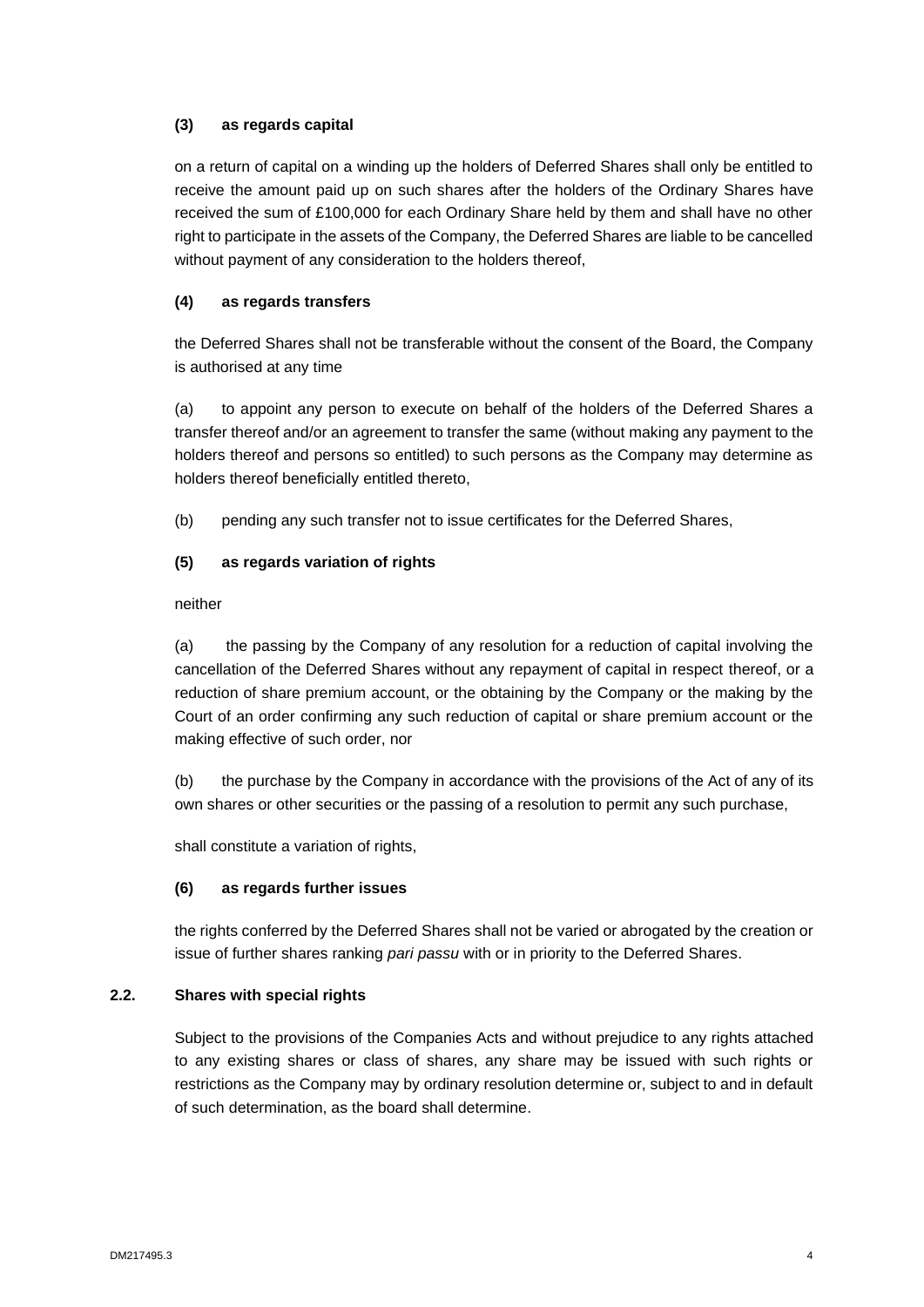# **2.3. Allotment**

Subject to the provisions of the Companies Acts relating to authority, pre-emption rights or otherwise and of any resolution of the Company passed pursuant thereto, and, in the case of redeemable shares, the provisions of Article 2.4, all unissued shares for the time being in the capital of the Company shall be at the disposal of the board, and the board may (subject as aforesaid) allot (with or without conferring a right of renunciation), grant options over, or otherwise dispose of them to such persons, on such terms and conditions, and at such times as it thinks fit.

#### **2.4. Redeemable shares**

Subject to the provisions of the Companies Acts, and without prejudice to any rights attached to any existing shares or class of shares, shares may be issued which are to be redeemed or are to be liable to be redeemed at the option of the Company or the holder on such terms and in such manner as may be provided by these Articles.

#### **2.5. Commissions**

The Company may exercise all powers of paying commissions or brokerage conferred or permitted by the Companies Acts. Subject to the provisions of the Companies Acts, any such commission or brokerage may be satisfied by the payment of cash or by the allotment of fully or partly paid shares or partly in one way and partly in the other.

# **2.6. Trusts not recognised**

Except as required by law, no person shall be recognised by the Company as holding any share upon any trust and (except as otherwise provided by these Articles or by law) the Company shall not be bound by or recognise any interest in any share (or in any fractional part of a share) except an absolute right to the entirety thereof in the holder.

# <span id="page-7-0"></span>**3. VARIATION OF RIGHTS**

#### **3.1. Method of varying rights**

Subject to the provisions of the Companies Acts, if at any time the capital of the Company is divided into different classes of shares, the rights attached to any class may (unless otherwise provided by the terms of issue of the shares of that class) be varied or abrogated, whether or not the Company is being wound up, either with the consent in writing of the holders of three quarters in nominal value of the issued shares of the class or with the sanction of a resolution passed by the holders of the shares of the class (but not otherwise).

# **3.2. When rights deemed to be varied**

For the purposes of this Article, unless otherwise expressly provided by the rights attached to any shares or class of shares, those rights shall be deemed to be varied by the reduction of the capital paid up on those shares otherwise than by a purchase or redemption by the Company of its own shares and by the allotment of other shares ranking in priority for payment of a dividend or in respect of capital or which confer on the holders voting rights more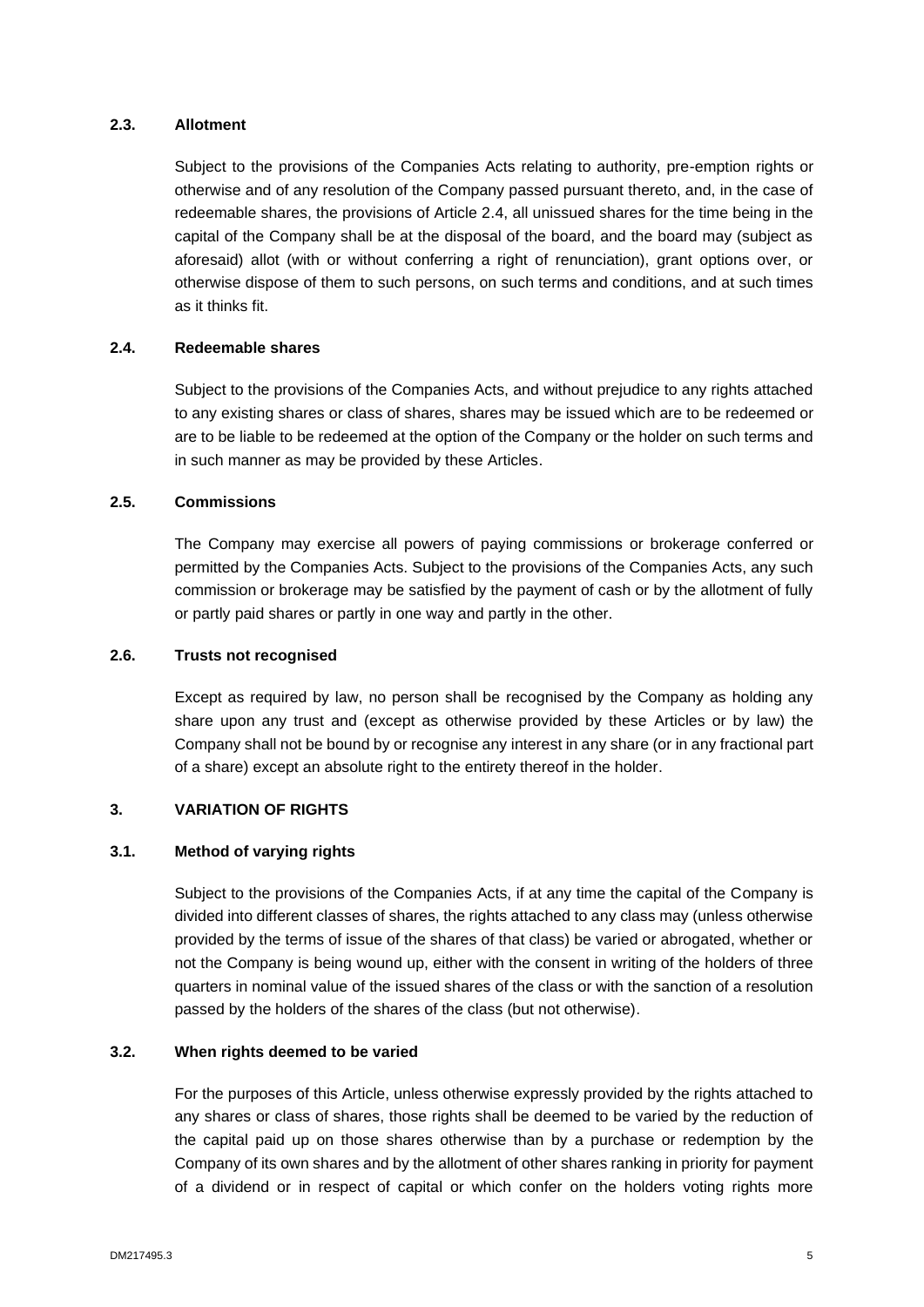favourable than those conferred by such first mentioned shares, but shall not otherwise be deemed to be varied by the creation or issue of other shares ranking *pari passu* with, or subsequent to, such first mentioned shares or by the purchase or redemption by the Company of any of its own shares.

# <span id="page-8-0"></span>**4. SHARE CERTIFICATES**

#### **4.1. Issue of certificates**

Every member, upon becoming the holder of any shares (except a recognised clearing house or a nominee of a recognised clearing house or of a recognised investment exchange in respect of whom the Company is not required by law to complete and have ready for delivery a certificate) shall be entitled, without payment, to one certificate for all the shares of each class held by him (and, upon transferring a part of his holding of shares of any class, to a certificate for the balance of such holding) or several certificates each for one or more of his shares upon payment for every certificate after the first of such reasonable sum as the board may from time to time determine Subject to Article 32.2 every certificate shall be sealed with the seal or executed in accordance with Article 32.4 and shall specify the number, class and distinguishing numbers (if any) of the shares to which it relates and the amount or respective amounts paid up thereon. The Company shall not be bound to issue more than one certificate for shares held jointly by several persons and delivery of a certificate to one joint holder shall be a sufficient delivery to all of them Shares of different classes may not be included in the same certificate.

Share certificates issued to shareholders and sent by post to the shareholder or their agent shall be sent at the shareholder risk.

#### **4.2. CREST**

Nothing in these Articles shall preclude any share or other security of the Company from being issued, held, registered, converted, transferred or otherwise dealt with in uncertificated form in accordance with the Regulations and any rules or requirements laid down from time to time by CREST or any other relevant system operated pursuant to the Regulations.

In relation to any share or other security which is in uncertificated form, these Articles shall have effect subject to the provisions of the Regulations and (so far as consistent with them) to the following provisions:

- (a) the Company shall not be obliged to issue a certificate evidencing title to shares and all references to a certificate in respect of any shares or securities held in uncertificated form in these Articles shall be deemed inapplicable to such shares or securities which are in uncertificated form and furthermore shall be interpreted as a reference to such form of evidence of title to uncertificated shares or securities as the Regulations prescribe or permit,
- (b) the registration of title to and transfer of any shares or securities in uncertificated form shall be effected in accordance with the Regulations and there shall be no requirement for a written instrument of transfer,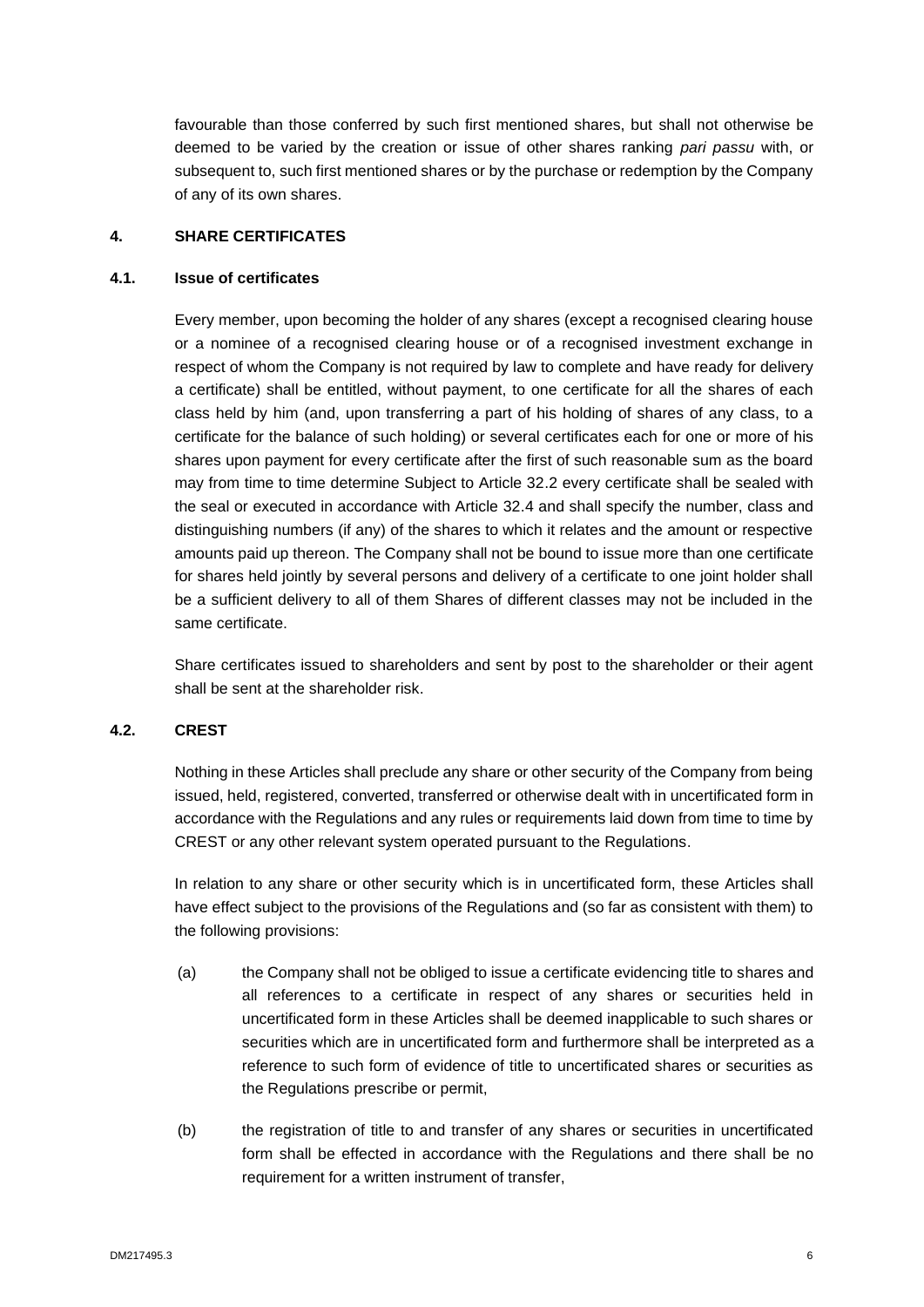- (c) a properly authenticated dematerialised instruction given in accordance with the Regulations shall be given effect in accordance with the Regulations,
- (d) any communication required or permitted by these Articles to be given by a person to the Company may be given in accordance with and in any manner (whether or not in writing) prescribed or permitted by the Regulations,
- (e) if a situation arises where any provisions of these Articles are inconsistent in any respect with the terms of the Regulations in relation to shares or securities of the Company which are in uncertificated form then:
	- (i) the Regulations will be given effect thereto in accordance with their terms, and
	- (ii) the directors shall have power to implement any procedures as they may think fit and as may accord with the Regulations for the recording and transferring of title to shares and securities in uncertificated form and for the regulation of those proceedings and the persons responsible for or involved in their operation.

The directors shall have the specific powers to elect, without further consultation with the holders of any shares or securities of the Company (except where such shares or securities are constituted by virtue of some other deed, document or other source), that any single or all classes of shares and securities of the Company become capable of being traded in uncertificated form in accordance with the Regulations on CREST or any other Operator (as defined in the Regulations) of a relevant system.

# **4.3. Replacement certificates**

If a share certificate is defaced, worn out, lost or destroyed, it may be renewed on such terms (if any) as to evidence and indemnity (with or without security) and payment of any exceptional out-of-pocket expenses reasonably incurred by the Company in investigating evidence and preparing the requisite form of indemnity as the board may determine but otherwise free of charge, and (in the case of defacement or wearing out) on delivery up of the old certificate.

# <span id="page-9-0"></span>**5. LIEN**

# **5.1. Company to have lien on shares**

The Company shall have a first and paramount lien on every share (not being a fully paid share) for all moneys payable to the Company (whether presently or not) in respect of that share. The board may at any time (generally or in particular cases) waive any lien or declare any share to be wholly or in part exempt from the provisions of this Article. The Company's lien on a share shall extend to any amount (including dividends) payable in respect of it.

#### **5.2. Enforcement of lien by sale**

The Company may sell, in such manner as the board determines, any share on which the Company has a lien if a sum in respect of which the lien exists is presently payable and is not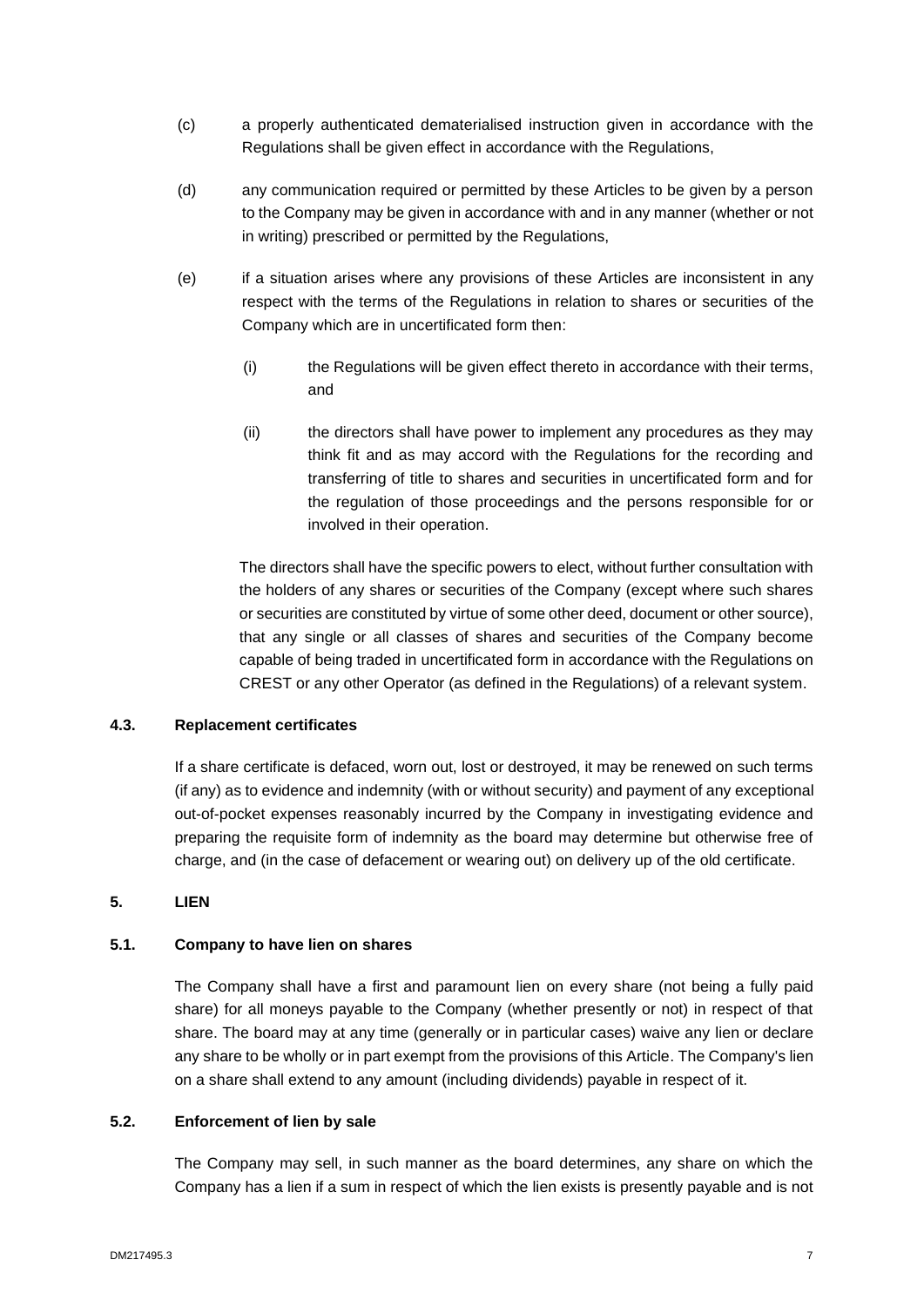paid within fourteen clear days after notice has been given to the holder of the share or to the person entitled to it in consequence of the death or bankruptcy of the holder or otherwise by operation of law, demanding payment and stating that if the notice is not complied with the shares may be sold.

# **5.3. Giving effect to sale**

To give effect to any such sale the board may authorise some person to execute an instrument of transfer of the shares sold to, or in accordance with the directions of, the purchaser. The transferee shall not be bound to see to the application of the purchase money nor shall his title to the shares be affected by any irregularity in or invalidity of the proceedings in relation to the sale.

#### **5.4. Application of proceeds**

The net proceeds of the sale, after payment of the costs, shall be applied in or towards payment or satisfaction of so much of the sum in respect of which the lien exists as is presently payable, and any residue shall (upon surrender to the Company for cancellation of the certificate for the shares sold and subject to a like lien for any moneys not presently payable as existed upon the shares before the sale) be paid to the person entitled to the shares at the date of the sale.

# <span id="page-10-0"></span>**6. CALLS ON SHARES**

#### **6.1. Power to make calls**

Subject to the terms of allotment, the board may from time to time make calls upon the members in respect of any moneys unpaid on their shares (whether in respect of nominal value or premium) and each member shall (subject to receiving at least fourteen clear days' notice specifying when and where payment is to be made) pay to the Company as required by the notice the amount called on his shares. A call may be required to be paid by instalments. A call may be revoked in whole or part and the time fixed for payment of a call may be postponed in whole or part as the board may determine. A person upon whom a call is made shall remain liable for calls made upon him notwithstanding the subsequent transfer of the shares in respect whereof the call was made.

#### **6.2. Time when call made**

A call shall be deemed to have been made at the time when the resolution of the board authorising the call was passed.

# **6.3. Liability of joint holders**

The joint holders of a share shall be jointly and severally liable to pay all calls in respect thereof.

## **6.4. Interest payable**

If a call or any instalment of a call remains unpaid in whole or in part after it has become due and payable the person from whom it is due and payable shall pay interest on the amount unpaid from the day it became due and payable until it is paid at the rate fixed by the terms of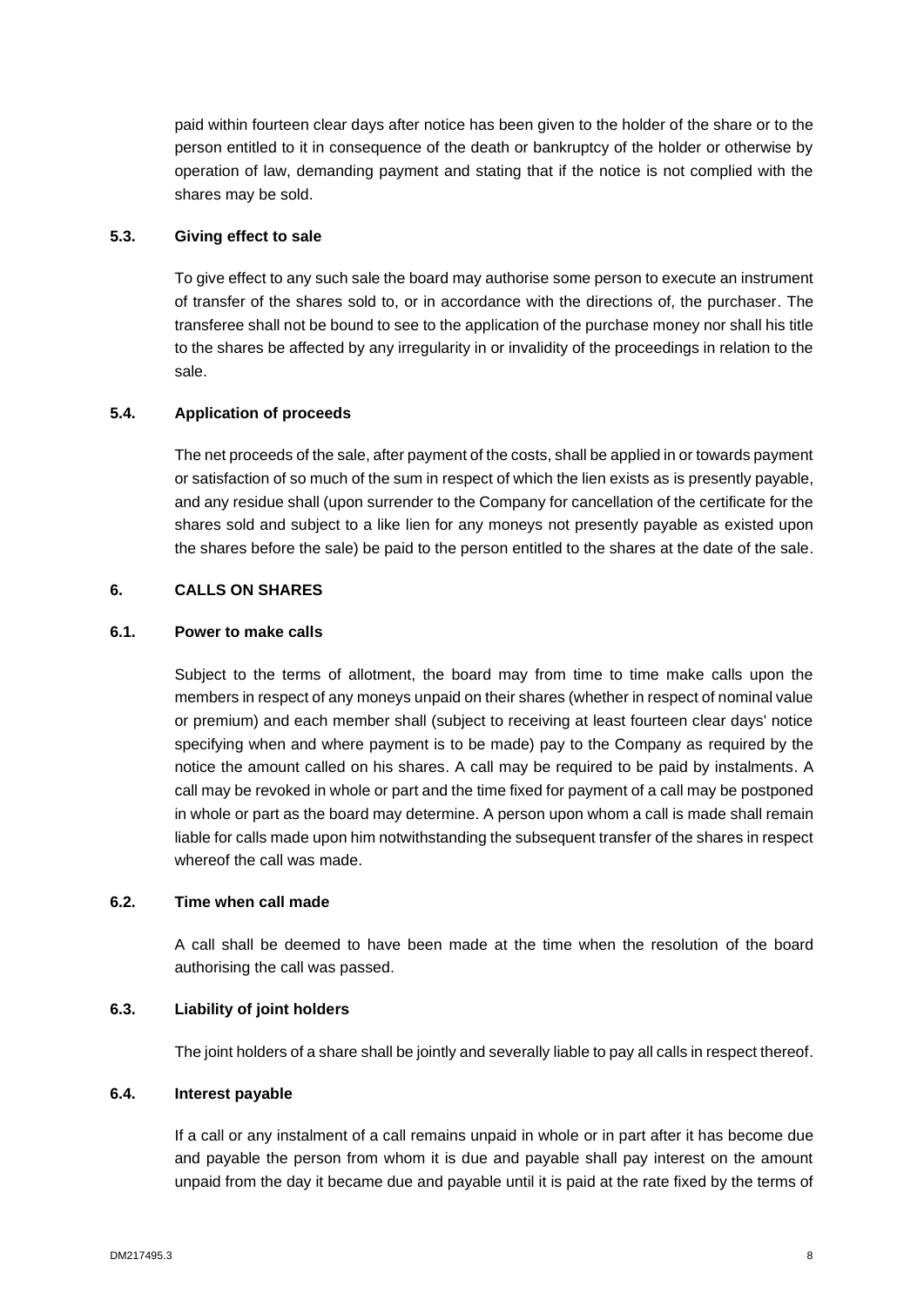allotment of the share or in the notice of the call or, if no rate is fixed, such rate, not exceeding 15 per cent per annum or, if higher, the appropriate rate (as defined by the Companies Acts), as may be determined by the board, but the board may waive payment of such interest wholly or in part.

# **6.5. Deemed calls**

An amount payable in respect of a share on allotment or at any fixed date, whether in respect of nominal value or premium or as an instalment of a call, shall be deemed to be a call duly made and notified and payable on the date so fixed or in accordance with the terms of the allotment, and if it is not paid the provisions of these Articles shall apply as if that amount had become due and payable by virtue of a call duly made and notified.

#### **6.6. Differentiation on calls**

Subject to the terms of allotment, the board may make arrangements on the issue of shares for a difference between the allottees and/or holders in the amounts and times of payment of calls on their shares.

#### **6.7. Payment of calls in advance**

The board may, if it thinks fit, receive from any member willing to advance the same all or any part of the moneys uncalled and unpaid upon any shares held by him and such payment in advance of calls shall extinguish *pro tanto* the liability upon the shares in respect of which it is made, and may pay upon all or any of the moneys so advanced (until the same would but for such advance become presently payable) interest at such rate not exceeding (unless the Company by ordinary resolution may otherwise direct) 15 per cent per annum or, if higher, the appropriate rate (as defined in the Companies Acts) as may be agreed upon between the board and such member.

# <span id="page-11-0"></span>**7. FORFEITURE AND SURRENDER**

#### **7.1. Notice requiring payment of call**

If a call or any instalment of a call remains unpaid in whole or in part after it has become due and payable, the board may give to the person from whom it is due not less than fourteen clear days' notice in writing requiring payment of the amount unpaid together with any interest which may have accrued and any costs, charges and expenses incurred by the Company by reason of such non-payment. The notice shall name the place where payment is to be made and shall state that if the notice is not complied with the shares in respect of which the call was made will be liable to be forfeited.

#### **7.2. Forfeiture for non-compliance**

If any such notice is not complied with, any share in respect of which it was given may, at any time before the payment required by the notice has been made, be forfeited by a resolution of the board and the forfeiture shall include all dividends or other moneys payable in respect of the forfeited shares and not paid before the forfeiture. When any share has been forfeited,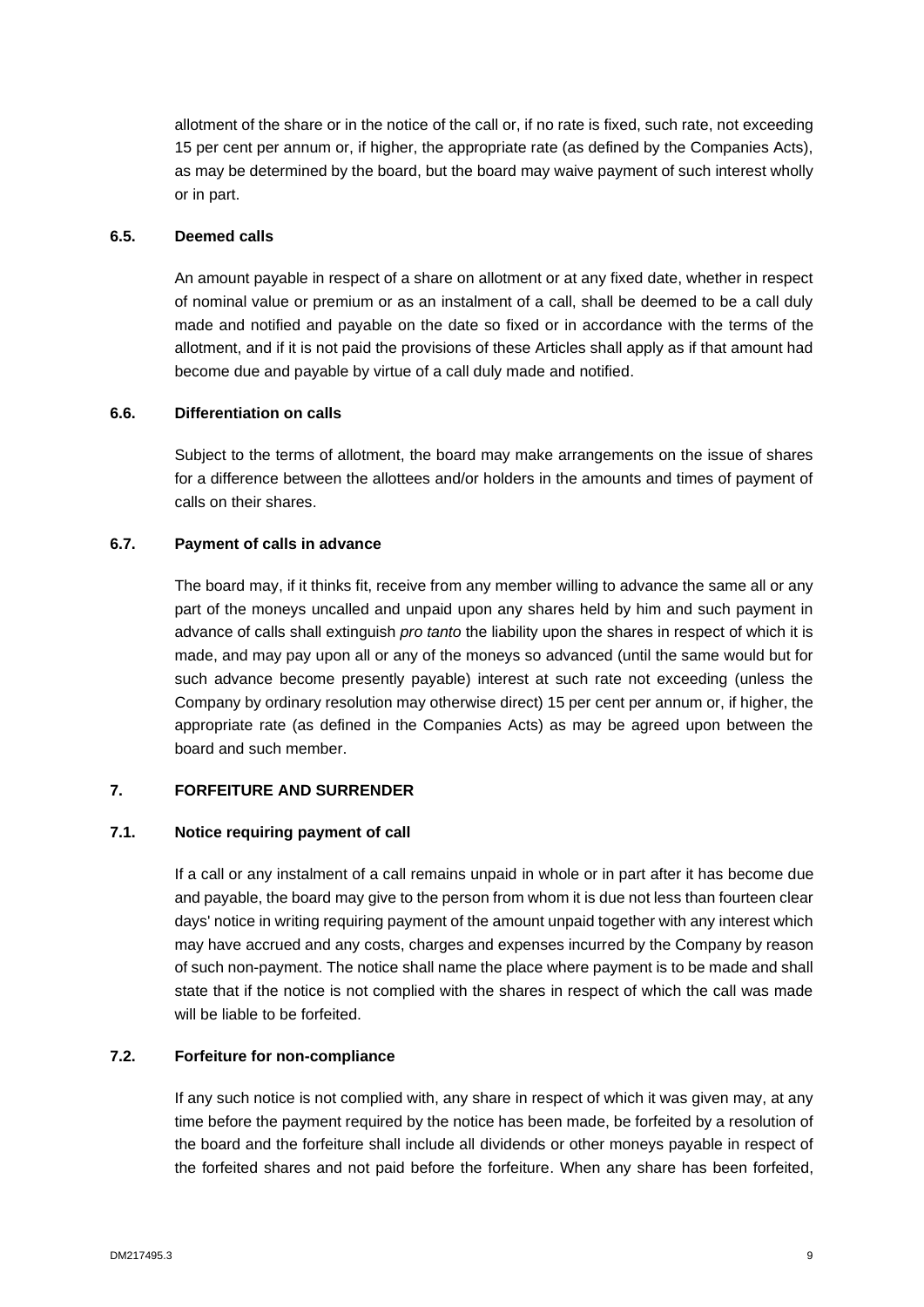notice of the forfeiture shall be served upon the person who was before the forfeiture the holder of the share, and an entry of such notice having been given and of the forfeiture with the date thereof shall forthwith be made in the register opposite the entry of the share; but no forfeiture shall be invalidated by any omission or neglect to give such notice or to make such entries.

# **7.3. Sale of forfeited shares**

Subject to the provisions of the Companies Acts, a forfeited share shall be deemed to belong to the Company and may be sold, re-allotted or otherwise disposed of on such terms and in such manner as the board determines, either to the person who was before the forfeiture the holder or to any other person, and at any time before sale, re-allotment or other disposal, the forfeiture may be cancelled on such terms as the board thinks fit. Where for the purposes of its disposal a forfeited share is to be transferred to any person the board may authorise some person to execute an instrument of transfer of the share to that person. The Company may receive the consideration given for the share on its disposal and may register the transferee as holder of the share.

# **7.4. Liability following forfeiture**

A person any of whose shares have been forfeited shall cease to be a member in respect of them and shall surrender to the Company for cancellation the certificate for the shares forfeited but shall remain liable to the Company for all moneys which at the date of forfeiture were presently payable by him to the Company in respect of those shares with interest thereon at the rate at which interest was payable on those moneys before the forfeiture or, if no interest was so payable, at such rate, not exceeding 15 per cent per annum or, if higher, the appropriate rate (as defined in the Act) as the board may determine, from the date of forfeiture until payment, but the board may waive payment wholly or in part or enforce payment without any allowance for the value of the shares at the time of forfeiture or for any consideration received on their disposal.

#### **7.5. Surrender**

The board may accept the surrender of any share which it is in a position to forfeit upon such terms and conditions as may be agreed and, subject to any such terms and conditions, a surrendered share shall be treated as if it had been forfeited.

# **7.6. Extinction of rights**

The forfeiture of a share shall involve the extinction at the time of forfeiture of all interest in and all claims and demands against the Company in respect of the share and all other rights and liabilities incidental to the share as between the person whose share is forfeited and the Company, except only such of those rights and liabilities as are by these Articles expressly saved, or as are by the Companies Acts given or imposed in the case of past members.

# **7.7. Evidence of forfeiture or surrender**

A statutory declaration by a director or the secretary that a share has been duly forfeited or surrendered on a specified date shall be conclusive evidence of the facts stated in it as against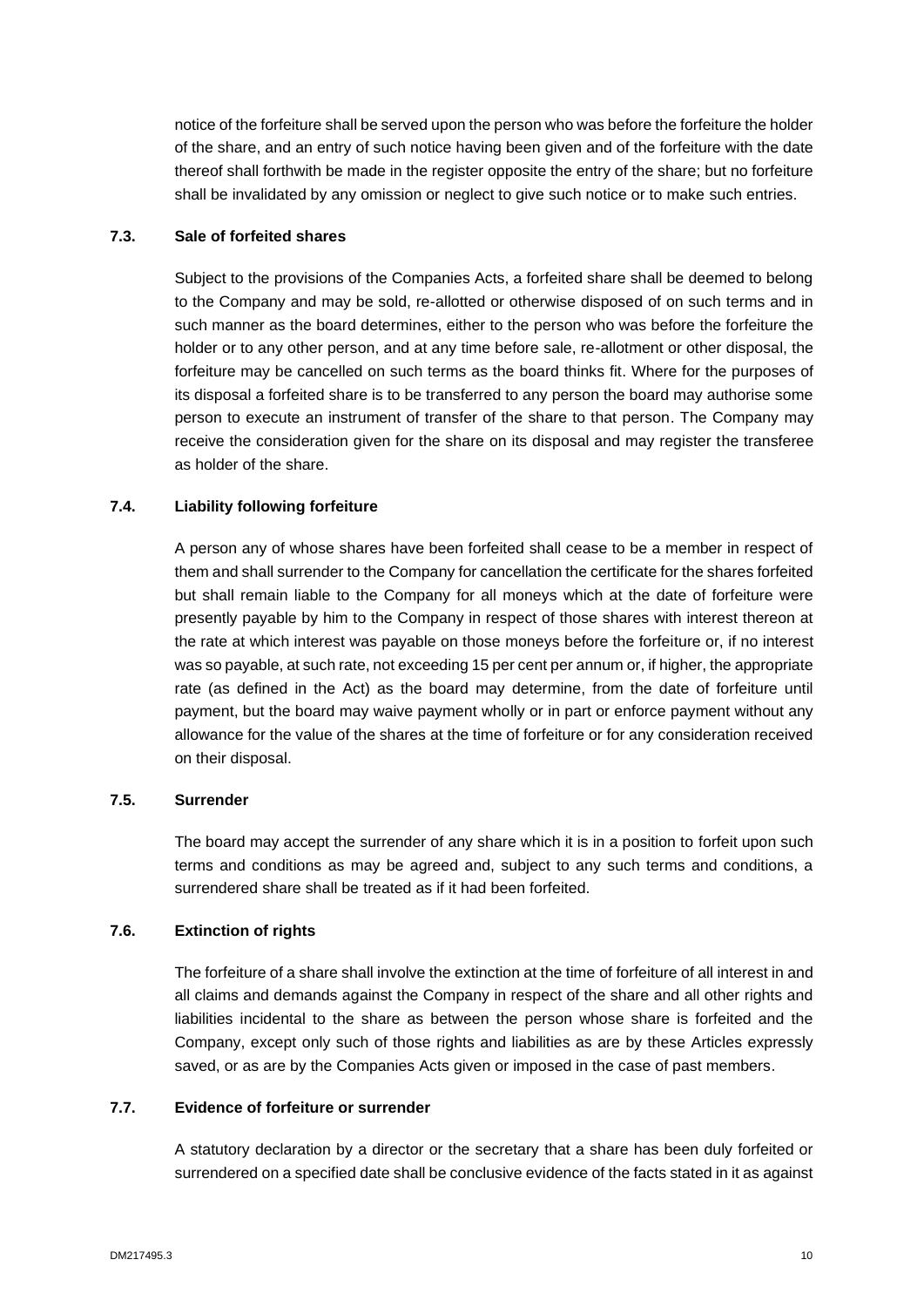all persons claiming to be entitled to the share and the declaration shall (subject to the execution of an instrument of transfer if necessary) constitute a good title to the share and the person to whom the share is disposed of shall not be bound to see to the application of the purchase money, if any, nor shall his title to the share be affected by any irregularity in, or invalidity of, the proceedings in reference to the forfeiture, surrender, sale, re-allotment or disposal of the share.

# <span id="page-13-0"></span>**8. TRANSFER OF SHARES**

#### **8.1. Form and execution of transfer**

The instrument of transfer of a share may be in any usual form or in any other form which the board may approve and shall be signed by or on behalf of the transferor and, unless the share is fully paid, by or on behalf of the transferee. An instrument of transfer need not be under seal.

Nothing in this Article or the provisions hereinafter shall preclude the transfer of shares or other securities of the Company in uncertificated form in accordance with the terms of Article 4.2 and any references contained in these Articles in relation to the execution of any instrument of transfer or the registration of any transfer of shares or other securities of the Company in uncertificated form shall be read in accordance with the terms of Article 4.2

#### **8.2. Transfers of partly paid shares**

The board may, in its absolute discretion and without giving any reason, refuse to register the transfer of a share which is not fully paid on which the Company has a lien.

# **8.3. Invalid transfers**

The board may also refuse to register the transfer of a share unless the instrument of transfer:

- (a) is lodged, duly stamped, at the office or at such other place as the board may appoint accompanied by the certificate for the shares to which it relates and such other evidence as the board may reasonably require to show the right of the transferor to make the transfer,
- (b) is in respect of only one class of shares, and
- (c) is in favour of not more than four transferees.

In the case of a transfer by a recognised clearing house or a nominee of a recognised clearing house or of a recognised investment exchange, the lodgement of share certificates will only be necessary if and to the extent that certificates have been issued in respect of the shares in question expressions "**recognised clearing house**" shall mean any clearing house or investment exchange (as the case may be) granted recognition under the Financial Services Act 2000.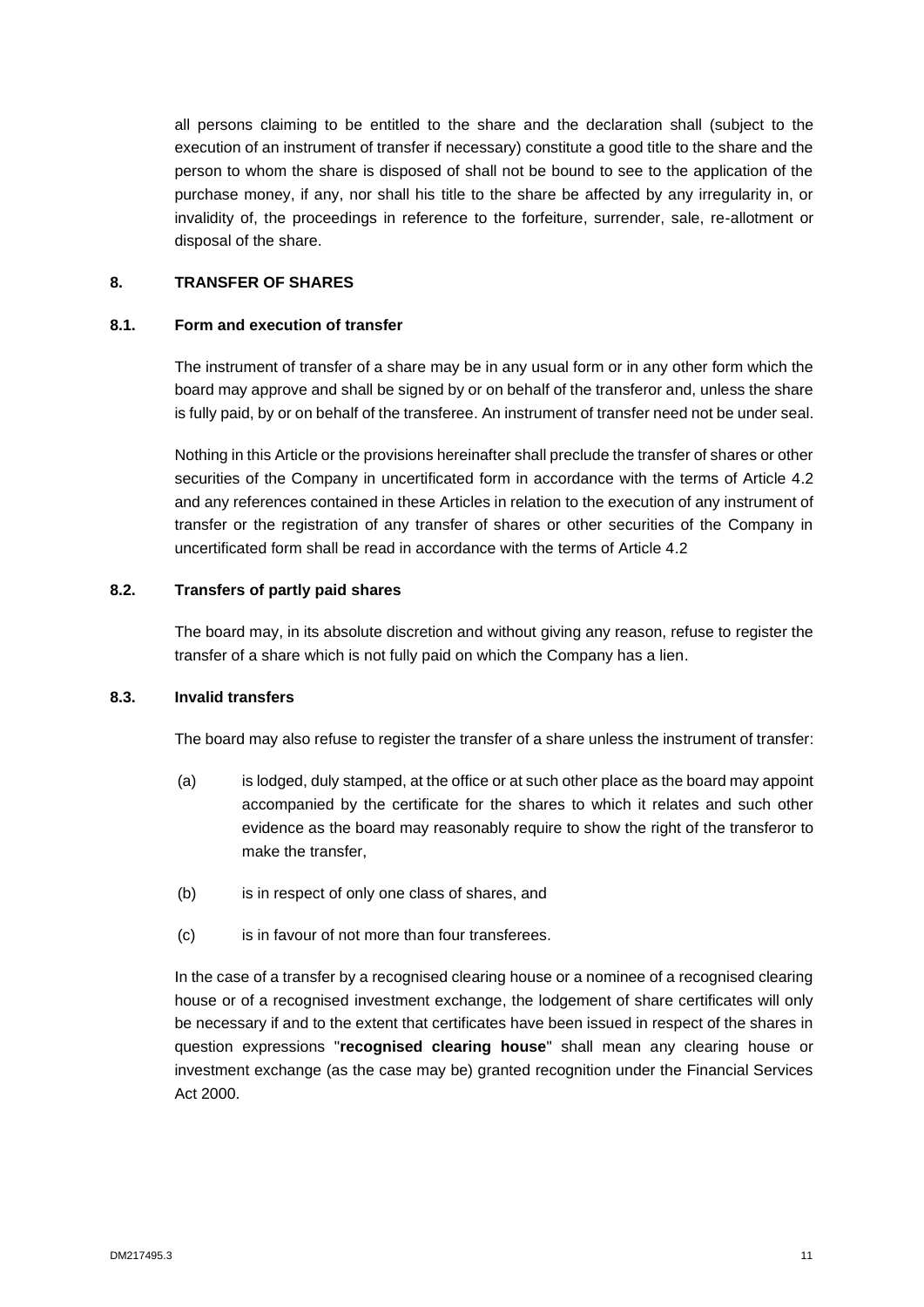# **8.4. Notice of refusal to register**

If the board refuses to register the transfer, it shall within two months after the date on which the instrument of transfer was lodged with the Company send to the transferee notice of the refusal.

# **8.5. Suspension of registration**

The registration of transfers of shares or of transfers of any class of shares may be suspended at such times and for such periods (not exceeding thirty days in any year) as the board may determine.

# **8.6. No fee payable on registration**

No fee shall be charged for the registration of any instrument of transfer or other document relating to or affecting the title to any share.

#### **8.7. Retention of transfers**

The Company shall be entitled to retain any instrument of transfer which is registered, but any instrument of transfer which the board refuses to register shall be returned to the person lodging it when notice of the refusal is given.

#### <span id="page-14-0"></span>**9. TRANSMISSION OF SHARES**

### **9.1. Transmission**

If a member dies the survivor or survivors where he was a joint holder, and his personal representatives where he was a sole holder or the only survivor of joint holders, shall be the only persons recognised by the Company as having any title to his interest, but nothing herein contained shall release the estate of a deceased member (whether a sole or joint holder) from any liability in respect of any share held by him.

#### **9.2. Elections permitted/required**

A person becoming entitled to a share in consequence of the death or bankruptcy of a member or otherwise by operation of law may, upon such evidence being produced as the board may properly require as to his entitlement, elect either to become the holder of the share or to have some person nominated by him registered as the transferee. If he elects to become the holder he shall give notice to the Company to that effect. If he elects to have another person registered, he shall execute an instrument of transfer of the share to that person. All the provisions of these Articles relating to the transfer of shares shall apply to any such notice or instrument of transfer as if it were an instrument of transfer executed by the member and the death or bankruptcy of the member or other event giving rise to the transmission had not occurred.

The board may at any time give notice requiring any such person to elect either to be registered himself or to transfer the share and if the notice is not complied with within sixty days the board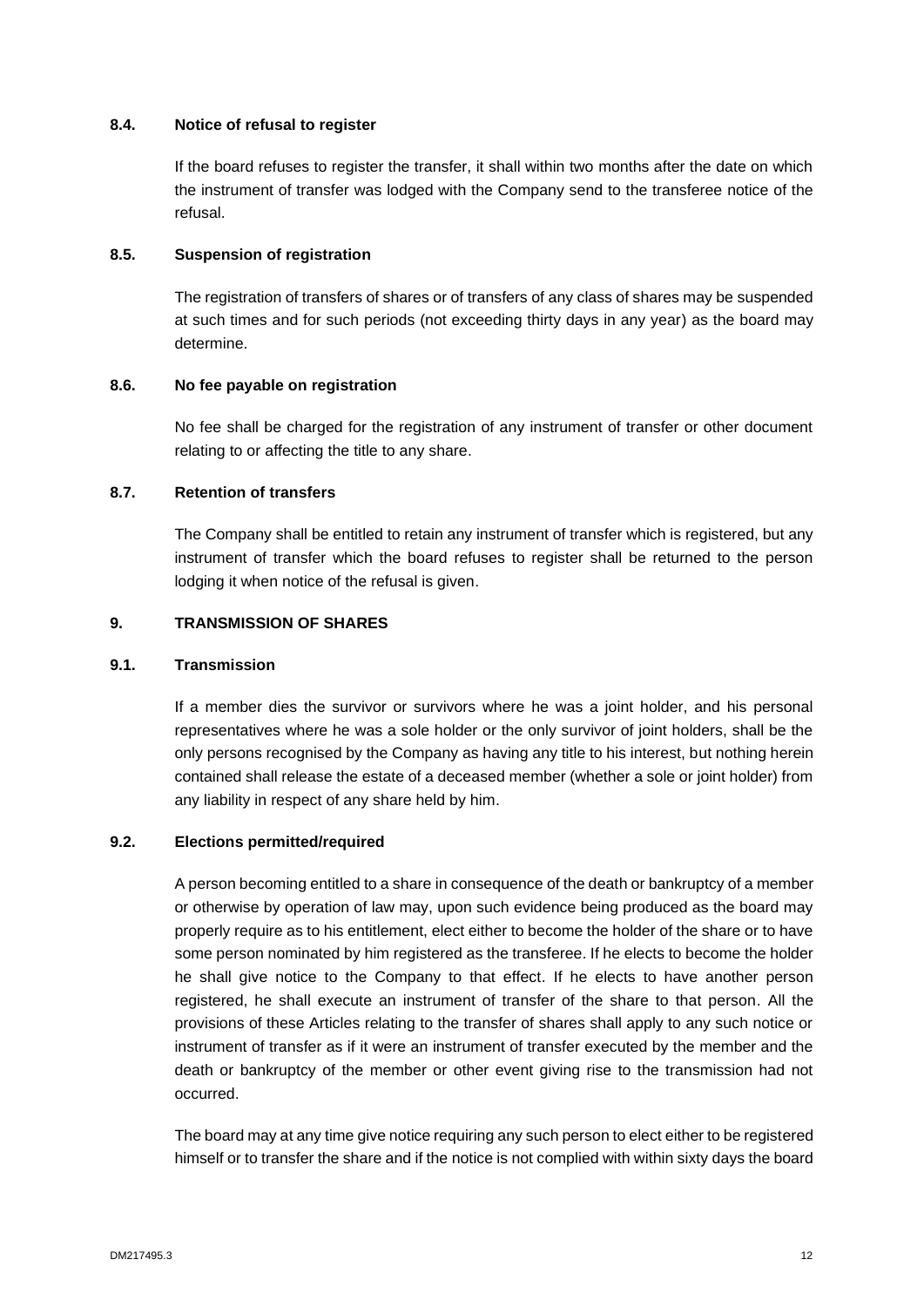may thereafter withhold payment of all dividends or other moneys payable in respect of the share until the requirements of the notice have been complied with.

# **9.3. Rights of persons entitled by transmission**

A person becoming entitled to a share in consequence of the death or bankruptcy of a member or otherwise by operation of law shall, upon such evidence being produced as the board may properly require as to his entitlement and subject to the requirements of Article 9.2, have the same rights in relation to the share as he would have had if he were the holder of the share, and may give a discharge for all dividends and other moneys payable in respect of the share, but he shall not, before being registered as the holder of the share, be entitled in respect of it to receive notice of or to attend or vote at any meeting of the Company or to receive notice of or to attend or vote at any separate meeting of the holders of any class of shares in the Company.

# <span id="page-15-0"></span>**10. ALTERATION OF SHARE CAPITAL**

# **10.1. Alterations by ordinary resolution**

The Company may by ordinary resolution:

- (a) increase its share capital by such sum to be divided into shares of such amount as the resolution prescribes,
- (b) consolidate and divide all or any of its share capital into shares of larger amount than its existing shares,
- (c) subject to the provisions of the Companies Acts, sub-divide its shares, or any of them, into shares of smaller amount than is fixed by the Memorandum and the resolution may determine that, as between the shares resulting from the subdivision, any of them may have any preference or advantage as compared with the others, and
- (d) cancel shares which, at the date of the passing of the resolution, have not been taken or agreed to be taken by any person and diminish the amount of its share capital by the amount of the shares so cancelled.

All new shares shall be subject to the provisions of these Articles with reference to payment of calls, lien, forfeiture, transfer, transmission and otherwise, and, unless otherwise provided by these Articles, by the resolution creating the new shares or by the conditions of issue, the new shares shall be unclassified shares.

# **10.2. New shares subject to these Articles**

All new shares shall be subject to the provisions of these Articles with reference to payment of calls, lien, forfeiture, transfer, transmission and otherwise, and, unless otherwise provided by these Articles, by the resolution creating the new shares or by the conditions of issue, the new shares shall be unclassified shares.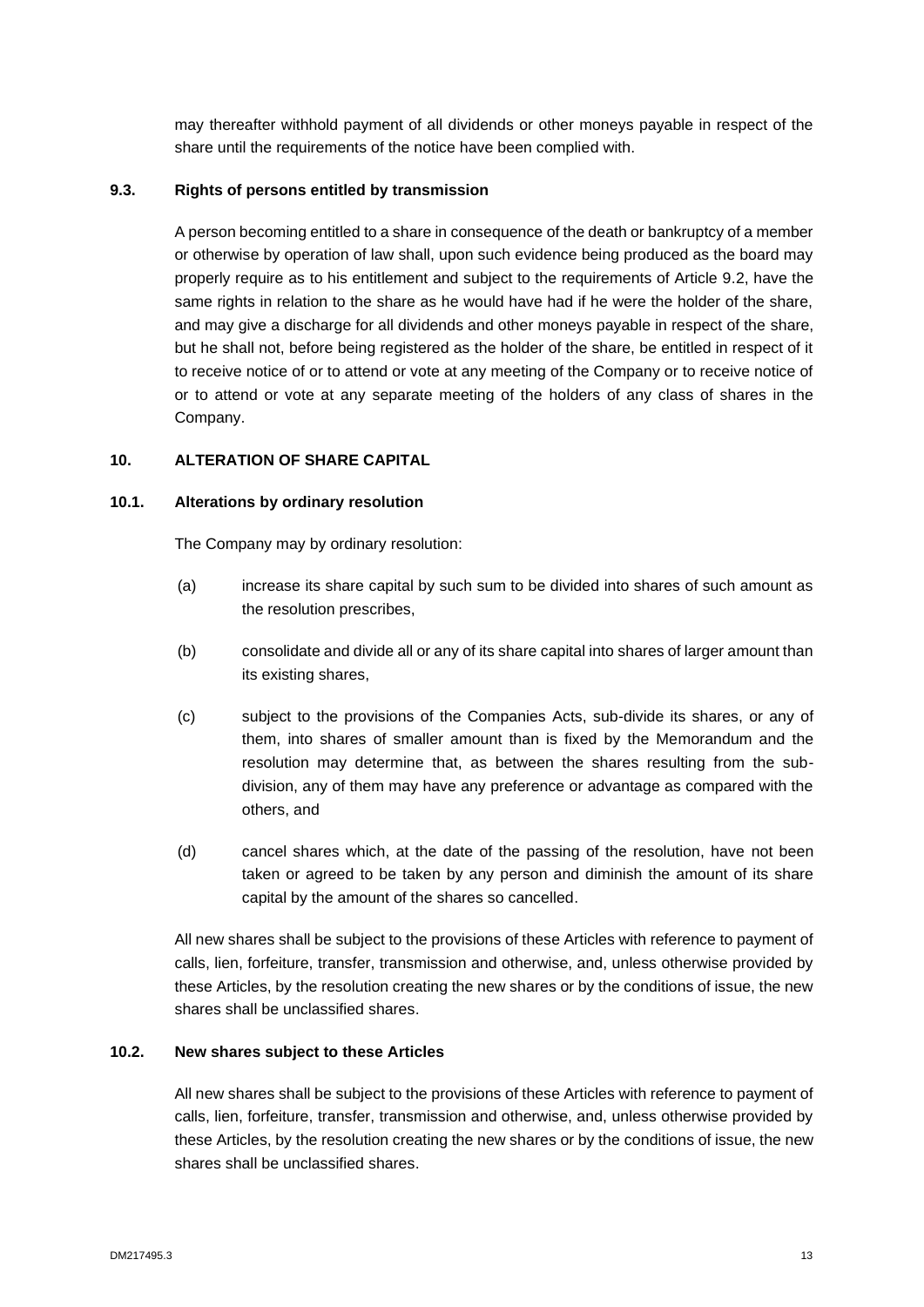# **10.3. Fractions arising**

Whenever as a result of a consolidation or sub-division of shares any fractions arise, the board may settle the matter in any manner it deems fit and in particular may sell shares representing fractions to which any members would otherwise become entitled to any person (including, subject to the provisions of the Companies Acts, the Company) and distribute the net proceeds of sale in due proportion among those members, and the board may authorise some person to execute an instrument of transfer of the shares to, or in accordance with the directions of, the purchaser. The transferee shall not be bound to see to the application of the purchase moneys nor shall his title to the shares be affected by any irregularity in or invalidity of the proceedings in relation to the sale.

#### **10.4. Power to reduce capital**

Subject to the provisions of the Companies Acts, the Company may by special resolution reduce its share capital, any capital redemption reserve and any share premium account in any way.

### <span id="page-16-0"></span>**11. PURCHASE OF OWN SHARES**

#### **11.1. Power to purchase own shares**

Subject to and in accordance with the provisions of the Companies Acts and without prejudice to any relevant special rights attached to any class of shares, the Company may purchase any of its own shares of any class (including redeemable shares) at any price (whether at par or above or below par), and so that any shares to be so purchased may be selected in any manner whatsoever. Every contract for the purchase of, or under which the Company may become entitled or obliged to purchase, shares in the Company shall be authorised by such resolution of the Company as may be required by the Companies Acts and by a special resolution passed by the holders of each class of shares (if any) which, at the date on which the contract is authorised by the Company, entitle them, either immediately or at any time later on, to convert all or any of the shares of that class held by them into equity share capital of the Company.

# <span id="page-16-1"></span>**12. GENERAL MEETINGS**

# **12.1. Types of general meeting**

All general meetings of the Company other than annual general meetings shall be called general meetings. The board may convene general meetings as annual general meetings in accordance with the requirements of the 2006 Act.

# **12.2. Class meetings**

All provisions of these Articles relating to general meetings of the Company shall, *mutatis mutandis*, apply to every separate general meeting of the holders of any class of shares in the capital of the Company, except that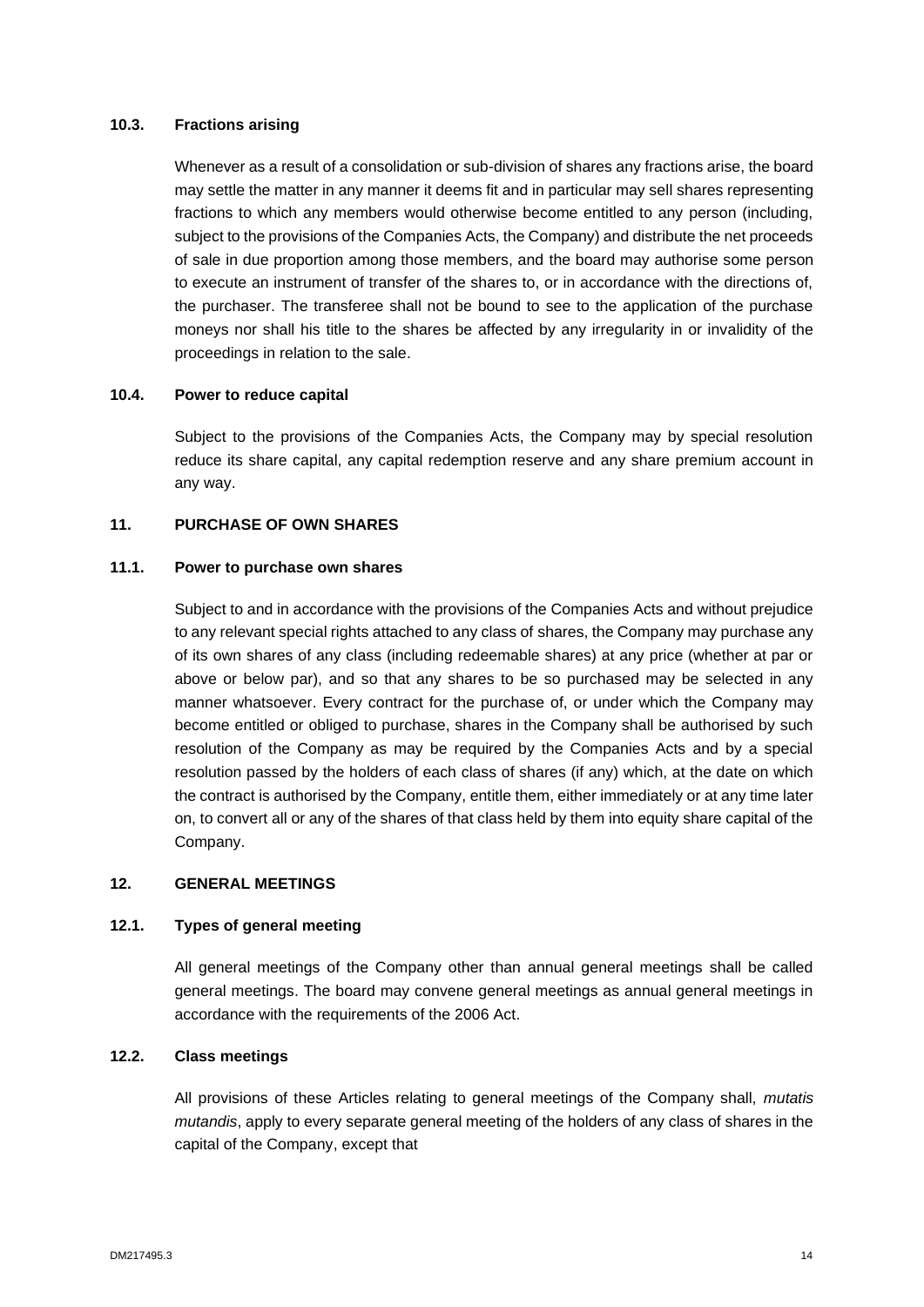- (a) the necessary quorum shall be two persons holding or representing by proxy at least one-third in nominal value of the issued shares of the class or, at any adjourned meeting of such holders, one holder present in person or by proxy, whatever the amount of his holding, who shall be deemed to constitute a meeting, and
- (b) any holder of shares of the class present in person or by proxy may demand a poll, and
- (c) each holder of shares of the class shall, on a poll, have one vote in respect of every share of the class held by him.

# **12.3. Convening general meetings**

Subject to the provisions of Article 12.1, the board may call general meetings whenever and at such times and places as it shall determine and, on the requisition of members pursuant to the provisions of the Companies Acts, shall forthwith proceed to convene a general meeting in accordance with the requirements of the Companies Acts. If there are not within the United Kingdom sufficient directors to call a general meeting, any director of the Company may call a general meeting.

# <span id="page-17-0"></span>**13. NOTICE OF GENERAL MEETINGS**

# **13.1. Period of Notice**

Any annual general meeting shall be called by at least twenty-one clear days' notice. All other general meetings shall be called by at least fourteen clear days' notice.

Subject to the provisions of these Articles and to any restrictions imposed on any shares, the notice shall be given to all the members, to each of the directors and to the auditors.

# **13.2. Contents of notice**

The notice shall specify the time and place of the meeting. The notice must be sent to the address specified by the person entitled to receive such notice or, in the case of notice sent to a company, an address which is deemed to have been specified by any provision of the Companies Acts.

# **13.3. Electronic Communication**

If notice of meeting is sent in electronic form the Company must have complied with all applicable regulatory requirements and the person entitled to receive such notice must have agreed that the notice can be sent to him in that way and not revoked that agreement or, in the case of a company, be deemed to have agreed to receive notice in that way by a provision in the Companies Acts.

The notice must be sent to the address specified by the person entitled to receive such notice or, in the case of notice sent to a company, an address which is deemed to have been specified by any provision of the Companies Acts.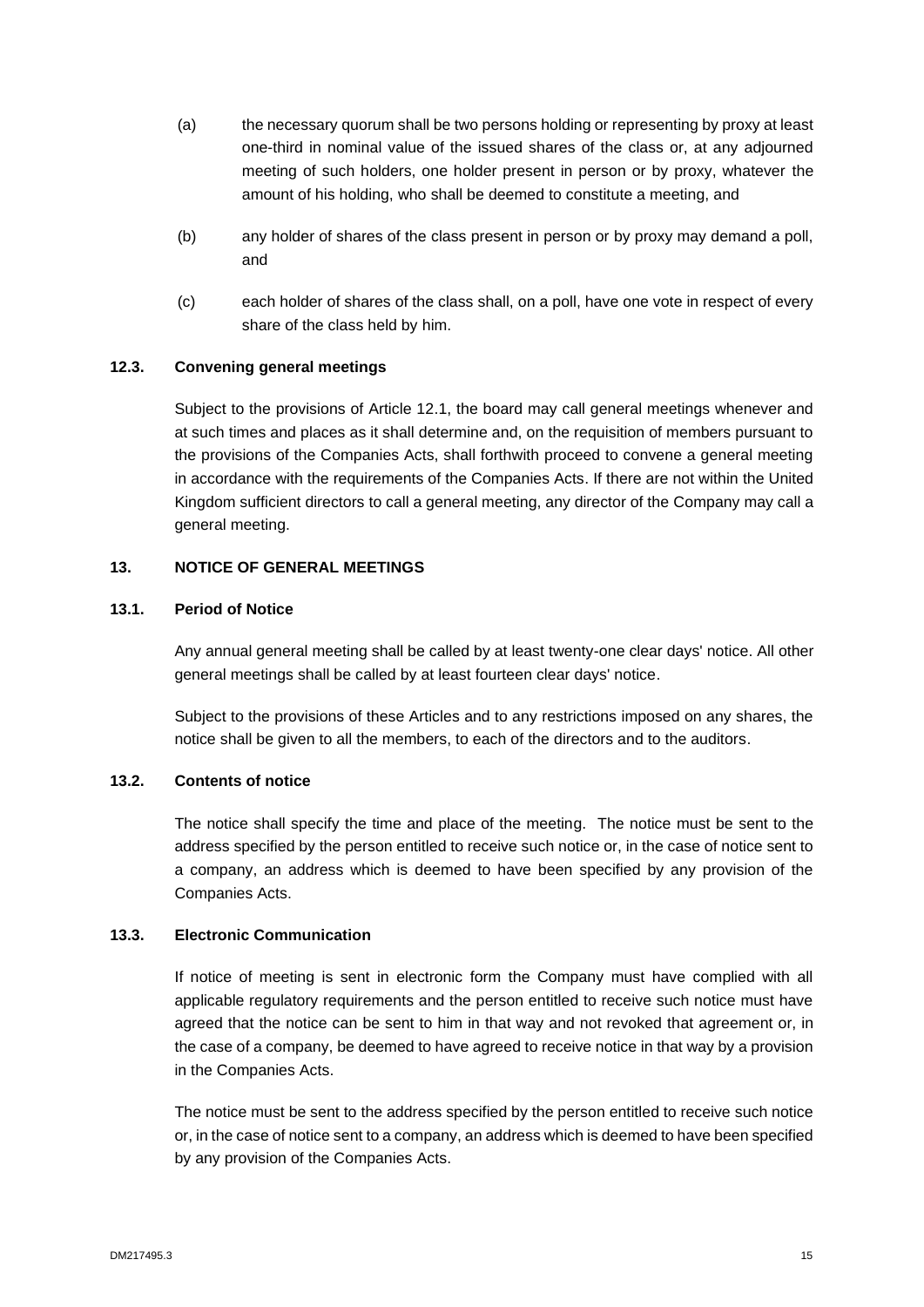### **13.4. Notice of meeting on a website**

Provided that the Company has complied with all applicable legal requirements the Company may send or supply a notice of meeting by making it available on a website and where the Company intends to make that notice of meeting available on a website, the Company must

- (a) comply with the provisions of the 2006 Act,
- (b) notify persons entitled to receive such notice that the notice of meeting has been published on the website, such notification to state that it concerns a notice of meeting, to specify the place, date and time of the meeting and whether the meeting will be an annual general meeting, and

the notice must be available on the website throughout the period beginning with the date of notification and ending with the conclusion of the meeting.

#### **13.5. General meetings at more than one place**

The provisions of this Article shall apply if any general meeting is convened at or adjourned to more than one place.

#### **13.6. Notice and conditions for holding**

The notice of the meeting or adjourned meeting shall specify the place at which the chairman of the meeting shall preside (the "**Specified Place**") and the directors shall make arrangements for simultaneous attendance and participation at other places (whether adjoining the Specified Place or in a different and separate place or places altogether or otherwise) by members, provided that persons attending at any particular place shall be able to see and hear and be seen and heard (whether by audio visual links or otherwise) by persons attending at the other places at which the meeting is convened.

#### **13.7. Controlling level of attendance**

The directors may from time to time make such arrangements for the purpose of controlling the level of attendance at any such place (whether involving the issue of tickets or the imposition of some means of selection or otherwise) as they shall in their absolute discretion consider appropriate, and may from time to time vary any such arrangements or make new arrangements in place of them, provided that a member who is not entitled to attend, in person or by proxy, at any particular place shall be entitled so to attend at one of the other places, and the entitlement of any member so to attend the meeting or adjourned meeting at such place shall be subject to any such arrangements as may be for the time being in force and by the notice of meeting or adjourned meeting stated to apply to the meeting.

#### **13.8. Place of meeting**

For the purposes of all other provisions of these Articles any such meeting shall be treated as being held at the Specified Place.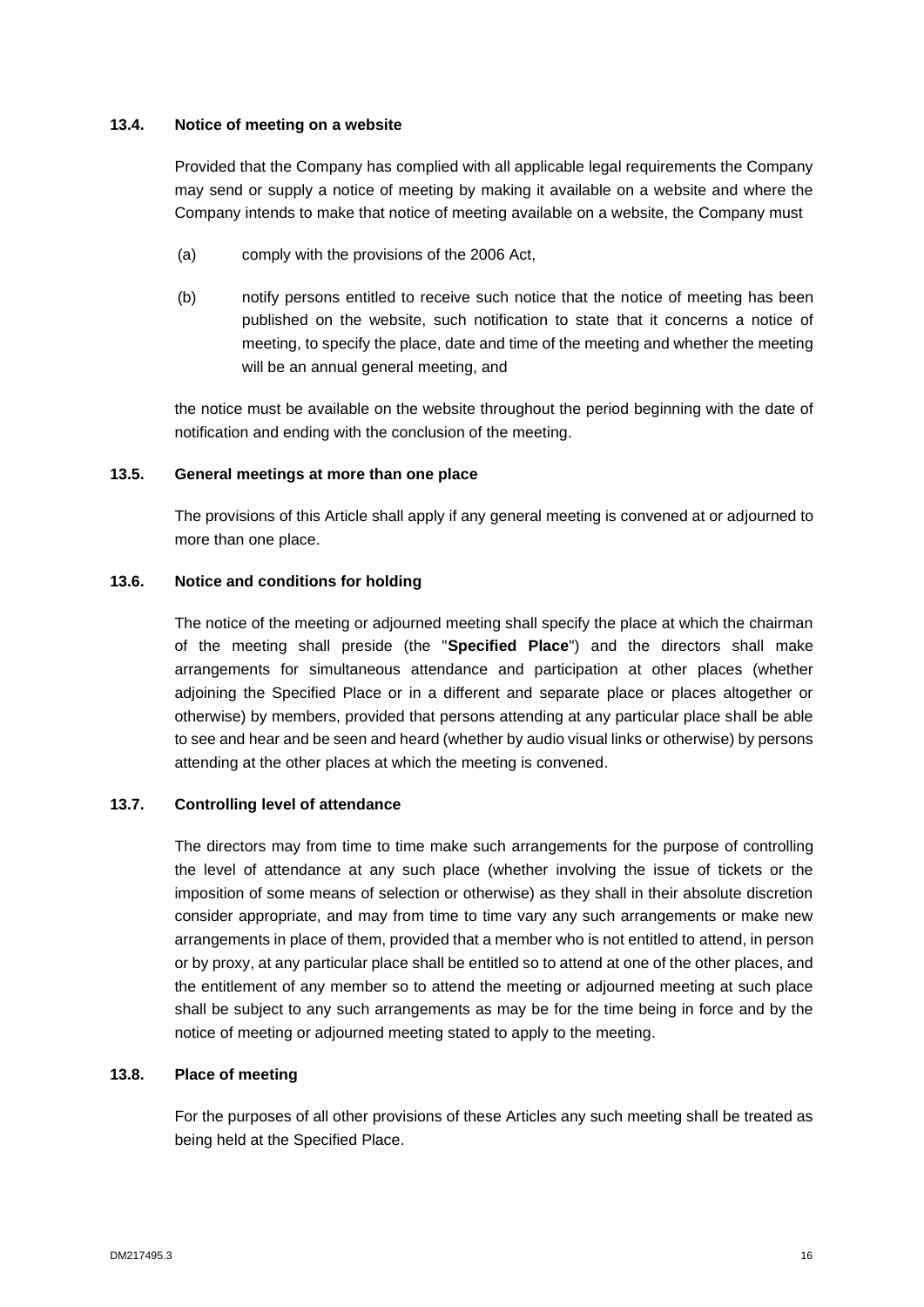#### **13.9. Adjournment to more than one place**

If a meeting is adjourned to more than one place, notice of the adjourned meeting shall be given notwithstanding any other provision of these Articles.

#### **13.10. Accidental omission to give notice**

The accidental omission to give notice of a meeting, or to send a form of proxy with a notice where required by these Articles, to any person entitled to receive the same, or the non-receipt of a notice of meeting or form of proxy by any such person, shall not invalidate the proceedings at that meeting.

# <span id="page-19-0"></span>**14. PROCEEDINGS AT GENERAL MEETINGS**

#### **14.1. Quorum**

No business shall be transacted at any general meeting unless a quorum is present, but the absence of a quorum shall not preclude the choice or appointment of a chairman, which shall not be treated as part of the business of the meeting. Save as otherwise provided by these Articles, two members present in person or by proxy and entitled to vote upon the business to be transacted shall be a quorum.

# **14.2. If quorum not present**

If such a quorum is not present within five minutes (or such longer time not exceeding thirty minutes as the chairman of the meeting may decide to wait) from the time appointed for the meeting, or if during a meeting such a quorum ceases to be present, the meeting, if convened on the requisition of members, shall be dissolved, and in any other case shall stand adjourned to such time and place as the chairman of the meeting may determine. If at the adjourned meeting a quorum is not present within fifteen minutes after the time appointed for holding the meeting, the meeting shall be dissolved.

# **14.3. Chairman**

The chairman, if any, of the board or, in his absence, any deputy chairman of the Company or, in his absence, some other director nominated by the board, shall preside as chairman of the meeting, but if neither the chairman, deputy chairman nor such other director (if any) is present within five minutes after the time appointed for holding the meeting or is not willing to act as chairman, the directors present shall elect one of their number to be chairman. If there is only one director present and willing to act, he shall be chairman. If no director is willing to act as chairman, or if no director is present within five minutes after the time appointed for holding the meeting, the members present and entitled to vote shall choose one of their number to be chairman.

# **14.4. Directors entitled to speak**

A director shall, notwithstanding that he is not a member, be entitled to attend and speak at any general meeting and at any separate meeting of the holders of any class of shares in the Company.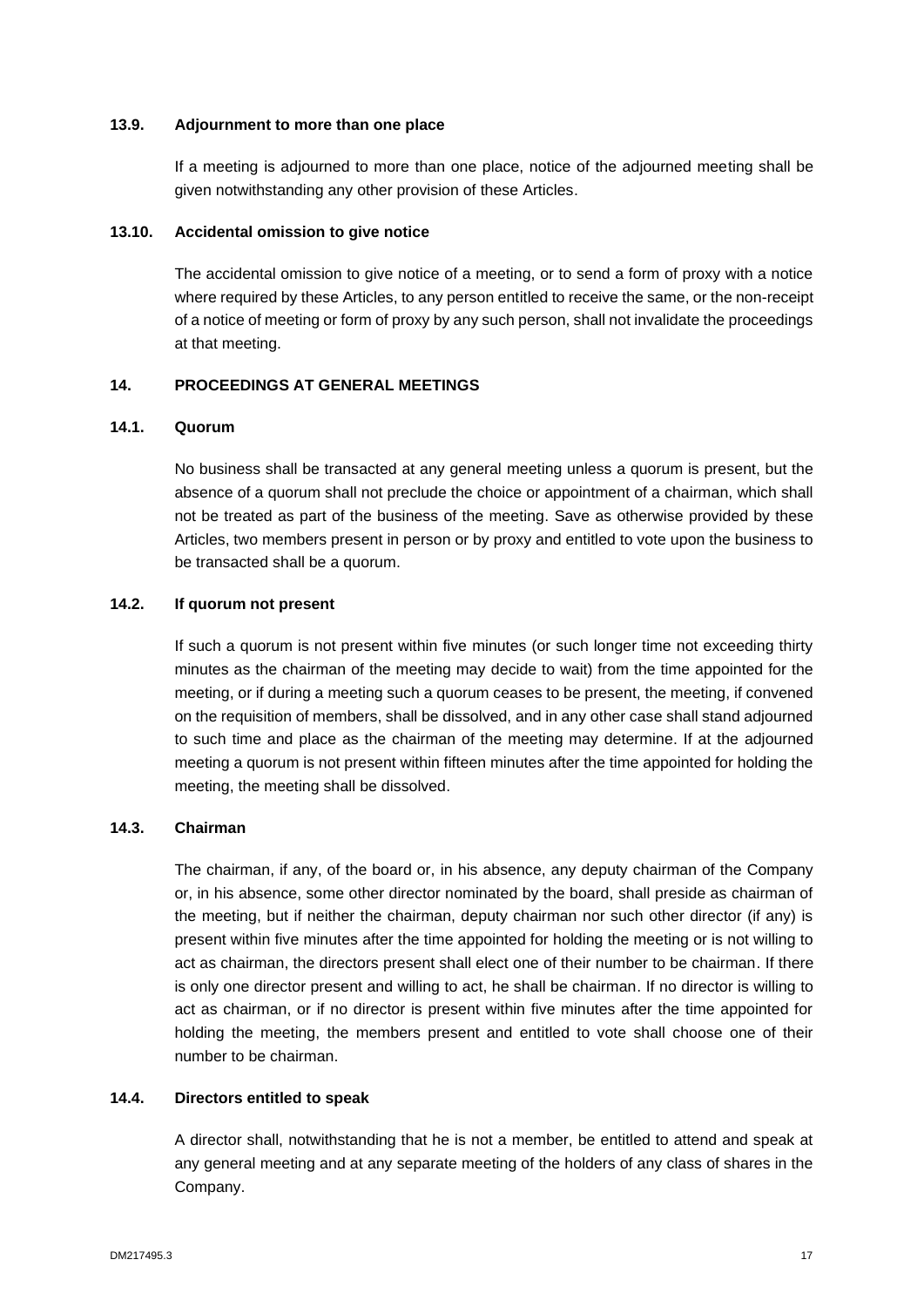### **14.5. Adjournments**

The chairman may, with the consent of a meeting at which a quorum is present (and shall if so directed by the meeting), adjourn the meeting from time to time and from place to place, but no business shall be transacted at an adjourned meeting other than business which might properly have been transacted at the meeting had the adjournment not taken place. In addition, the chairman may adjourn the meeting to another time and place without such consent if it appears to him that it is likely to be impracticable to hold or continue that meeting because of the number of members wishing to attend who are not present. When a meeting is adjourned for thirty days or more or for an indefinite period, at least seven clear days' notice shall be given specifying the time and place of the adjourned meeting and the general nature of the business to be transacted. Otherwise it shall not be necessary to give any notice of an adjournment or of the business to be transacted at an adjourned meeting.

# **14.6. Amendments to resolutions**

If an amendment shall be proposed to any resolution under consideration but shall in good faith be ruled out of order by the chairman of the meeting, the proceedings on the substantive resolution shall not be invalidated by any error in such ruling. With the consent of the chairman of the meeting, an amendment may be withdrawn by its proposer before it is voted upon In the case of a resolution duly proposed as a special resolution, no amendment thereto (other than a mere clerical amendment to correct a patent error) may in any event be considered or voted upon.

# **14.7. Methods of voting**

A resolution put to the vote of a general meeting shall be decided on a show of hands unless, before or on the declaration of the result of a vote on the show of hands or on the withdrawal of any other demand for a poll, a poll is duly demanded. Subject to the provisions of the Companies Acts, a poll may be demanded by:

- (a) the chairman of the meeting, or
- (b) at least two members present in person or by proxy having the right to vote at the meeting, or
- (c) any member or members present in person or by proxy representing not less than one-tenth of the total voting rights of all the members having the right to vote at the meeting, or
- (d) any member or members present in person or by proxy holding shares conferring a right to vote at the meeting being shares on which an aggregate sum has been paid up equal to not less than one-tenth of the total sum paid up on all the shares conferring that right, and a demand by a person as proxy for a member shall be the same as a demand by the member.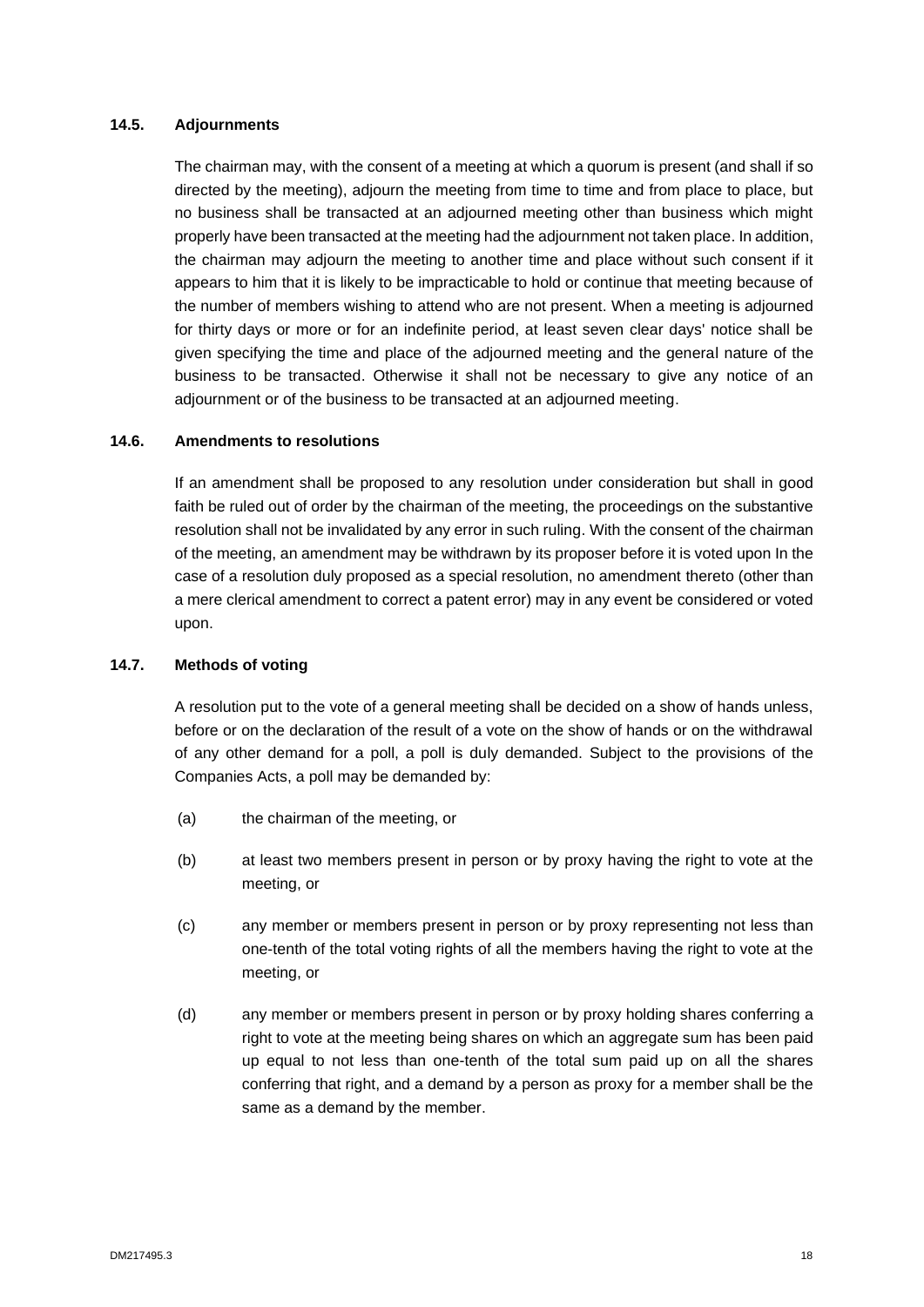### **14.8. Declaration of result**

Unless a poll is duly demanded a declaration by the chairman that a resolution has been carried or carried unanimously, or by a particular majority, or lost, or not carried by a particular majority and an entry to that effect in the minutes of the meeting shall be conclusive evidence of the fact without proof of the number or proportion of the votes recorded in favour of or against the resolution.

### **14.9. Withdrawal of demand for poll**

The demand for a poll may, before the poll is taken, be withdrawn but only with the consent of the chairman and a demand so withdrawn shall not be taken to have invalidated the result of a show of hands declared before the demand was made If the demand for a poll is withdrawn, the chairman or any other member entitled may demand a poll.

# **14.10. Conduct of poll**

A poll shall be taken as the chairman directs and he may appoint scrutineers (who need not be members) and fix a time and place for declaring the result of the poll. The result of the poll shall be deemed to be the resolution of the meeting at which the poll was demanded.

### **14.11. When poll to be taken**

A poll demanded on the election of a chairman or on a question of adjournment shall be taken forthwith. A poll demanded on any other question shall be taken either forthwith or at such time and place as the chairman directs not being more than thirty days after the poll is demanded. The demand for a poll shall not prevent the continuance of a meeting for the transaction of any business other than the question on which the poll was demanded. If a poll is demanded before the declaration of the result of a show of hands and the demand is duly withdrawn, the meeting shall continue as if the demand had not been made.

### **14.12. Notice of poll**

No notice need be given of a poll not taken forthwith if the time and place at which it is to be taken are announced at the meeting at which it is demanded. In any other case at least seven clear days' notice shall be given specifying the time and place at which the poll is to be taken.

#### **14.13. Effectiveness of special resolutions**

Where for any purpose an ordinary resolution of the Company is required, a special resolution shall also be effective.

# <span id="page-21-0"></span>**15. VOTES OF MEMBERS**

#### **15.1. Right to vote**

Subject to any rights or restrictions attached to any shares, on a show of hands every member who is present in person or by proxy shall have one vote and on a poll every member present in person or by proxy shall have one vote for every share of which he is the holder.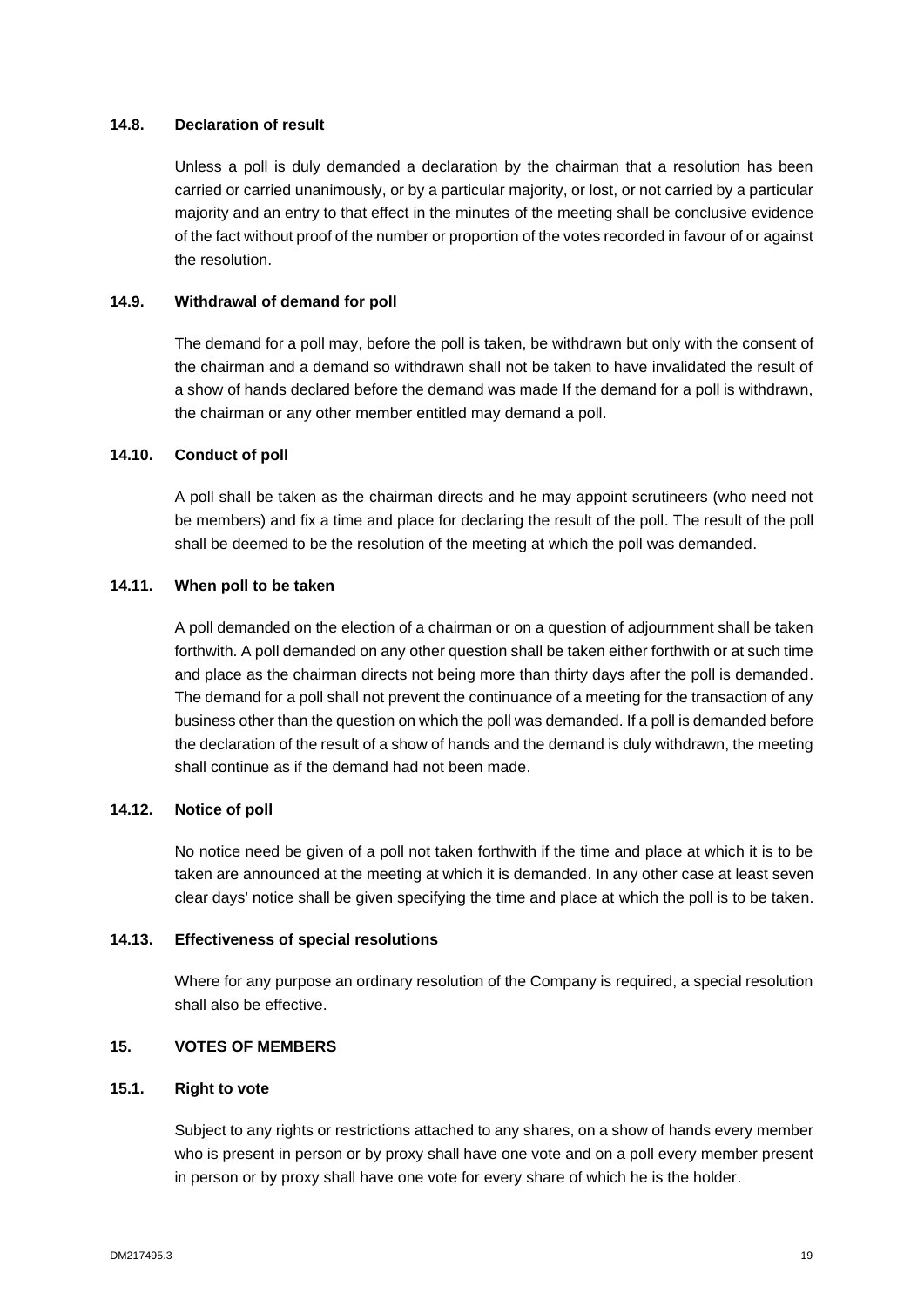### **15.2. Votes of joint holders**

In the case of joint holders of a share the vote of the senior who tenders a vote, whether in person or by proxy, shall be accepted to the exclusion of the votes of the other joint holders and for this purpose seniority shall be determined by the order in which the names of the holders stand in the register.

#### **15.3. Member under incapacity**

A member in respect of whom an order has been made by any court or official having jurisdiction (whether in the United Kingdom or elsewhere) in matters concerning mental disorder may vote, whether on a show of hands or on a poll, by his receiver, curator bonis or other person authorised in that behalf appointed by that court or official, and any such receiver, curator bonis or other person may vote by proxy. Evidence to the satisfaction of the board of the authority of the person claiming to exercise the right to vote shall be deposited at the office, or at such other place or address as is specified in accordance with these Articles for the deposit or delivery of instruments of proxy, not less than 48 hours before the time appointed for holding the meeting or adjourned meeting at which the right to vote is to be exercised and in default the right to vote shall not be exercisable.

### **15.4. Calls in arrears**

No member shall be entitled to vote at any general meeting or at any separate meeting of the holders of any class of shares in the Company, either in person or by proxy, in respect of any share held by him unless all moneys presently payable by him in respect of that share have been paid.

# **15.5. Errors in voting**

If any votes are counted which ought not to have been counted, or might have been rejected, the error shall not vitiate the result of the voting unless it is pointed out at the same meeting, or at any adjournment thereof, and it is in the opinion of the chairman of the meeting of sufficient magnitude to vitiate the result of the voting.

# **15.6. Objection to voting**

No objection shall be raised to the qualification of any voter except at the meeting or adjourned meeting or poll at which the vote objected to is tendered, and every vote not disallowed at such meeting shall be valid and every vote not counted which ought to have been counted shall be disregarded. Any objection made in due time shall be referred to the chairman whose decision shall be final and conclusive

#### **15.7. Supplementary provisions on voting**

On a poll votes may be given either personally or by proxy. A member entitled to more than one vote need not, if he votes, use all his votes or cast all the votes he uses in the same way.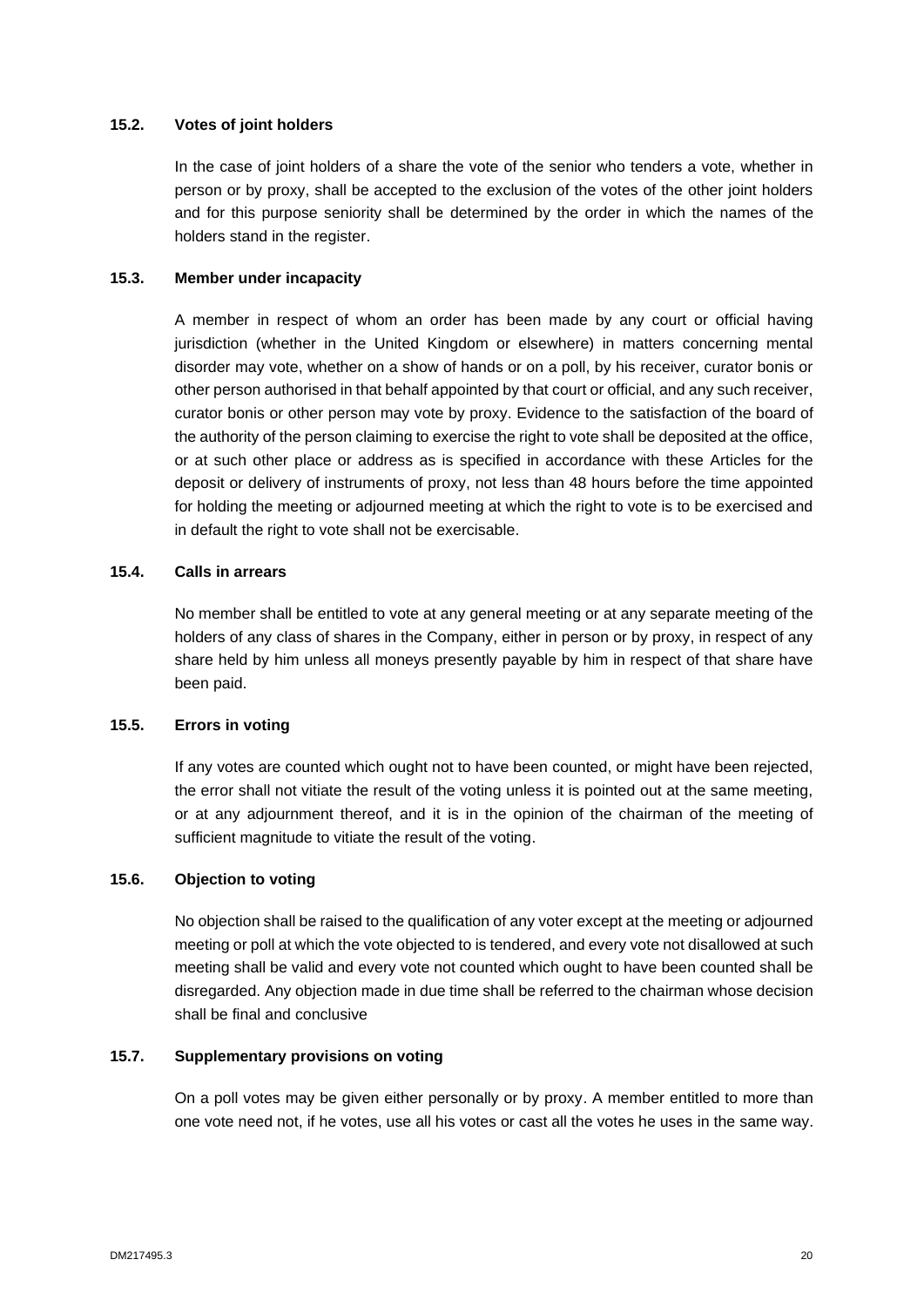# <span id="page-23-0"></span>**16. PROXIES AND CORPORATE REPRESENTATIVES**

# **16.1. Appointment of proxy**

Proxies may only validly be appointed by a notice in writing (a "**proxy notice**") which:

- (a) states the name and address of the member appointing the proxy, identifies the person appointed to be that member's proxy and the general meeting in relation to which that person is appointed,
- (b) is signed by or on behalf of the member appointing the proxy,
- (c) and is delivered to the Company in accordance with the Articles and any instructions contained in the notice of the general meeting to which the proxy notice relates.

Delivery of a proxy notice shall not preclude a member from attending and voting in person at the meeting or poll concerned. A member may appoint more than one proxy to attend on the same occasion, and may appoint different proxies to exercise the rights attaching to different shares held by that member.

# **16.2. Form of proxy appointment**

The board may require proxy notices to be delivered in a particular form, and may specify different forms for different purposes.

Proxy notices may specify how the proxy appointed under them is to vote (or that the proxy is to abstain from voting) on one or more resolutions. Unless a proxy notice indicates otherwise, it shall be treated as:

- (a) allowing the person appointed under it as a proxy discretion as to how to vote on any ancillary or procedural resolutions put to the meeting or on any amendment of a resolution put to the meeting, and
- (b) appointing that person as a proxy in relation to any adjournment of the general meeting to which it relates as well as the meeting itself.

The board may, if it thinks fit, but subject to the provisions of the Companies Acts, at the Company's expense send out with the notice of any meeting forms of instrument of proxy for use in relation to the meeting.

# **16.3. Delivery of form of proxy**

(a) The instrument appointing a proxy and any power of attorney or other written authority under which it is executed or an office or notarially certified copy or a copy certified in accordance with the Powers of Attorney Act 1971 of such power or written authority shall: be deposited by personal delivery, post, facsimile transmission or electronic communication at or to the office or to such other place within the United Kingdom as is specified in the notice convening the meeting or in any instrument of proxy sent out by the Company in relation to the meeting not less than 48 hours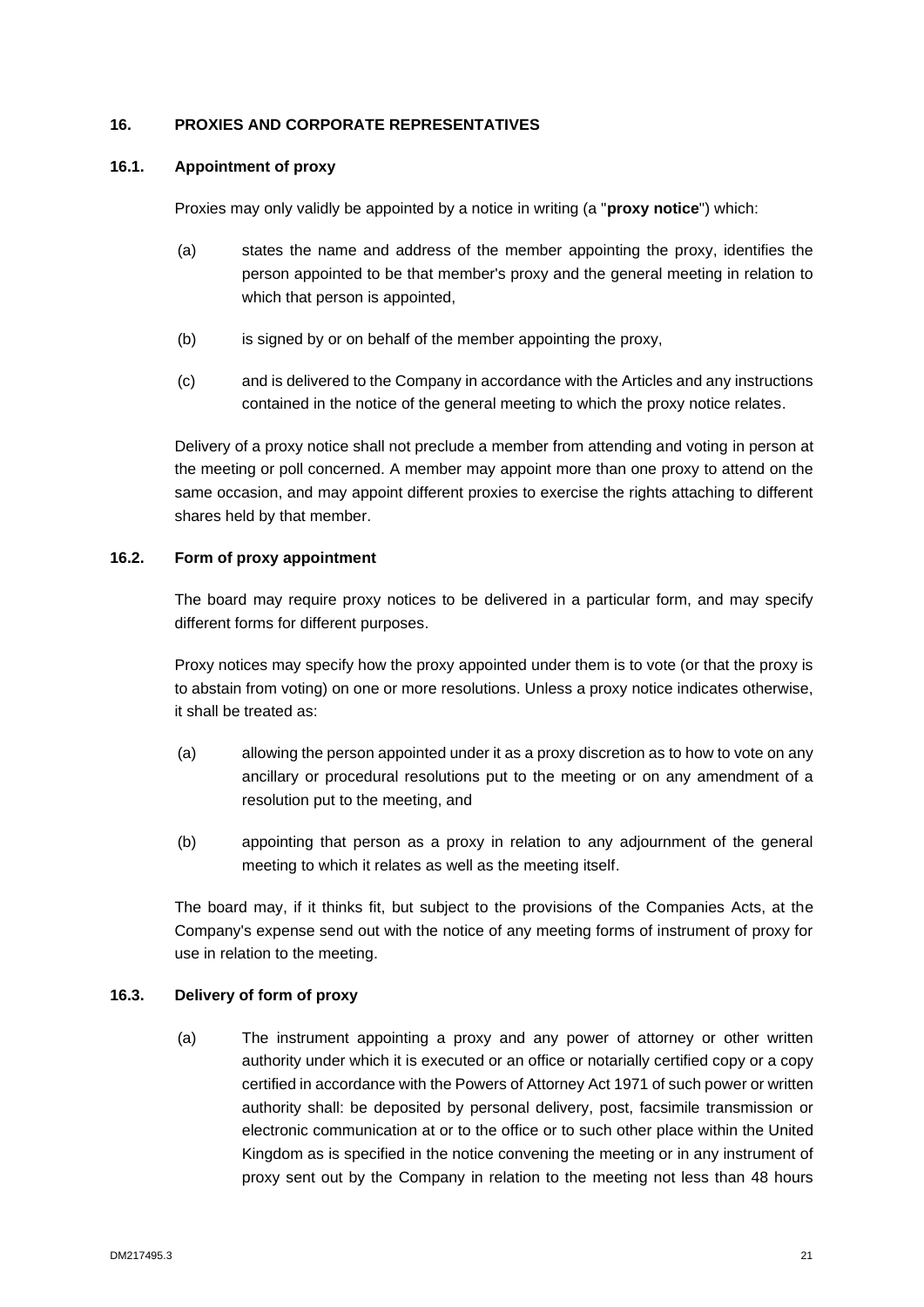before the time appointed for holding the meeting or adjourned meeting at which the person named in the instrument proposes to vote, or

- (b) in the case of a poll taken more than 48 hours after it is demanded, be deposited or delivered as aforesaid after the poll has been demanded and not less than 24 hours before the time appointed for the taking of the poll, or
- (c) where the poll is not taken forthwith but is taken not more than 48 hours after it was demanded, be delivered at the meeting at which the poll was demanded to the chairman or to the secretary or to any director,

and an instrument of proxy which is not deposited or delivered in a manner so permitted shall be invalid. No instrument of proxy shall be valid after the expiration of twelve months from the date stated in it as the date of its execution. When two or more valid instruments of proxy are delivered in respect of the same share for use at the same meeting, the one which was executed last shall be treated as replacing and revoking the others as regards that share, if the Company is unable to determine which was executed last, none of them shall be treated as valid in respect of that share.

#### **16.4. Validity of form of proxy**

The instrument of proxy shall be deemed to confer authority to vote on any amendment of a resolution put to the meeting for which it is given as the proxy thinks fit. The instrument of proxy shall, unless the contrary is stated therein, be valid as well for any adjournment of the meeting as for the meeting to which it relates.

#### **16.5. Corporate representatives**

Any corporation or corporation sole which is a member of the Company may (in the case of a corporation, by resolution of its directors or other governing body or by authority to be given under seal or under the hand of an officer duly authorised by it) authorise such person as it thinks fit to act as its representative at any meeting of the Company or at any separate meeting of the holders of any class of shares. A person so authorised shall be entitled to exercise the same power on behalf of the grantor of the authority as the grantor could exercise if it were an individual member of the Company and the grantor shall for the purposes of these Articles be deemed to be present in person at any such meeting if a person so authorised is present at it.

#### **16.6. Revocation of authority**

A vote given or poll demanded by proxy or by the duly authorised representative of a corporation shall be valid notwithstanding the previous determination of the authority of the person voting or demanding a poll unless notice of the determination was received by the Company at the office or at such other place at which the instrument of proxy was duly deposited at least 3 hours before the commencement of the meeting or adjourned meeting at which the vote is given or the poll demanded or (in the case of a poll taken otherwise than on the same day as the meeting or adjourned meeting) the time appointed for taking the poll.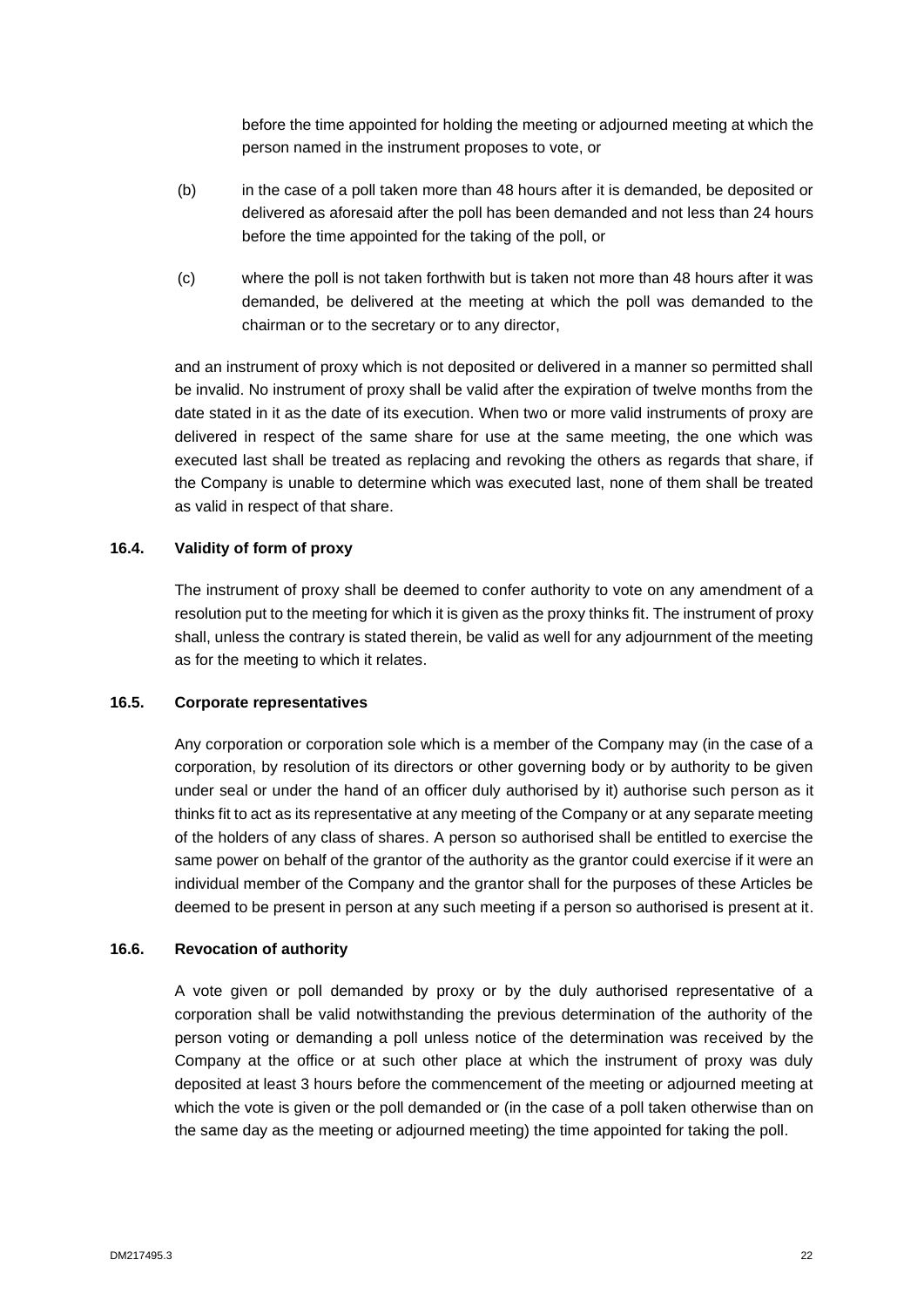# <span id="page-25-0"></span>**17. NUMBER OF DIRECTORS**

#### **17.1. Limits on number of directors**

Unless otherwise determined by ordinary resolution, the number of directors (other than alternate directors) shall be not less than two but shall not be subject to any maximum in number.

### <span id="page-25-1"></span>**18. APPOINTMENT OF DIRECTORS**

#### **18.1. Appointment by the Company**

The Company may by ordinary resolution appoint a person who is willing to act to be a director either to fill a vacancy or as an additional director.

# **18.2. Appointment by board**

The board may appoint a person who is willing to act to be a director, either to fill a vacancy or as an additional director in either case whether or not for a fixed term, provided that the appointment does not cause the number of directors to exceed the number, if any, fixed by or in accordance with these Articles as the maximum number of directors.

# **18.3. No share qualification**

A director shall not be required to hold any shares of the Company by way of qualification.

#### <span id="page-25-2"></span>**19. ALTERNATE DIRECTORS**

#### **19.1. Power to appoint alternates**

Any director (other than an alternate director) may appoint any other director, or any other person approved by resolution of the board and willing to act, to be an alternate director and may remove from office an alternate director so appointed by him.

### **19.2. Alternates entitled to receive notice**

An alternate director shall be entitled to receive notice of all meetings of the board and of all meetings of committees of the board of which his appointor is a member, to attend and vote at any such meeting at which his appointor is not personally present, and generally to perform all the functions of his appointor (except as regards power to appoint an alternate) as a director in his absence. It shall not be necessary to give notice of such a meeting to an alternate director who is absent from the United Kingdom.

# **19.3. Alternates representing more than one director**

A director or any other person may act as alternate director to represent more than one director, and an alternate director shall be entitled at meetings of the board or any committee of the board to one vote for every director whom he represents (and who is not present) in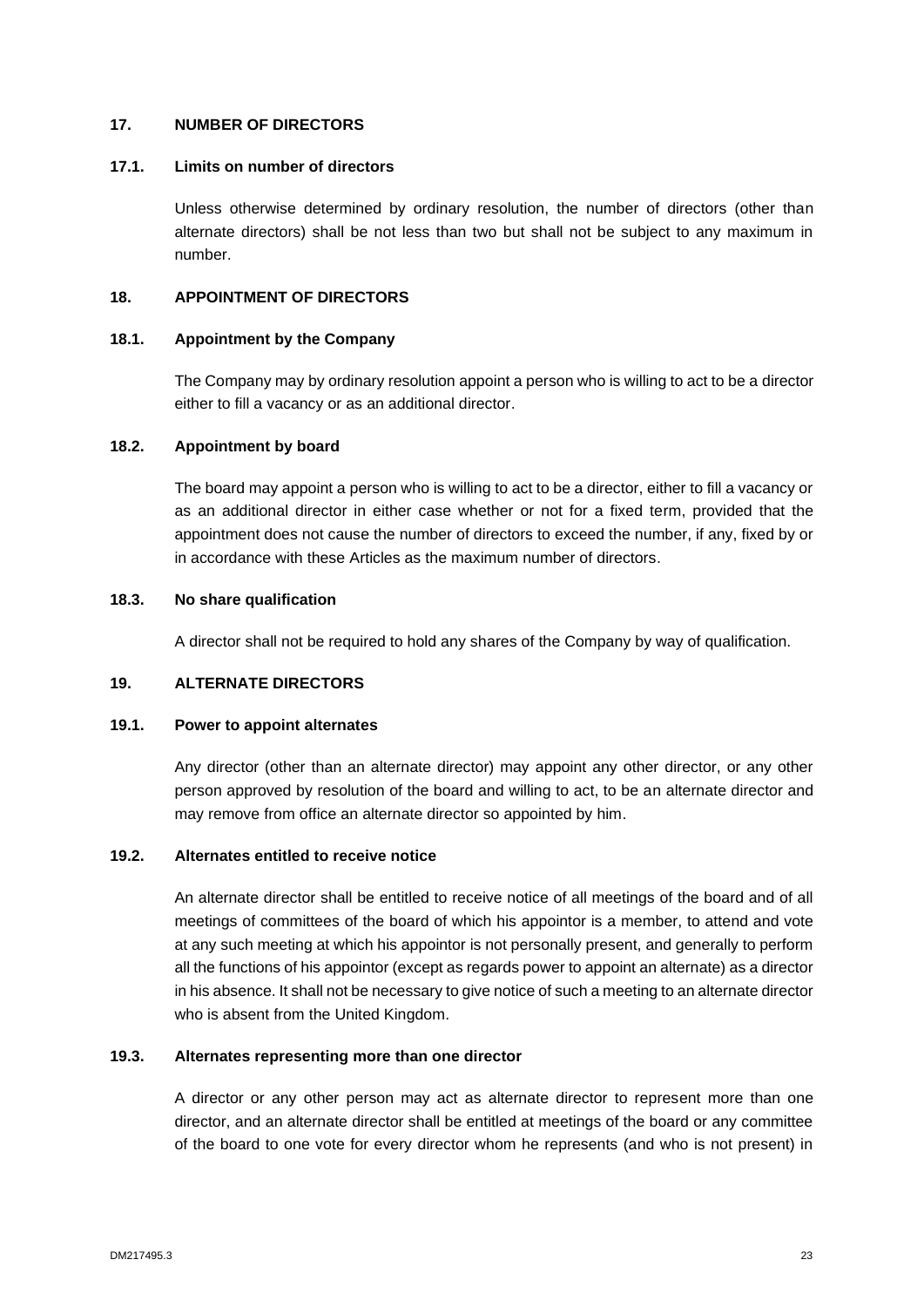addition to his own vote (if any) as a director, but he shall count as only one for the purpose of determining whether a quorum is present.

# **19.4. Expenses and remuneration of alternates**

An alternate director may be repaid by the Company such expenses as might properly have been repaid to him if he had been a director but shall not in respect of his services as an alternate director be entitled to receive any remuneration from the Company except such part (if any) of the remuneration otherwise payable to his appointer as such appointer may by notice in writing to the Company from time to time direct. An alternate director shall be entitled to be indemnified by the Company to the same extent as if he were a director.

# **19.5. Termination of appointment**

An alternate director shall cease to be an alternate director -

- (a) if his appointor ceases to be a director,
- (b) on the happening of any event which, if he were a director, would cause him to vacate his office as director, or
- (c) if he resigns his office by notice to the Company.

#### **19.6. Method of appointment and revocation**

Any appointment or removal of an alternate director shall be by notice to the Company signed by the director making or revoking the appointment and shall take effect in accordance with the terms of the notice (subject to an approval required by Article 19.1) upon receipt of such notice at the office.

# **19.7. Alternate not an agent of appointor**

Save as otherwise expressly provided in these Articles, an alternate director shall be deemed for all purposes to be a director and, accordingly, except where the context otherwise requires. references to a director shall be deemed to include a reference to an alternate director. An alternate director shall alone be responsible for his own acts and defaults and he shall not be deemed to be the agent of the director appointing him.

#### <span id="page-26-0"></span>**20. POWERS OF THE BOARD**

#### **20.1. Business to be managed by board**

Subject to the provisions of the Companies Acts, the Memorandum and these Articles and to any directions given by special resolution, the business of the Company shall be managed by the board which may exercise all the powers of the Company, including the power to dispose of all or any part of the undertaking of the Company. No alteration of the Memorandum or Articles and no such direction shall invalidate any prior act of the board which would have been valid if that alteration had not been made or that direction had not been given. The powers given by this Article shall not be limited by any special power given to the board by these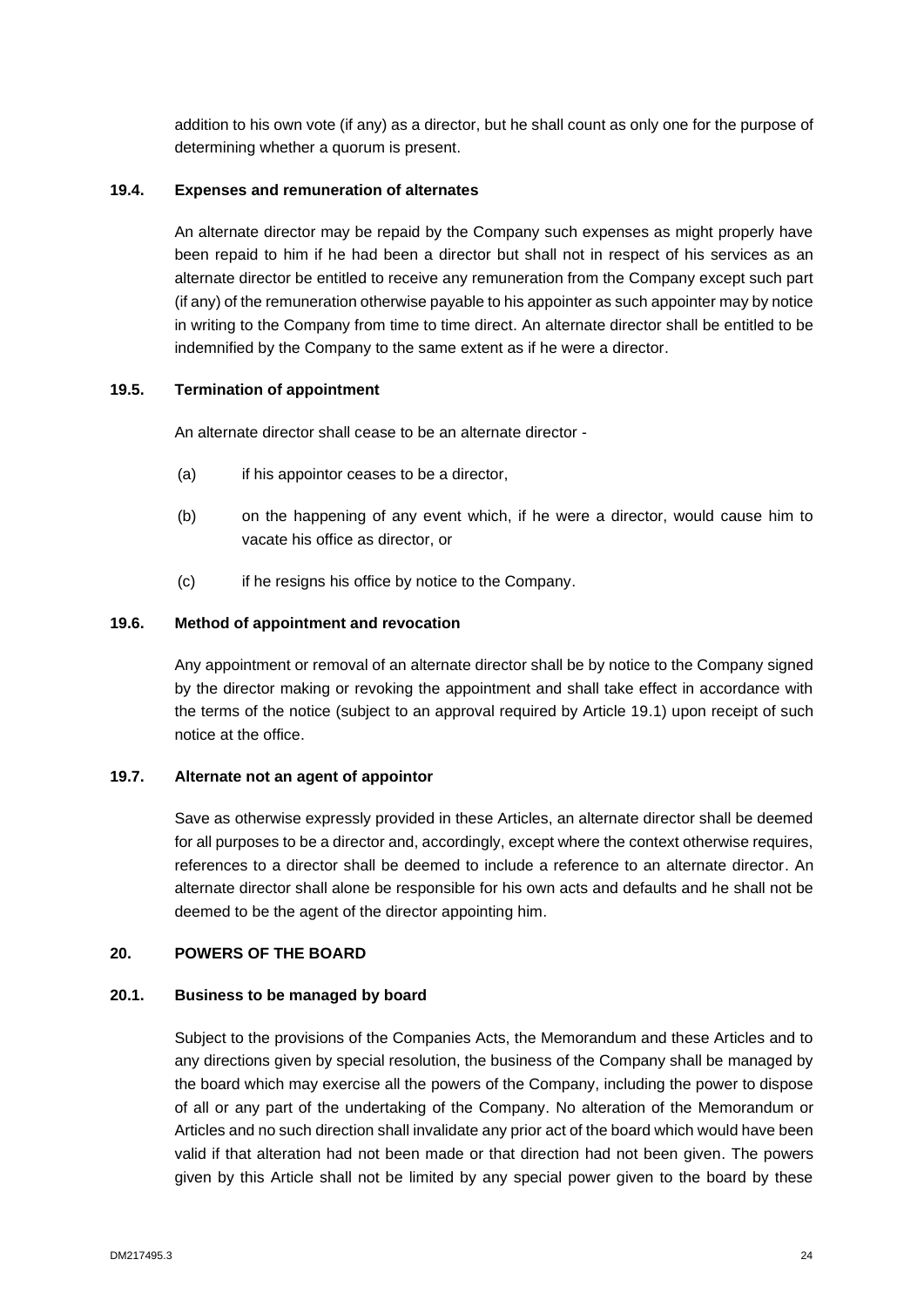Articles and a meeting of the board at which a quorum is present may exercise all powers exercisable by the board.

# <span id="page-27-0"></span>**21. DELEGATION OF POWERS OF THE BOARD**

#### **21.1. Committees of the board**

The board may delegate any of its powers to any committee consisting of one or more directors. The board may also delegate to any director holding any executive office such of its powers as the board considers desirable to be exercised by him. Any such delegation shall, in the absence of express provision to the contrary in the terms of delegation, be deemed to include authority to sub-delegate to one or more directors (whether or not acting as a committee) or to any employee or agent of the Company all or any of the powers delegated and may be made subject to such conditions as the board may specify, and may be revoked or altered. The board may co-opt on to any such committee persons other than directors, who may enjoy voting rights in the committee. The co-opted members shall be less than one-half of the total membership of the committee and a resolution of any committee shall be effective only if a majority of the members present are directors. Subject to any conditions imposed by the board, the proceedings of a committee with two or more members shall be governed by these Articles regulating the proceedings of directors so far as they are capable of applying.

# **21.2. Local boards, etc**

The board may establish local or divisional boards or agencies for managing any of the affairs of the Company, either in the United Kingdom or elsewhere, and may appoint any persons to be members of the local or divisional boards, or any managers or agents, and may fix their remuneration. The board may delegate to any local or divisional board, manager or agent any of the powers, authorities and discretions vested in or exercisable by the board, with power to sub-delegate, and may authorise the members of any local or divisional board, or any of them, to fill any vacancies and to act notwithstanding vacancies. Any appointment or delegation made pursuant to this Article may be made upon such terms and subject to such conditions as the board may decide and the board may remove any person so appointed and may revoke or vary the delegation but no person dealing in good faith and without notice of the revocation or variation shall be affected by it.

# **21.3. Agents**

The board may, by power of attorney or otherwise, appoint any person or persons to be the agent or agents of the Company for such purposes, with such powers, authorities and discretions (not exceeding those vested in the board) and on such conditions as the board determines, including authority for the agent or agents to delegate all or any of his or their powers, authorities and discretions, and may revoke or vary such delegation.

#### **21.4. Offices including the title "director"**

The board may appoint any person to any office or employment having a designation or title including the word "director" or attach to any existing office or employment with the Company such a designation or title and may terminate any such appointment or the use of any such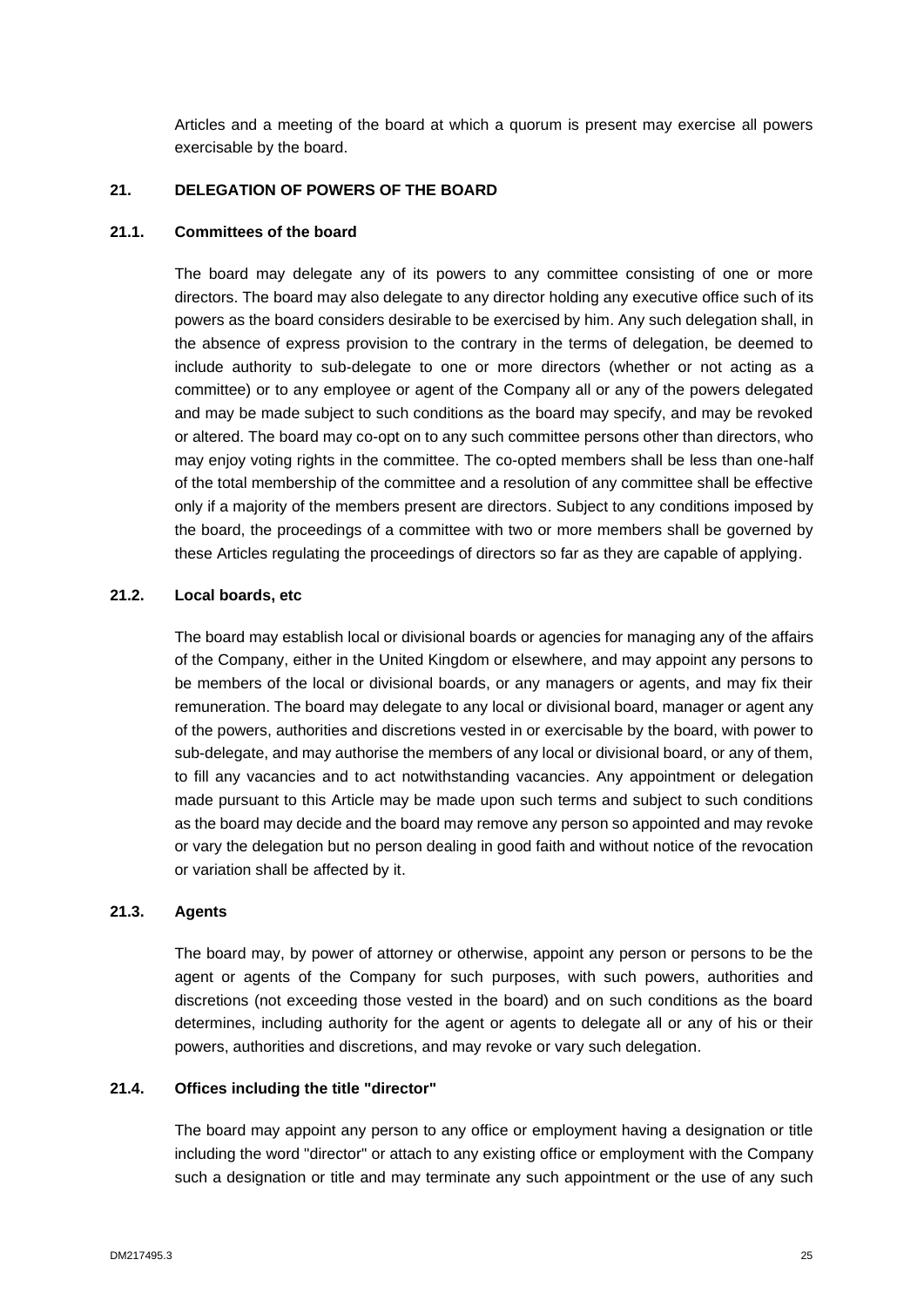designation or title. The inclusion of the word "director" in the designation or title of any such office or employment shall not imply that the holder is a director of the Company, nor shall the holder thereby be empowered in any respect to act as, or be deemed to be, a director of the Company for any of the purposes of these Articles.

# <span id="page-28-0"></span>**22. BORROWING POWERS**

#### **22.1. Power to borrow**

The board may exercise all the powers of the Company to borrow money, to guarantee, to indemnify, to mortgage or charge its undertaking, property, assets (present and future) and uncalled capital, and to issue debentures and other securities whether outright or as collateral security for any debt, liability or obligation of the Company or of any third party.

#### <span id="page-28-1"></span>**23. DISQUALIFICATION AND REMOVAL OF DIRECTORS**

#### **23.1. Disqualification as a director**

The office of a director shall be vacated if -

- (a) he ceases to be a director by virtue of any provisions of the Companies Acts or these Articles or he becomes prohibited by law from being a director, or
- (b) he becomes bankrupt or makes any arrangement or composition with his creditors generally or shall apply to the court for an interim order under Section 253 of the Insolvency Act 1986 in connection with a voluntary arrangement under that act, or
- (c) he is, or may be, suffering from mental disorder and either
	- (i) he is admitted to hospital in pursuance of an application for admission for treatment under any statute relating to mental health, or
	- (ii) an order is made by a court having jurisdiction (whether in the United Kingdom or elsewhere) in matters concerning mental disorder for his detention or for the appointment of a receiver, curator bonis or other person to exercise powers with respect to his property or affairs, or
- (d) he resigns his office by notice to the Company or, having been appointed for a fixed term, the term expires or his office as a director is vacated pursuant to Article 18.7; or
- (e) he shall for more than six consecutive months have been absent without permission of the board from meetings of the board held during that period and his alternate director (if any) shall not during such period have attended in his stead and the board resolves that his office be vacated,
- (f) he is requested to resign in writing by not less than three quarters of the other directors. In calculating the number of directors who are required to make such a request to the director, (i) there shall be excluded any alternate director appointed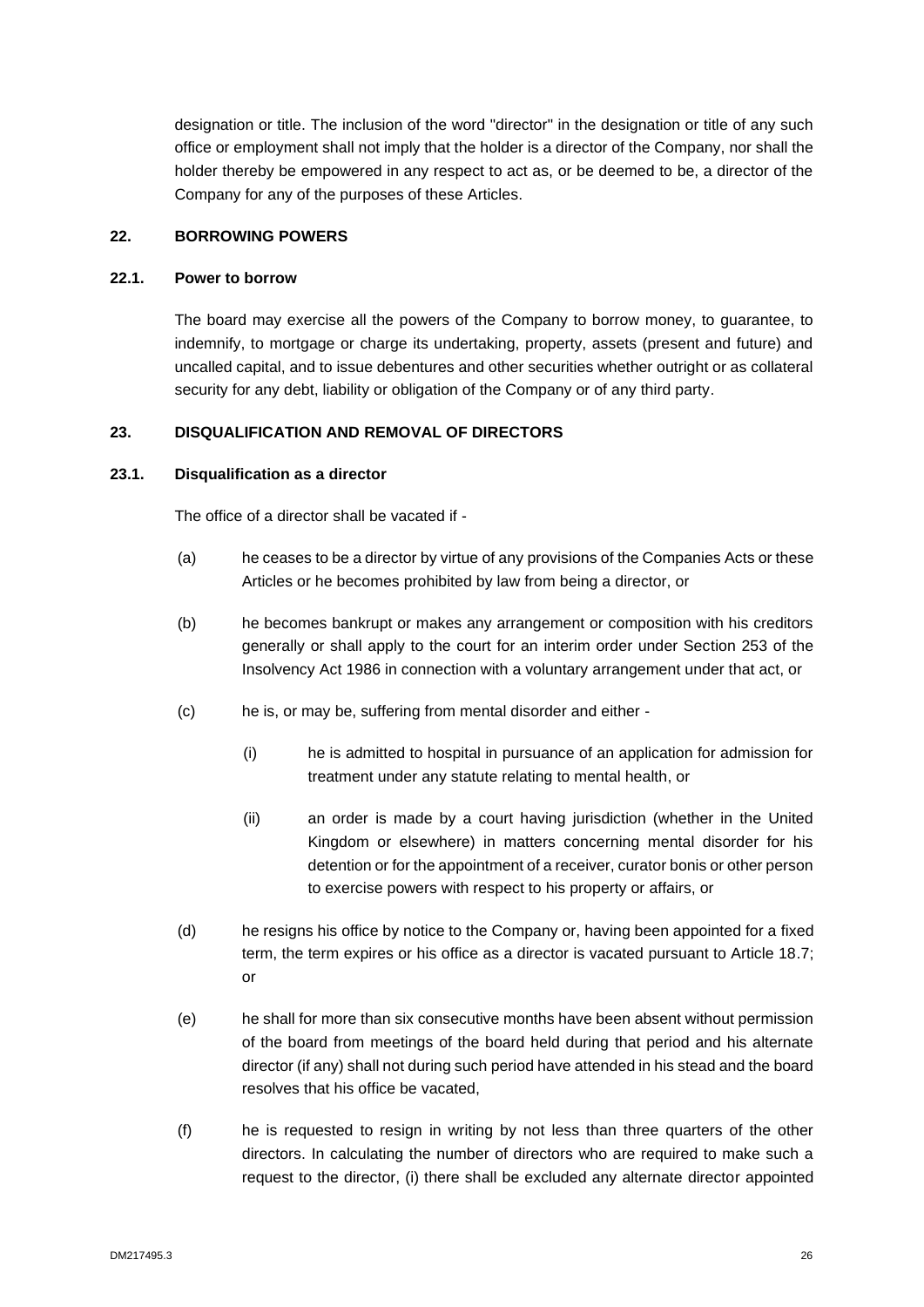by him acting in his capacity as such, and (ii) a director and any alternate director appointed by him and acting in his capacity as such shall constitute a single director for this purpose, so that the signature of either shall be sufficient.

# **23.2. Power of Company to remove director**

The Company may, in accordance with and subject to the provisions of the Companies Acts, by ordinary resolution of which special notice has been given remove any director from office (notwithstanding any provision of these Articles or of any agreement between the Company and such director, but without prejudice to any claim he may have for damages for breach of any such agreement) and, by ordinary resolution, appoint another person in place of a director so removed from office.

In default of such appointment the vacancy arising upon the removal of a director from office may be filled as a casual vacancy.

# <span id="page-29-0"></span>**24. REMUNERATION OF NON-EXECUTIVE DIRECTORS**

#### **24.1. Ordinary remuneration**

The ordinary remuneration of the directors who do not hold executive office for their services (excluding amounts payable under any other provision of these Articles) shall not exceed in aggregate £250,000 per annum or such higher amount as the Company may from time to time by ordinary resolution determine. Subject thereto, each such director shall be paid a fee (which shall be deemed to accrue from day to day) at such rate as may from time to time be determined by the board.

# **24.2. Additional remuneration for special services**

Any director who does not hold executive office and who serves on any committee of the directors, by the request of the board goes or resides abroad for any purpose of the Company or otherwise performs special services which in the opinion of the directors are outside the scope of the ordinary duties of a director, may (without prejudice to the provisions of Article 24.1) be paid such extra remuneration by way of salary, commission or otherwise as the board may determine.

#### <span id="page-29-1"></span>**25. DIRECTORS' EXPENSES**

#### **25.1. Directors may be paid expenses**

The directors may be paid all travelling, hotel, and other expenses properly incurred by them in connection with their attendance at meetings of the board or committees of the board or general meetings or separate meetings of the holders of any class of shares or of debentures of the Company or otherwise in connection with the discharge of their duties.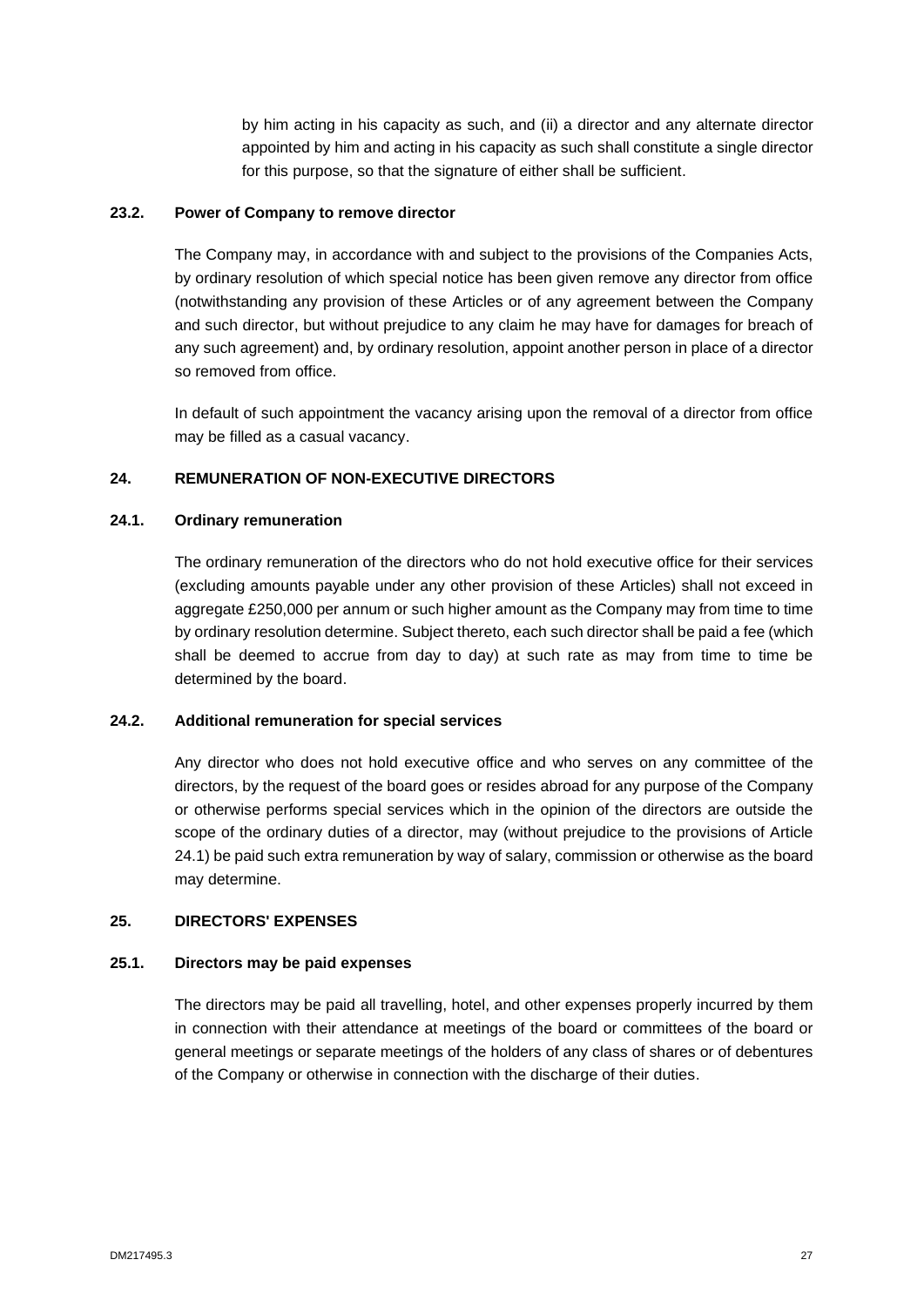# <span id="page-30-0"></span>**26. EXECUTIVE DIRECTORS**

#### **26.1. Appointment to executive office**

Subject to the provisions of the Companies Acts, the board may appoint one or more of its body to be the holder of any executive office (except that of auditor) under the Company and may enter into an agreement or arrangement with any director for his employment by the Company or for the provision by him of any services outside the scope of the ordinary duties of a director. Any such appointment, agreement or arrangement may be made upon such terms, including terms as to remuneration, as the board determines, and any remuneration which is so determined may be in addition to or in lieu of any ordinary remuneration as a director. The board may revoke or vary any such appointment but without prejudice to any rights or claims which the person whose appointment is revoked or varied may have against the Company by reason thereof.

### **26.2. Termination of appointment to executive office**

Any appointment of a director to an executive office shall terminate if he ceases to be a director but without prejudice to any rights or claims which he may have against the Company by reason of such cesser. A director appointed to an executive office shall not ipso facto cease to be a director if his appointment to such executive office terminates.

#### **26.3. Emoluments to be determined by the board**

The emoluments of any director holding executive office for his services as such shall be determined by the board, and may be of any description, and (without limiting the generality of the foregoing) may include admission to or continuance of membership of any scheme (including any share acquisition scheme) or fund instituted or established or financed or contributed to by the Company for the provision of pensions, life assurance or other benefits for employees or their dependants, or the payment of a pension or other benefits to him or his dependants on or after retirement or death, apart from membership of any such scheme or fund.

# <span id="page-30-1"></span>**27. DIRECTORS' INTERESTS**

#### **27.1. Directors may contract with the Company**

Subject to the provisions of the Companies Acts, and provided that he has disclosed to the board the nature and extent of any material interest of his, a director notwithstanding his office:

- (a) may be a party to, or otherwise interested in, any transaction or arrangement with the Company or in which the Company is otherwise interested,
- (b) may act by himself or his firm in a professional capacity for the Company (otherwise than as auditor) and he or his firm shall be entitled to remuneration for professional services as if he were not a director;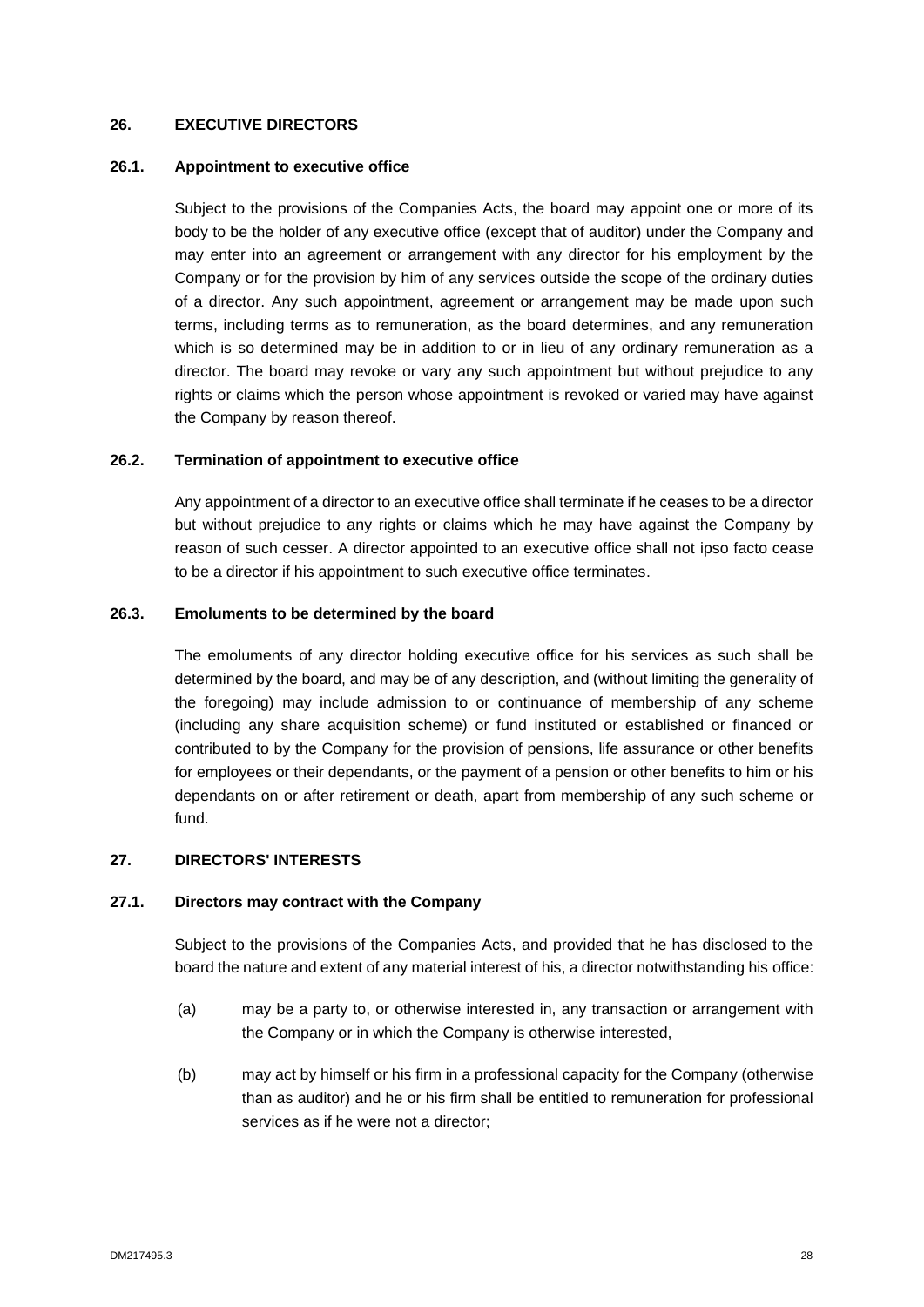- (c) may be a director or other officer of, or employed by, or a party to any transaction or arrangement with, or otherwise interested in, any body corporate promoted by the Company or in which the Company is otherwise interested, and
- (d) shall not, by reason of his office, be accountable to the Company for any benefit which he derives from any such office or employment or from any such transaction or arrangement or from any interest in any such body corporate and no such transaction or arrangement shall be liable to be avoided on the ground of any such interest or benefit.

# **27.2. Conflicts of Interest**

- (a) For the purposes of Section 175 of the 2006 Act, the Board may authorise any matter proposed to it in accordance with these Articles which would, if not so authorised, involve a breach of duty by a Director under that Section, including, without limitation, any matter which relates to a situation in which a Director has, or can have, an interest which conflicts, or possibly may conflict, with the interests of the Company.
- (b) Any such authorisation will be effective only if
	- (i) any requirement as to quorum at the meeting at which the matter is considered is met without counting the Director in question or any other interested Director, and
	- (ii) the matter was agreed to without their voting or would have been agreed to if their votes had not been counted.
- (c) The Board may (whether at the time of the giving of the authorisation or subsequently) make any such authorisation subject to any limits or conditions it expressly imposes but such authorisation is otherwise given to the fullest extent permitted.
- (d) The Board may vary or terminate any such authorisation at any time.
- (e) For the purposes of these Articles, a conflict of interest includes a conflict of interest and duty and a conflict of duties, and interest includes both direct and indirect interests.
- 27.2.1. A Director shall be under no duty to the Company with respect to any information which he obtains or has obtained otherwise than as a Director of the Company and in respect of which he owes a duty of confidentiality to another person. However, to the extent that his relationship with that other person gives rise to a conflict or possible conflict of interest, this Article applies only if the existence of that relationship has been authorised by the Board pursuant to Article27.2 In particular, the Director shall not be in breach of the general duties he owes to the Company by virtue of sections 171 to 177 of the 2006 Act because he fails to disclose any such information to the Board or to any Director or other officer or employee of the Company,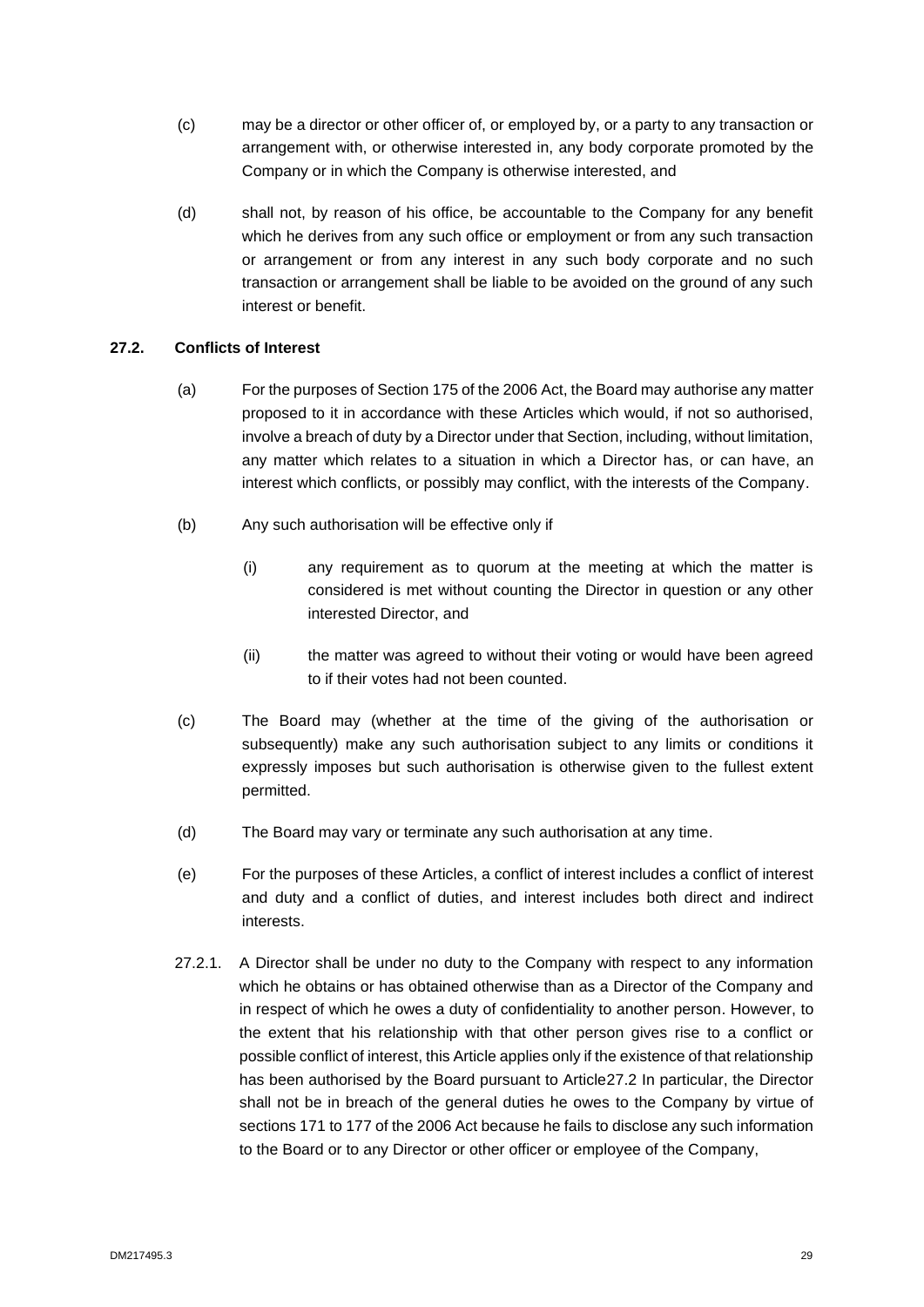- (a) to disclose any such information to the Board or to any Director or other officer or employee of the Company,
- (b) to use or apply any such information in performing his duties as a Director of the Company.
- 27.2.2. Where the existence of a Director's relationship with another person has been authorised by the Board pursuant to Article 27.2 and his relationship with that person gives rise to a conflict of interest or possible conflict of interest, the Director shall not be in breach of the general duties he owes to the Company by virtue of sections 171 to 177 of the 2006 Act because he
	- (a) absents himself from meetings of the Board at which any matter relating to the conflict of interest or possible conflict of interest will or may be discussed or from the discussion of any such matter at a meeting or otherwise, and/or
	- (b) makes arrangements not to receive documents and information relating to any matter which gives rise to the conflict of interest or possible conflict of interest sent or supplied by the Company and/or for such documents and information to be received and read by a professional adviser,
	- (c) for so long as he reasonably believes such conflict of interest (or possible conflict of interest) subsists
- 27.2.3. The provisions of Articles 27.2.1 and 27.2.2 are without prejudice to any equitable principle or rule which may excuse the Director from
	- (a) disclosing information, in circumstances where disclosure would otherwise be required under these Articles, or
	- (b) attending meetings or discussions or receiving documents and information as referred to in Article 27.2.2, in circumstances where such attendance or receiving such documents and information would otherwise be required under these Articles.

# **27.3. Notification of interests**

For the purposes of this Article:

- (1) a general notice given to the board that a director is to be regarded as having an interest of the nature and extent specified in the notice in any transaction or arrangement in which a specified person or class of persons is interested shall be deemed to be a disclosure that the director has an interest in any such transaction of the nature and extent so specified, and
- (2) an interest of which a director has no knowledge and of which it is unreasonable to expect him to have knowledge shall not be treated as an interest of his.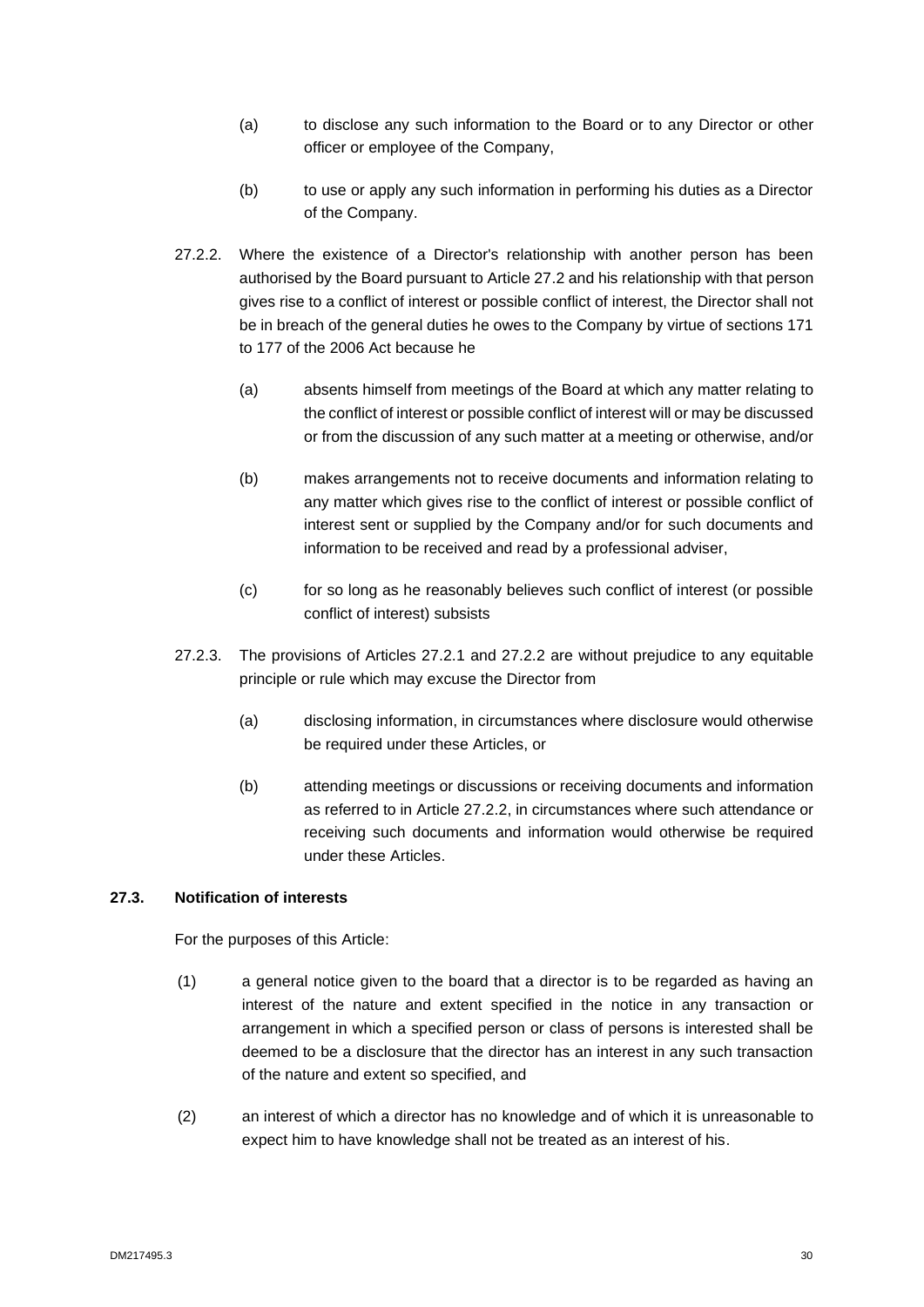# **27.4. Exercise by Company of voting rights**

The board may exercise the voting power conferred by the shares in any body corporate held or owned by the Company in such manner in all respects as it thinks fit (including the exercise thereof in favour of any resolution appointing its members or any of them directors of such body corporate, or voting or providing for the payment of remuneration to the directors of such body corporate).

# <span id="page-33-0"></span>**28. GRATUITIES, PENSIONS AND INSURANCE**

#### **28.1. Gratuities and pensions**

The board may (by establishment of or maintenance of schemes or otherwise) provide benefits, whether by the payment of gratuities or pensions or by insurance or otherwise, for any past or present director or employee of the Company or any of its subsidiaries or any body corporate associated with, or any business acquired by, any of them, and for any member of his family (including a spouse and a former spouse) or any person who is or was dependent on him, and may (as well before as after he ceases to hold such office or employment) contribute to any fund and pay premiums for the purchase or provision of any such benefit.

#### **28.2. Insurance**

Without prejudice to the provisions of Article 42, the board shall have the power to purchase and maintain insurance for or for the benefit of any persons who are or were at any time directors, officers or employees of the Company, or of any other company which is its holding company or in which the Company or such holding company has any interest whether direct or indirect or which is in any way allied to or associated with the Company, or of any subsidiary undertaking of the Company or any such other company, or who are or were at any time trustees of any pension fund in which employees of the Company or any such other company or subsidiary undertaking are interested, including (without prejudice to the generality of the foregoing) insurance against any liability incurred by such persons in respect of any act or omission in the actual or purported execution or discharge of their duties or in the exercise or purported exercise of their powers or otherwise in relation to their duties, powers or offices in relation to the Company or any such other company, subsidiary undertaking or pension fund.

#### **28.3. Directors not liable to account**

No director or former director shall be accountable to the Company or the members for any benefit provided pursuant to this Article and the receipt of any such benefit shall not disqualify any person from being or becoming a director of the Company.

#### **28.4. Section 719 of the 1985 Act**

Pursuant to Section 719 of the 1985 Act, the board is hereby authorised to make such provision as may seem appropriate for the benefit of any persons employed or formerly employed by the Company or any of its subsidiaries in connection with the cessation or the transfer of the whole or part of the undertaking of the Company or any subsidiary. Any such provision shall be made by a resolution of the board in accordance with the said section.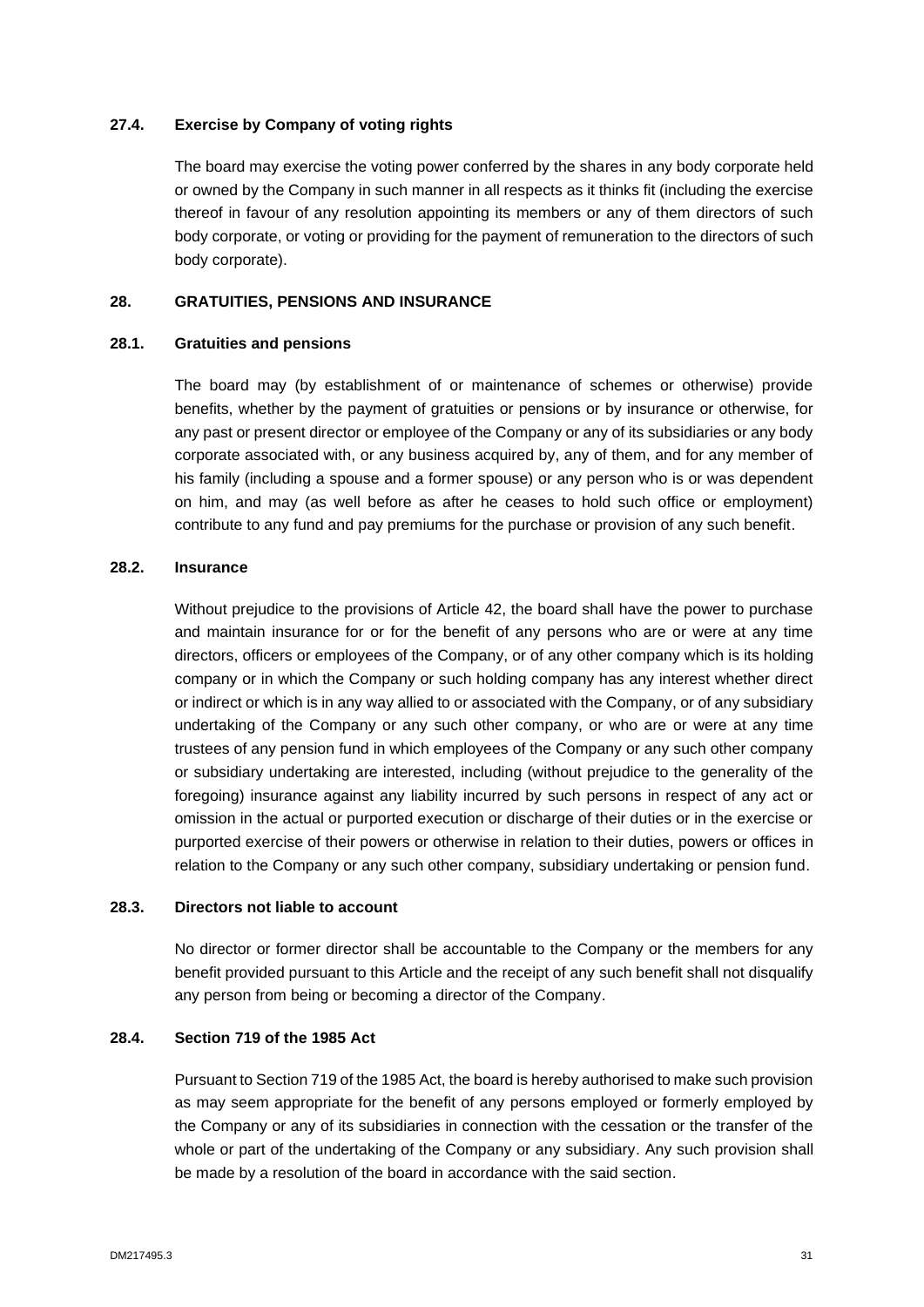# <span id="page-34-0"></span>**29. PROCEEDINGS OF DIRECTORS**

### **29.1. Convening meetings**

Subject to the provisions of these Articles, the board may regulate its proceedings as it thinks fit. A director may, and the secretary at the request of a director shall, call a meeting of the board. Notice of a board meeting shall be deemed to be properly given to a director if it is given to him personally or by word of mouth or sent in writing to him at his last known address or any other address given by him to the Company for this purpose. A director absent or intending to be absent from the United Kingdom may request the board that notices of board meetings shall during his absence be sent in writing to him at an address given by him to the Company for this purpose, but such notices need not be given any earlier than notices given to directors not so absent and, if no such request is made to the board, it shall not be necessary to give notice of a board meeting to any director who is for the time being absent from the United Kingdom. Questions arising at a meeting shall be decided by a majority of votes In the case of an equality of votes, the chairman shall have a second or casting vote. Any director may waive notice of a meeting and any such waiver may be retrospective.

#### **29.2. Quorum**

The quorum for the transaction of the business of the board may be fixed by the board and unless so fixed at any other number shall be two. A person who holds office only as an alternate director shall, if his appointor is not present, be counted in the quorum. Any director who ceases to be a director at a board meeting may continue to be present and to act as a director and be counted in the quorum until the termination of the board meeting if no director objects.

# **29.3. Powers of directors if number falls below minimum**

The continuing directors or a sole continuing director may act notwithstanding any vacancies in their number, but, if the number of directors is less than the number fixed as the quorum, the continuing directors or director may act only for the purpose of filling vacancies or of calling a general meeting.

# **29.4. Chairman and deputy chairman**

The board may appoint one of their number to be the chairman, and one of their number to be the deputy chairman, of the board and may at any time remove either of them from such office. Unless he is unwilling to do so, the director appointed as chairman, or in his stead the director appointed as deputy chairman, shall preside at every meeting of the board at which he is present. If there is no director holding either of those offices, or if neither the chairman nor the deputy chairman is willing to preside or neither of them is present within five minutes after the time appointed for the meeting, the directors present may appoint one of their number to be chairman of the meeting.

#### **29.5. Validity of acts of the board**

All acts done by a meeting of the board, or of a committee of the board, or by a person acting as a director or alternate director, shall, notwithstanding that it be afterwards discovered that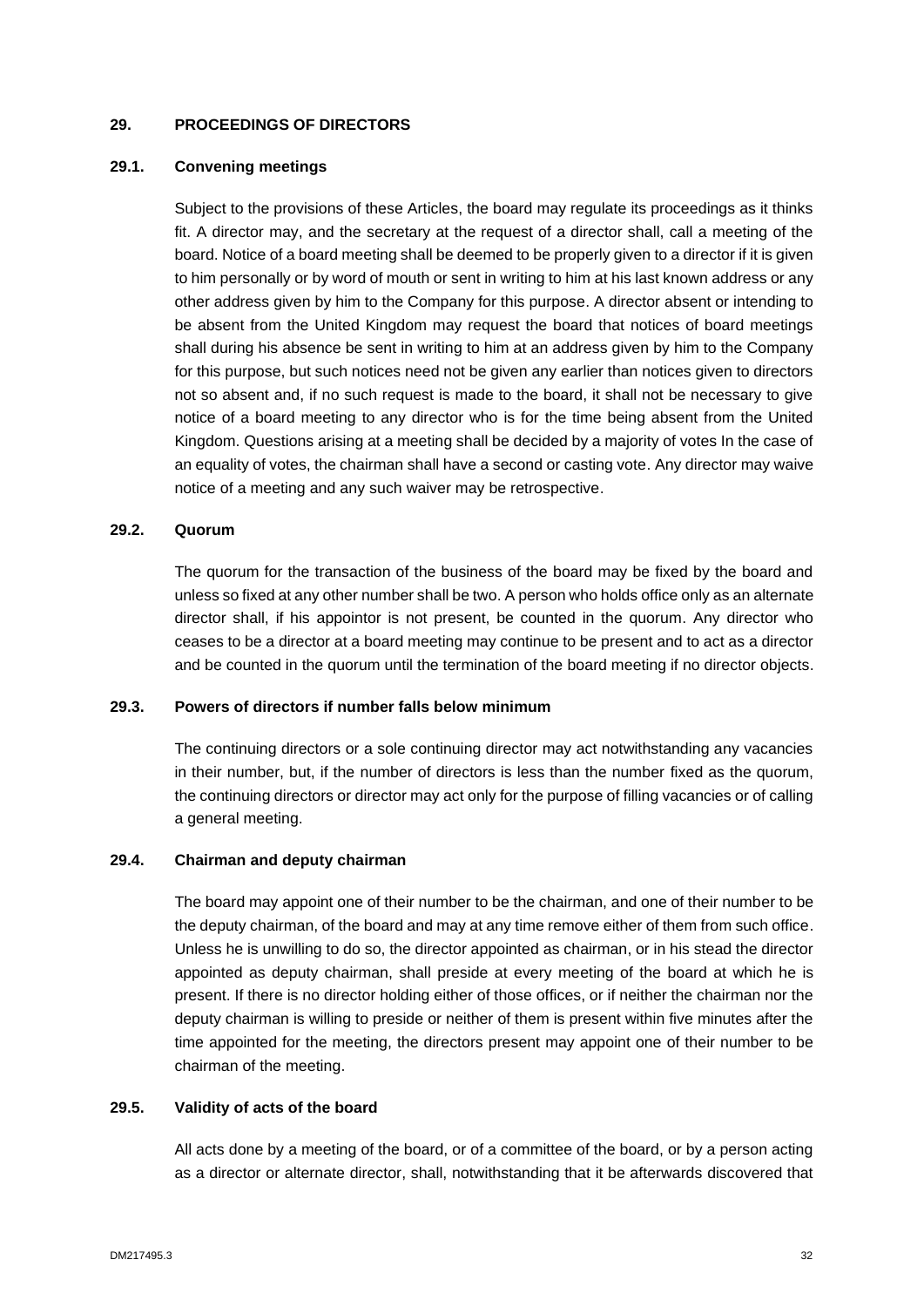there was a defect in the appointment of any director or any member of the committee or alternate director or that any of them were disqualified from holding office, or had vacated office or were not entitled to vote, be as valid as if every such person had been duly appointed and was qualified and had continued to be a director or, as the case may be, an alternate director and had been entitled to vote.

# **29.6. Resolutions in writing**

A resolution in writing signed by all the directors entitled to receive notice of a meeting of the board or of a committee of the board (not being less than the number of directors required to form a quorum of the board) shall be as valid and effectual as if it had been passed at a meeting of the board or (as the case may be) a committee of the board duly convened and held and for this purpose

- (a) a resolution may consist of several documents to the same effect each signed by one or more directors,
- (b) a resolution signed by an alternate director need not also be signed by his appointor,
- (c) a resolution signed by a director who has appointed an alternate director need not also be signed by the alternate director in that capacity, and
- (d) an e-mail if each Director replies to an email incorporating the words of the resolution.

# **29.7. Meetings by telephone, etc**

Without prejudice to the first sentence of Article 29.1, a meeting of the board or of a committee of the board may consist of a conference between directors who are not all in one place, but of whom each is able (directly or by telephonic communication) to speak to each of the others, and to be heard by each of the others simultaneously. A director taking part in such a conference shall be deemed to be present in person at the meeting and shall be entitled to vote or be counted in a quorum accordingly. Such a meeting shall be deemed to take place where the largest group of those participating in the conference is assembled, or, if there is no such group, where the chairman of the meeting then is The word "**meeting**" in these Articles shall be construed accordingly.

# **29.8. Directors' power to vote on contracts in which they are interested**

Save as otherwise provided by these Articles, a director shall not vote at a meeting of the board or a committee of the board on any resolution of the board concerning a matter in which he has an interest which together with any interest of any person connected with him is to his knowledge a material interest (other than by virtue of his interests in shares or debentures or other securities of or otherwise in or through the Company) unless his interest arises only because the case falls within one or more of the following paragraphs: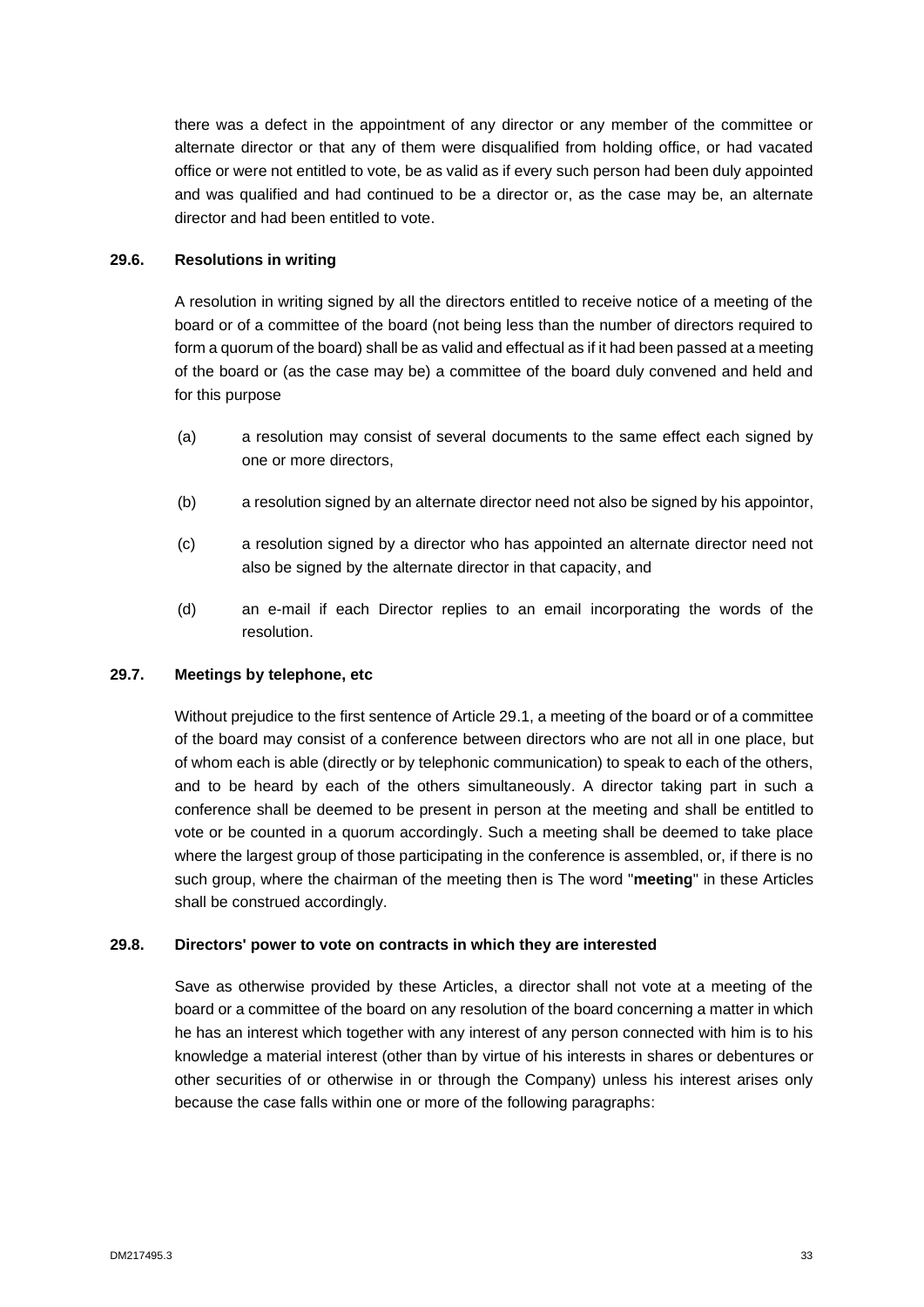- (a) the resolution relates to the giving of any guarantee, security, or indemnity in respect of money lent, or obligations incurred by him or by any other person at the request of or for the benefit of, the Company or any of its subsidiaries,
- (b) the resolution relates to the giving of any guarantee, security, or indemnity in respect of a debt or obligation of the Company or any of its subsidiaries for which the director has assumed responsibility in whole or part and whether alone or jointly with others under a guarantee or indemnity or by giving of security,
- (c) his interest arises by virtue of his being, or intending to become, a participant in the underwriting or sub-underwriting of an offer of any shares, debentures, or other securities by the Company or any of its subsidiaries for subscription, purchase or exchange,
- (d) his interest arises in relation to the subscription or purchase by him of shares, debentures or other securities of the Company pursuant to an offer or invitation to members or debenture holders of the Company, or any class of them,
- (e) any proposal concerning any other company in which he and any persons connected with him do not to his knowledge hold an interest in shares representing one per cent or more of either any class of the equity share capital, or the voting rights, in such company,
- (f) the resolution relates to an arrangement for the benefit of employees of the Company or of any of its subsidiaries and does not provide in respect of the director any privilege or benefit not awarded to the employees to whom such arrangement relates, and
- (g) any proposal concerning any insurance which the Company is empowered to purchase or maintain for the benefit of any directors of the Company or for the benefit of persons who include directors of the Company provided that for the purposes of this paragraph insurance shall mean only insurance against liability incurred by a director in respect of any such act or omission by him as is referred to in Article 28.2 or any other insurance which the Company is empowered to purchase or maintain for or for the benefit of any groups of persons consisting of or including directors of the Company.

For the purpose of determining whether a proposal concerns a body corporate in which a director is interested, there shall be disregarded any shares held by a director as bare or custodian trustee and in which he has no beneficial interest, any shares comprised in a trust in which the director's interest is in reversion or remainder if and so long as some other person is entitled to receive the income thereof, and any shares comprised in an authorised unit trust in which the director is only interested as a unit holder. For the purposes of this Article, a director is connected with another person if connected within the meaning of Section 252 of the 2006 Act (excluding any statutory modification thereof not in force when this Article becomes binding on the Company). In relation to an alternate director, an interest of his appointor shall be treated as an interest of the alternate director without prejudice to any interest which the alternate director has otherwise.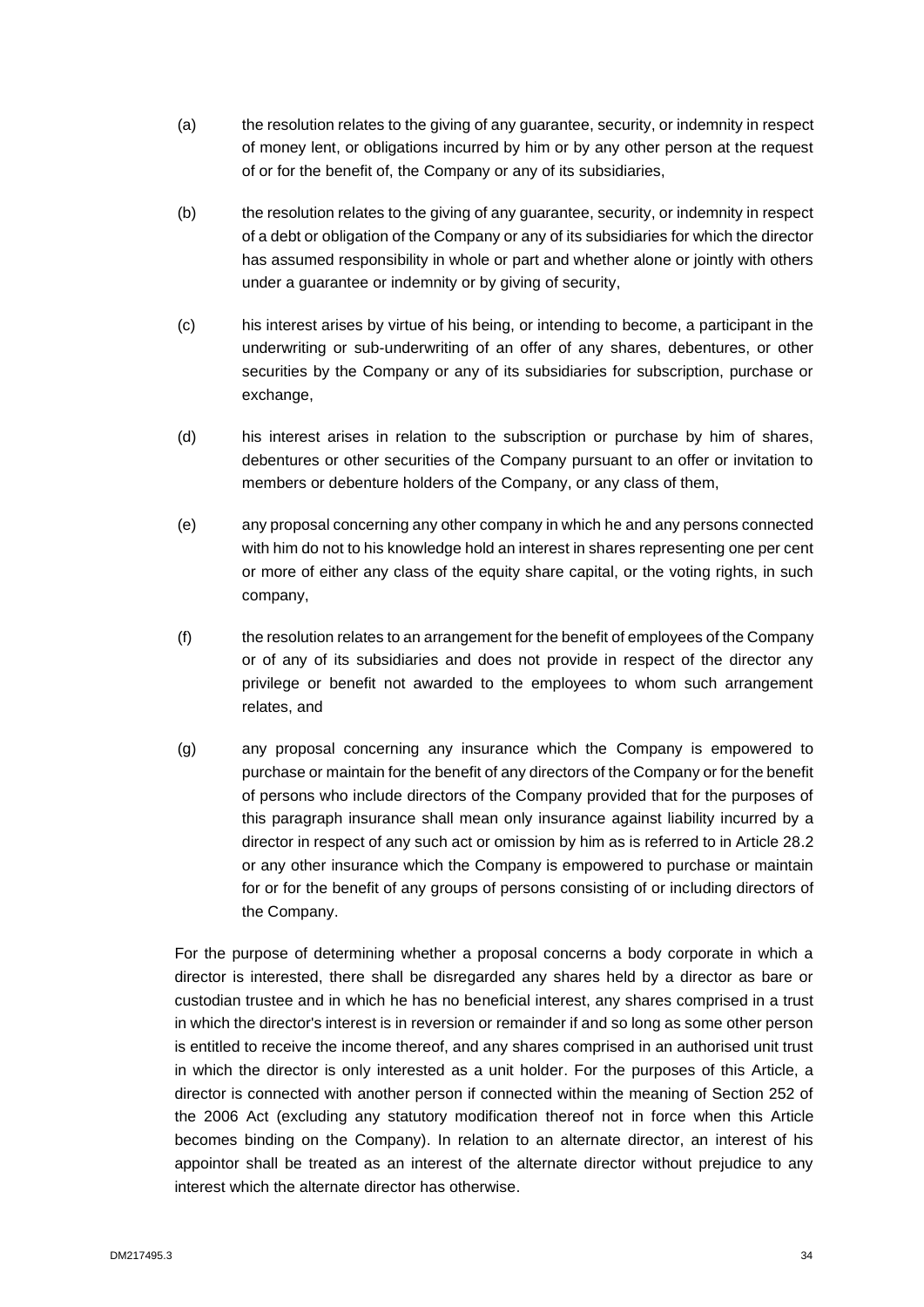### **29.9. Exclusion of director from quorum**

A director shall not be counted in the quorum present at a meeting in relation to a resolution on which he is not entitled to vote.

### **29.10. Amendment of restrictions on voting**

The Company may by ordinary resolution suspend or relax to any extent, either generally or in respect of any particular matter, any provision of these Articles prohibiting a director from voting at a meeting of the board or of a committee of the board, or ratify any transaction not duly authorised by reason of a contravention of any such provision.

# **29.11. Division of proposals**

Where proposals are under consideration concerning the appointment (including fixing or varying the terms of appointment) of two or more directors to offices or employments with the Company or any body corporate in which the Company is interested, the proposals may be divided and considered in relation to each director separately and in such cases each of the directors concerned shall, subject as otherwise provided in these Articles, be entitled to vote and be counted in the quorum in respect of each resolution except that concerning his own appointment.

# **29.12. Decision of chairman final and conclusive**

If a question arises at a meeting of the board or of a committee of the board as to the entitlement of a director to vote or be counted in a quorum, the question may, before the conclusion of the meeting, be referred to the chairman of the meeting and his ruling in relation to any director other than himself shall be final and conclusive except in a case where the nature or extent of the interests of the director concerned have not been fairly disclosed If any such question arises in respect of the chairman of the meeting, it shall be decided by resolution of the board (on which the chairman shall not vote) and such resolution will be final and conclusive except in a case where the nature and extent of the interests of the chairman have not been fairly disclosed.

# <span id="page-37-0"></span>**30. SECRETARY**

#### **30.1. Appointment and removal of secretary**

- (a) Subject to the provisions of the Companies Acts, a secretary may be appointed by the board for such term, at such remuneration and upon such conditions as it may think fit, and any secretary so appointed may be removed by the board, but without prejudice to any claim for damages for breach of any contract of service between him and the Company.
- (b) Nothing in these Articles shall require the Company to appoint a secretary.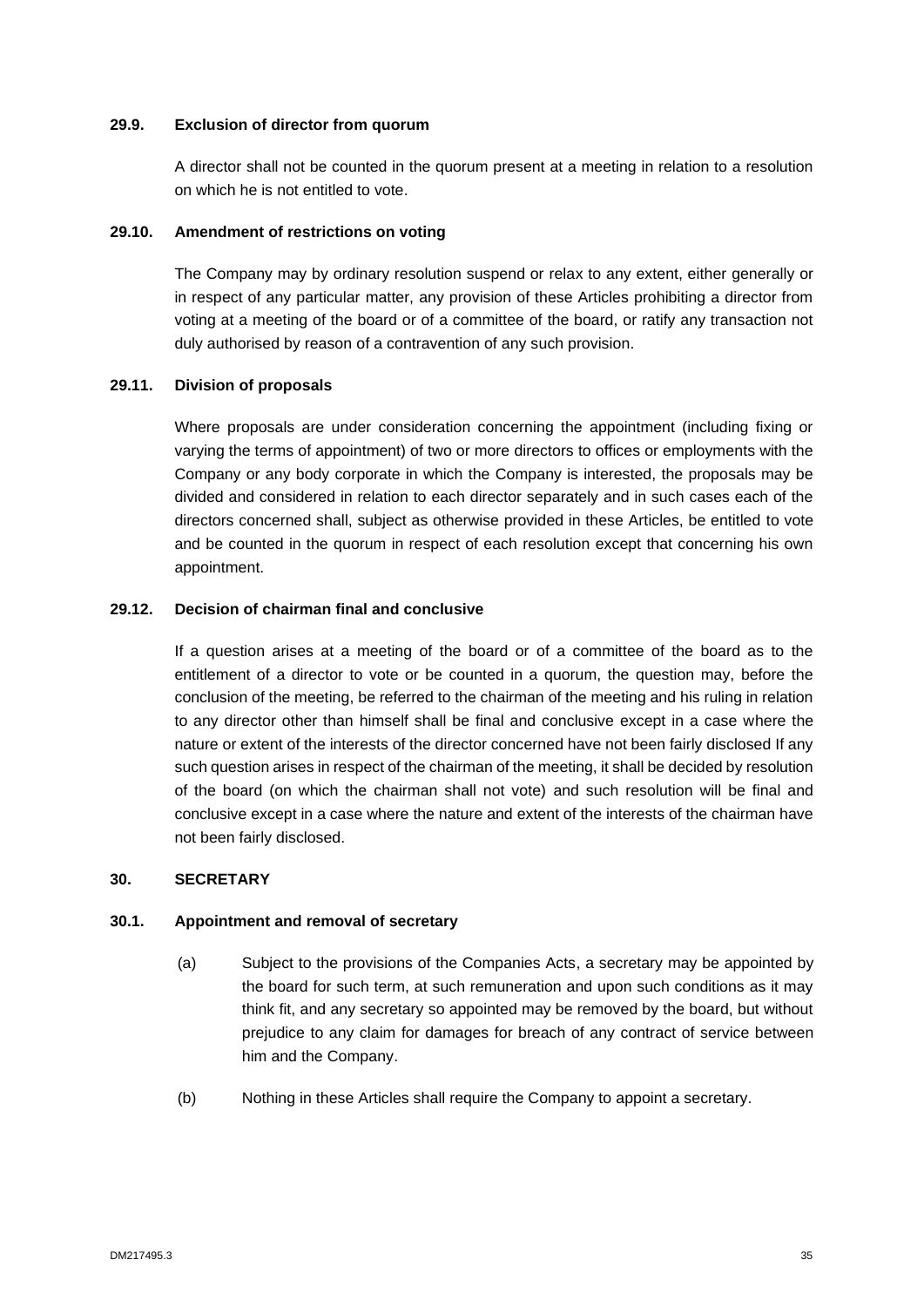### <span id="page-38-0"></span>**31. MINUTES**

#### **31.1. Minutes required to be kept**

The board shall cause minutes to be made in books kept for the purpose:

- (a) of all appointments of officers made by the board, and
- (b) of all proceedings at meetings of the Company, of the holders of any class of shares in the Company, of the board, and of committees of the board, including the names of the directors present at each such meeting.

Any such minutes, if purporting to be signed by the chairman of the meeting to which they relate or of the meeting at which they are read, shall be sufficient evidence without any further proof of the facts therein stated.

# <span id="page-38-1"></span>**32. THE SEAL**

#### **32.1. Authority required for use of seal**

The seal shall only be used by the authority of a resolution of the board or of a committee of the board. The board may determine who shall sign any instrument to which the seal is affixed and unless otherwise so determined it shall be signed by at least one director and the secretary or by at least two directors.

### **32.2. Certificates for shares and debentures**

The board may by resolution determine either generally or in any particular case that any certificates for shares or debentures or representing any other form of security to which the seal is affixed may have signatures affixed to them by some mechanical means, or printed thereon or that such certificates need not bear any signature.

#### **32.3. Official seal for use abroad**

The Company may exercise the powers conferred by the Companies Acts with regard to having an official seal for use abroad.

#### **32.4. Execution of instrument as a deed under hand**

Where the Companies Acts so permit, any instrument signed, with the authority of a resolution of the board or of a committee of the board, by one director and the secretary or by two directors and expressed to be executed by the Company as a deed shall have the same effect as if executed under the seal, provided that no instrument which makes it clear on its face that it is intended by the persons making it to have effect as a deed shall be signed without the authority of the board.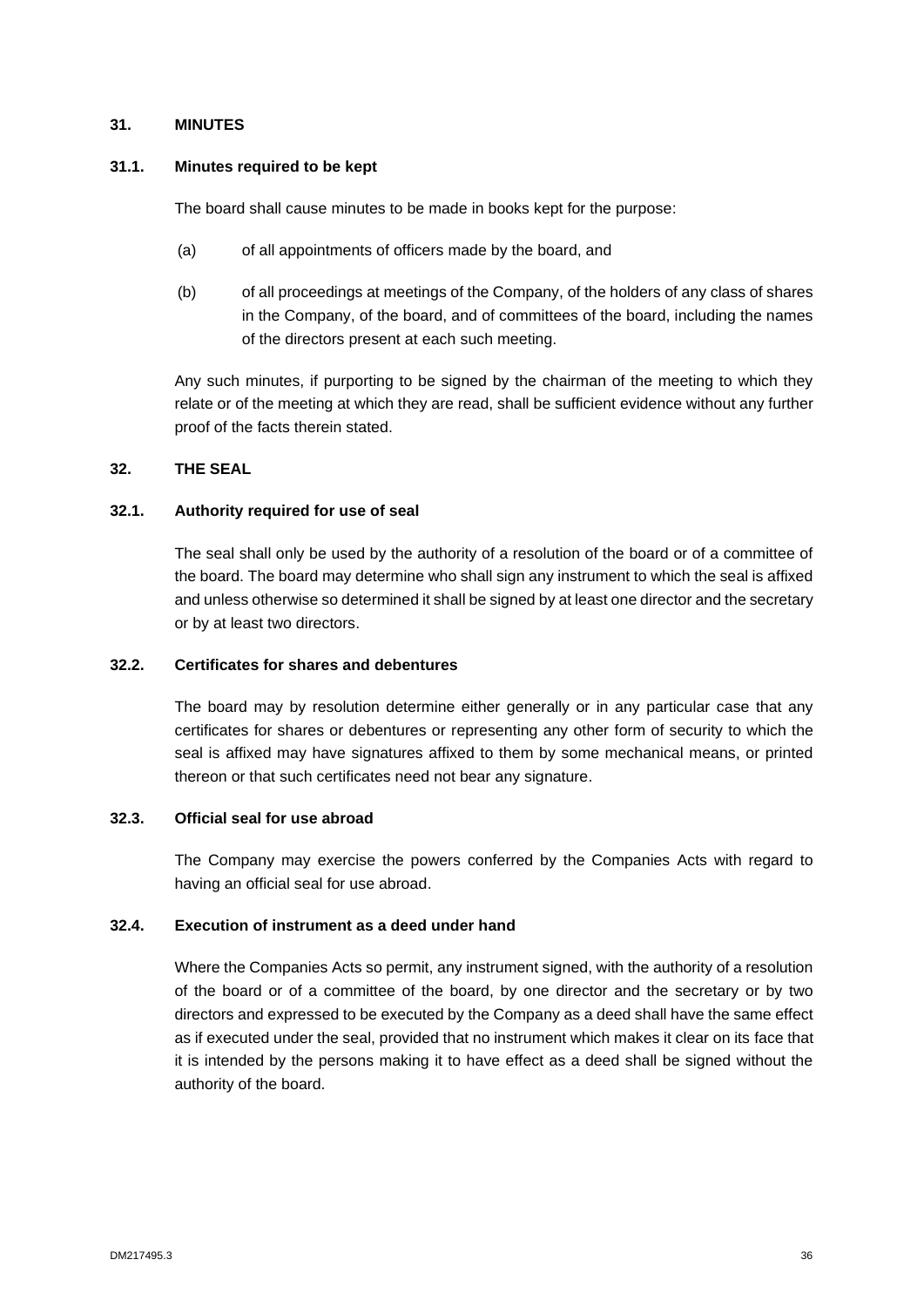#### **32.5. Delivery of deeds**

A document which is executed by the Company as a deed shall not be deemed to be delivered by the Company solely as a result of its having been executed by the Company.

#### <span id="page-39-0"></span>**33. REGISTERS**

#### **33.1. Overseas and local registers**

Subject to the provisions of the Companies Acts, the Company may keep an overseas or local or other register in any place, and the board may make, amend and revoke any such regulations as it may think fit respecting the keeping of the register.

### **33.2. Certified copies**

Any director or the secretary or any person appointed by the board for the purpose shall have power to authenticate any documents affecting the constitution of the Company and any resolutions passed by the Company or the holders of any class of shares of the Company or the board or any committee of the board, and any books, records, documents and accounts relating to the business of the Company, and to certify copies thereof or extracts therefrom as true copies or extracts. A document purporting to be a copy of a resolution, or the minutes of or an extract from the minutes of a meeting of the Company or the holders of any class of shares of the Company or of the board or any committee of the board that is certified as aforesaid shall be conclusive evidence in favour of all persons dealing with the Company upon the faith thereof that such resolution has been duly passed or, as the case may be, that such minutes or extract is a true and accurate record of proceedings at a duly constituted meeting.

#### <span id="page-39-1"></span>**34. DIVIDENDS**

#### **34.1. Declaration of dividends**

Subject to the provisions of the Companies Acts, the Company may by ordinary resolution declare dividends in accordance with the respective rights of the members, but no dividend shall exceed the amount recommended by the board.

#### **34.2. Interim dividends**

Subject to the provisions of the Companies Acts, the board may pay interim dividends if it appears to the board that they are justified by the profits of the Company available for distribution If the share capital is divided into different classes, the board may pay interim dividends on shares which confer deferred or non-preferred rights with regard to dividend as well as on shares which confer preferential rights with regard to dividend, but no interim dividend shall be paid on shares carrying deferred or non-preferred rights if, at the time of payment, any preferential dividend is in arrear. The board may also pay at intervals settled by it any dividend payable at a fixed rate if it appears to the board that the profits available for distribution justify the payment. Provided the board acts in good faith it shall not incur any liability to the holders of shares conferring preferred rights for any loss they may suffer by the lawful payment of an interim dividend on any shares having deferred or non-preferred rights.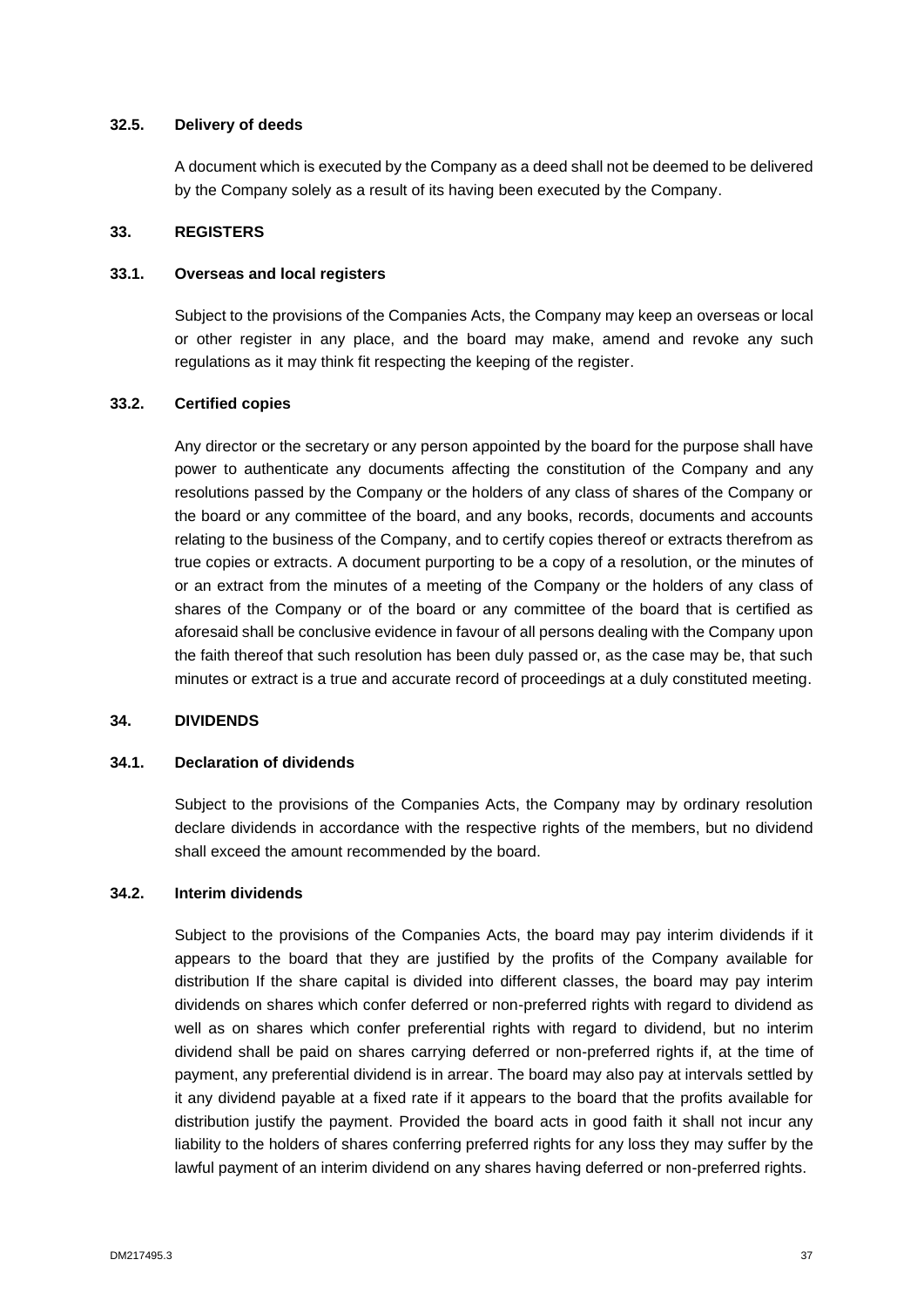### **34.3. Apportionment of dividends**

Except as otherwise provided by the rights attached to shares, all dividends shall be declared and paid according to the amounts paid up on the shares on which the dividend is paid, but no amount paid on a share in advance of the date on which a call is payable shall be treated for the purposes of this Article as paid on the share. All dividends shall be apportioned and paid proportionately to the amounts paid up on the shares during any portion or portions of the period in respect of which the dividend is paid, but, if any share is issued on terms providing that it shall rank for dividend as from a particular date, that share shall rank for dividend accordingly.

#### **34.4. Dividends in specie**

The Company may, by ordinary resolution, direct that it shall be satisfied wholly or partly by the distribution of assets, and in particular of paid up shares or debentures of any other body corporate Where any difficulty arises in regard to the distribution, the board may settle the same as it thinks fit and, in particular, may fix the value for distribution of any assets and may determine that cash shall be paid to any member upon the footing of the value so fixed in order to adjust the rights of members and may vest any assets in trustees.

#### **34.5. Permitted deductions**

The board may deduct from any dividend or other moneys payable to any member in respect of a share any moneys presently payable by him to the Company in respect of that share.

# **34.6. Procedure for payment**

Any dividend or other moneys payable in respect of a share may be paid by cheque or warrant sent by post to the registered address of the holder or person entitled or, if two or more persons are the holders of the share or are jointly entitled to it by reason of the death or bankruptcy of the holder or otherwise by operation of law, to the registered address of that one of those persons who is first named in the register or to such person and to such address as the person or persons entitled may in writing direct. Every such cheque or warrant shall be made payable to the order of the person or persons entitled or to such other person as the person or persons entitled may in writing direct and shall be sent at the risk of the person entitled, and payment of the cheque shall be a good discharge to the Company. Any joint holder or other person jointly entitled to a share as aforesaid may give receipts for any dividend or other moneys payable in respect of the share. Any such dividend or other money may also be paid by any other method (including direct debit, bank or other funds transfer system and dividend warrant) which the board considers appropriate, and to or through such person as the holder or joint holders may in writing direct. The Company shall have no responsibility for any sums lost or delayed in the course of any such transfer, or where it has acted on any such directions.

#### **34.7. Interest not payable**

No dividend or other moneys payable in respect of a share shall bear interest against the Company unless otherwise provided by the rights attached to the share.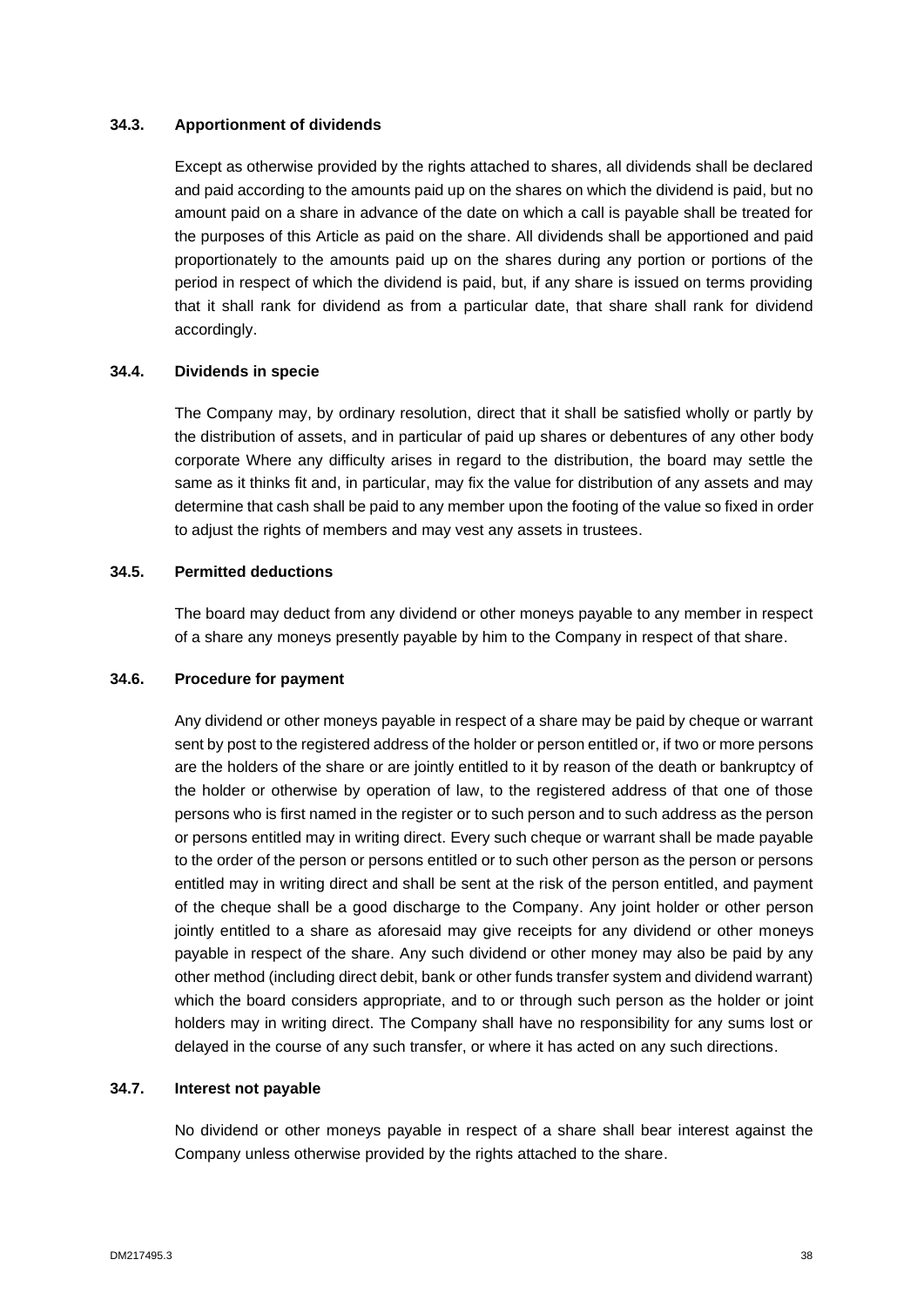# **34.8. Forfeiture of unclaimed dividends**

Any dividend which has remained unclaimed for twelve years from the date when it became due for payment shall, if the board so resolves, be forfeited and cease to remain owing by the Company. The payment by the board of any unclaimed dividend or other moneys payable in respect of a share into a separate account shall not constitute the Company a trustee thereof. The Company shall be entitled to cease sending dividend warrants and cheques by post or otherwise to a member if such instruments have been returned undelivered to, or left uncashed by, that member on at least two consecutive occasions. The entitlement conferred on the Company by this Article in respect of any member shall cease if such member claims a dividend or cashes a dividend warrant or cheque.

# **34.9. Retention of dividends and bonuses payable on shares over which the Company has a lien**

The directors may retain any dividend or other moneys payable on or in respect of a share on which the Company has a lien, and may apply the same in or towards satisfaction of the debts, liabilities or engagements in respect of which the lien exists.

#### **34.10. Right to stop sending dividend warrants by post**

Notwithstanding Article 34.6 or any authorisation given to the Company, the Company may stop sending dividend cheques or warrants by post in relation to a share if:

- (a) dividend cheques or warrants have been sent by post and returned undelivered or left uncashed during the periods for which the same are valid on two consecutive occasions, or
- (b) a dividend cheque or warrant has been sent by post to the registered address of the member or other person entitled to the dividend on that share and returned undelivered or left uncashed during the period for which the same are valid and reasonable enquiries have failed to establish any new address for such member or person.

The Company must recommence sending cheques or warrants (or using another method of payment) in respect of dividends if the member or other person entitled to the dividend claims the arrears of dividend and does not instruct the Company to pay future dividends in some other way.

#### <span id="page-41-0"></span>**35. CAPITALISATION OF PROFITS AND RESERVES**

#### **35.1. Power to capitalise**

The board may with the authority of an ordinary resolution of the Company -

(a) subject as hereinafter provided, resolve to capitalise any undistributed profits of the Company not required for paying any preferential dividend (whether or not they are available for distribution) or any sum standing to the credit of any reserve or other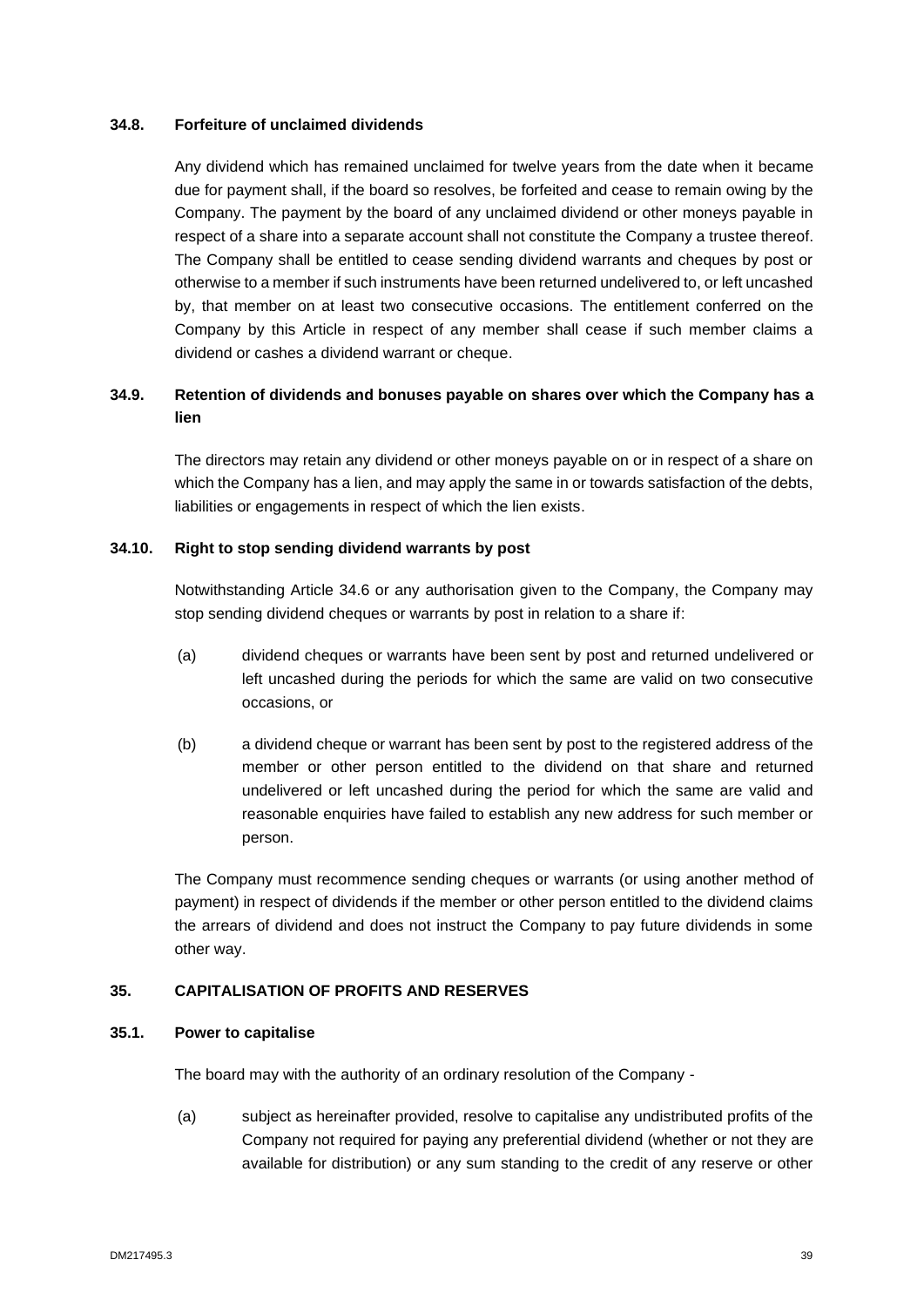fund, including the Company's share premium account and capital redemption reserve, if any,

- (b) appropriate the sum resolved to be capitalised to the members or any class of members on the record date specified in the relevant resolution who would have been entitled to it if it were distributed by way of dividend and in the same proportions and apply such sum on their behalf either in or towards paying up the amounts, if any, for the time being unpaid on any shares held by them respectively, or in paying up in full unissued shares, debentures or other obligations of the Company of a nominal amount equal to that sum, and allot the shares debentures or other obligations credited as fully paid to those members, or as they may direct, in those proportions, or partly in one way and partly in the other, but the share premium account, the capital redemption reserve, and any profits which are not available for distribution may, for the purposes of this Article, only be applied in paying up unissued shares to be allotted to members credited as fully paid,
- (c) make such provision by authorising the sale and transfer to any person of fractions to which any members would become entitled or resolve that the distribution be made as nearly as practicable in the correct proportion but not exactly so or may ignore fractions altogether or resolve that cash payments be made to any members in order to adjust the rights of all parties or otherwise as (in each case) the board determines where shares or debentures become, or would otherwise become, distributable under this Article in fractions,
- (d) authorise any person to enter on behalf of all the members concerned into an agreement with the Company providing for either
	- (i) the allotment to such members respectively, credited as fully paid, of any shares, debentures or other obligations to which they are entitled upon such capitalisation, or
	- (ii) the payment up by the Company on behalf of such members (by the application thereto of their respective proportions of the profits resolved to be capitalised) of the amounts, or any part of the amounts, remaining unpaid on their existing shares, and any agreement made under such authority shall be binding on all such members, and
- (e) generally do all acts and things required to give effect to such resolution as aforesaid

# <span id="page-42-0"></span>**36. RECORD DATES**

#### **36.1. Record dates for dividends, etc**

Notwithstanding any other provision of these Articles, the Company or the board may fix any date as the record date for any dividend, distribution, allotment or issue, and such record date may be on or at any time before or after any date on which the dividend, distribution, allotment or issue is declared, paid or made.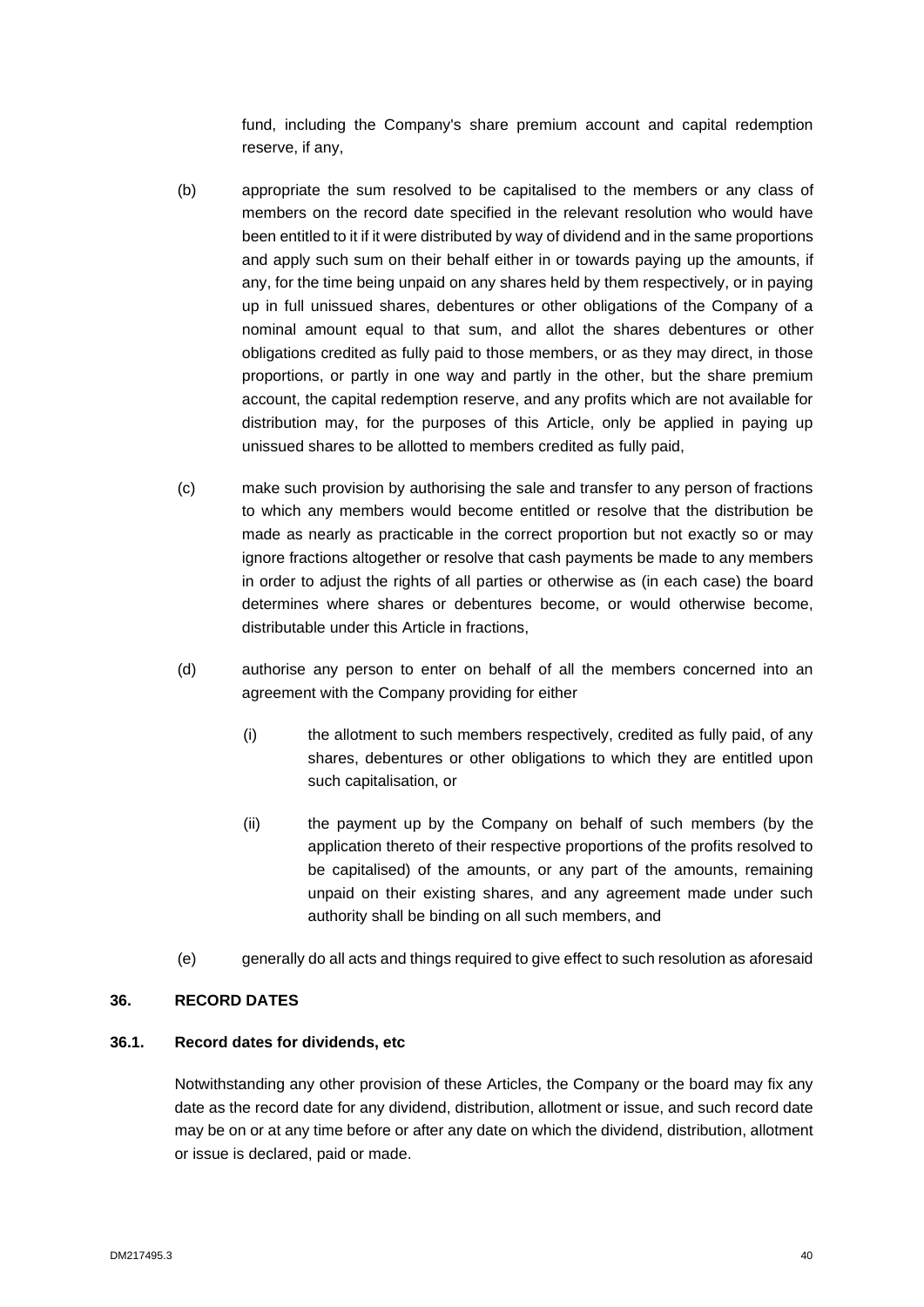# <span id="page-43-0"></span>**37. ACCOUNTS**

# **37.1. Rights to inspect records**

No member shall (as such) have any right of inspecting any accounting records or other book or document of the Company except as conferred by statute or authorised by the board or by ordinary resolution of the Company or order of a court of competent jurisdiction

# **37.2. Delivery of balance sheets and profit and loss accounts**

A copy of every balance sheet and profit and loss account (including any documents required by law to be annexed thereto) which is to be laid before the Company in general meeting and of the directors' and auditors' reports shall, at least twenty-one days previously to the meeting, be delivered or sent by post to every member and to every debenture holder of the Company of whose address the Company is aware, and to every other person who is entitled to receive notice of meetings from the Company under the provisions of the Companies Acts or of these Articles or, in the case of joint holders of any share or debenture, to one of the joint holders, provided that the requirements of this Article shall be deemed satisfied in relation to an member by sending to such member, where permitted by the Companies Acts and instead of such copies, a summary financial statement derived from the Company's annual accounts and the report of the directors and prepared in the form and containing the information prescribed by the Companies Act and any regulations made thereunder.

# <span id="page-43-1"></span>**38. NOTICES**

- 38.1. A notice or other document may be served by the Company upon any Member either personally or by sending it through the post in a prepaid letter addressed to such Member at his registered address as appearing in the Register or by delivering it to or leaving it at that address addressed as aforesaid, or by electronic communications (except for share certificates) to a number or address used for the purpose of such communications notified by the Member in writing or by making it available on a website or by any other means provided such other means has been authorised in writing by the Member concerned.
- 38.2. All notices directed to be given to the Members shall with respect to any share to which persons are jointly entitled be given to whichever of such persons is named first in the Register, and notice given shall be sufficient notice to all the holders of such share. Anything agreed or specified by the first-named joint holder in relation to documents or information sent to him in respect of a joint holding shall be binding on all joint holders.
- 38.3. Any Member described in the Register (or, the case of joint holders, the person first named in the Register) by an address not within the United Kingdom who shall from time to time give the Company an address within the United Kingdom at which notices or other documents may be served upon him or an address to which notices or other documents may be sent in electronic form, shall be entitled to have notices served upon him at such address (and, without prejudice any notice of a General Meeting which is in fact or purports to be given to such Members shall be ignored for the purpose of determining the validity of the proceedings at such General Meeting), but otherwise no such Member shall be entitled to receive any notice from the Company.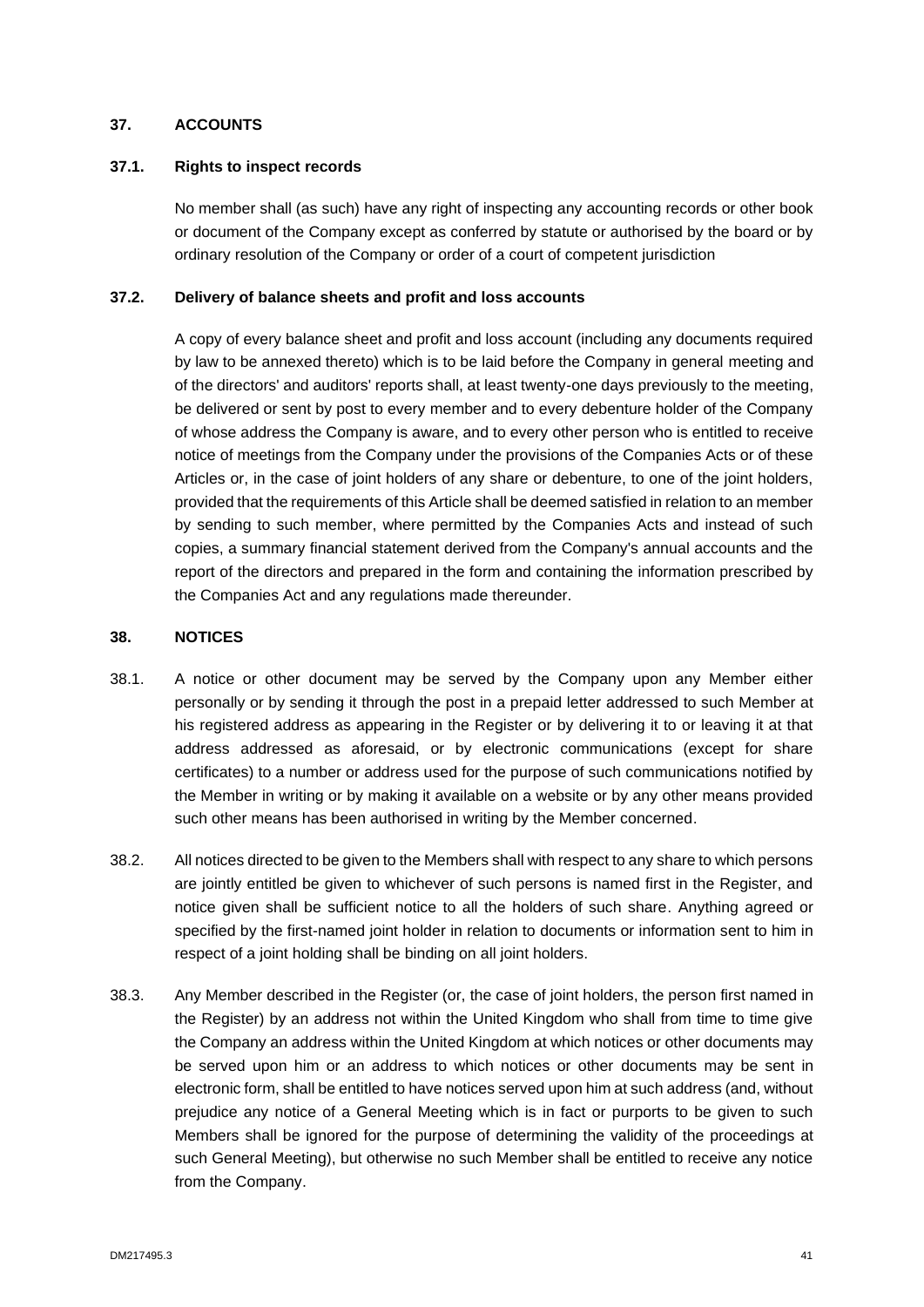- 38.4. Any summons, notice, order or other document required to be sent to or served upon the Company or upon any officer of the Company may be sent or served by leaving the same or sending it through the post in a prepaid registered letter addressed to the Company or to such officer, at the Office, or sent or delivered by electronic communications to a number or address used for the purpose of such communications notified by the Company in its communications to Members for this purpose If a notice or document is sent to the Company by electronic communications, it is treated as being delivered at the time it was received. Electronic communications sent to or served upon the Company which cannot be read or opened or which contain a computer virus wilt not be treated as being received.
- 38.5. Any notice or other document
	- (a) if served by first class post shall be deemed to have been served on the day following and if served by second class post shall be deemed to have been served on the second day following and if served by airmail shall be deemed to have been served on the second day following that on which the letter containing the same is put into the post, and in proving such service it shall be sufficient to prove that the letter containing the notice or document was properly addressed and put into the post as a prepaid letter or prepaid registered letter as the case may be,
	- (b) not sent by post but delivered or left at a registered address or address for service in the United Kingdom shall be deemed to have been served or delivered on the day and at the time at which it was delivered or left,
	- (c) served or delivered by an electronic communication shall be deemed to have been duly served or delivered at the time it was sent (except in the circumstances set out in Article 38.4) and in proving that a notice contained in an electronic communication was, it shall be conclusive evidence that the address used for the electronic communication was correct and that the electronic communication was properly despatched by the Company, and
	- (d) sent by a relevant system shall be deemed to have been served or delivered when the Company (or a sponsoring system-participant acting on its behalf) sends the issuer instructions relating to the notice or document.
- 38.6. Any notice or document delivered or sent by post to or left at the registered address of any Member or sent or delivered by an electronic communication to any Member in pursuance of these Articles shall, notwithstanding that such Member be then dead or bankrupt, and whether or not the Company have notice of his death or bankruptcy be deemed to have been duly served in respect of any share registered in the name of such Member as sole or joint holder, unless his name shall, at the time of the service of the notice or document, have been removed from the Register as the holder of the share and such service shall for all purposes be deemed a sufficient service of such notice or document on all persons interested (whether jointly with or as claiming through or under him) in the share.
- 38.7. Every person who, by operation of law, transfer or by any other means becomes entitled to a share shall be bound by any notice in respect of that share which, before his name is entered in the Register, has been duly given to a person from whom he derives his title.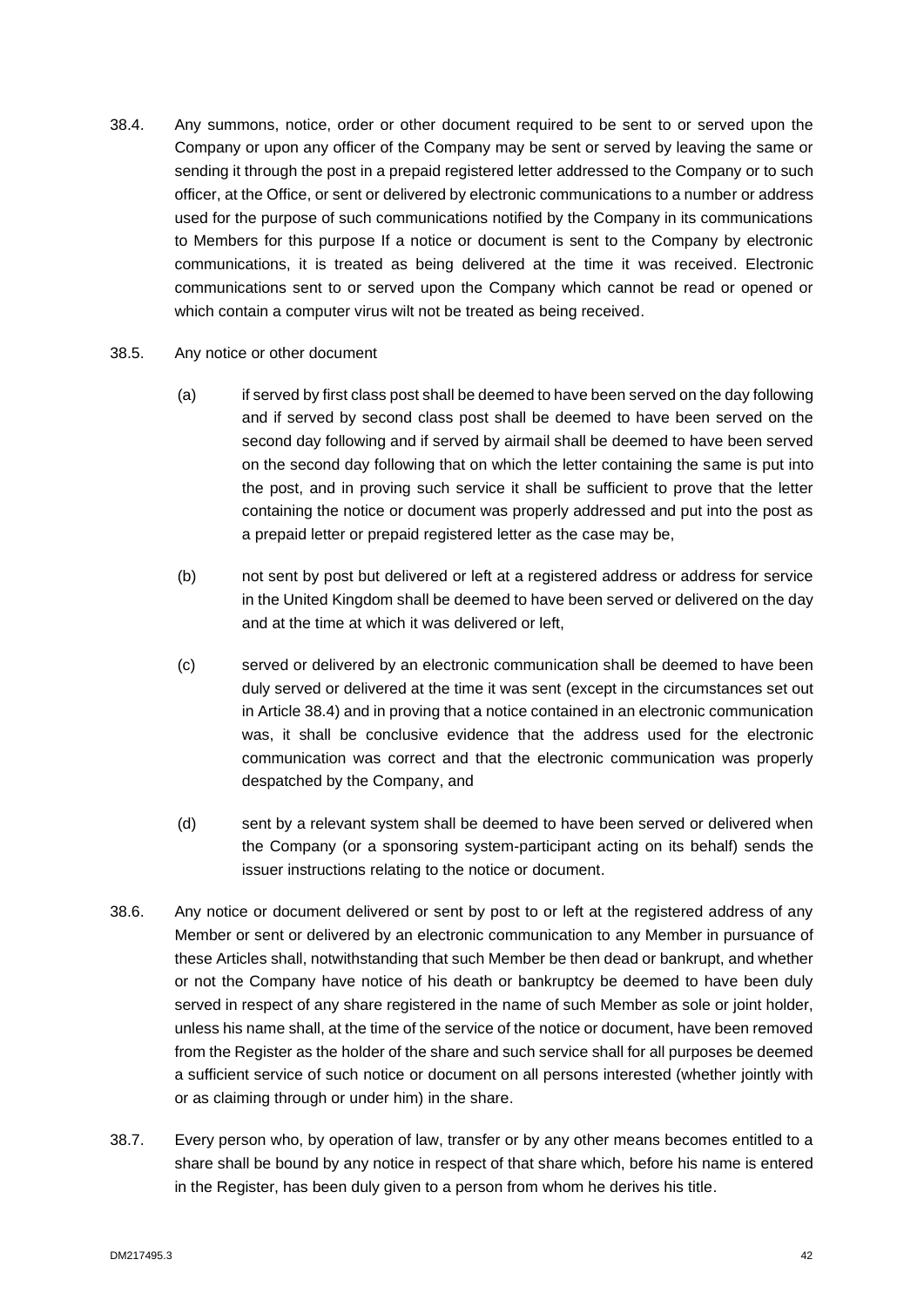- 38.8. Subject to the provisions of the Companies Acts, any notice required to be given by the Company to the Members or any of them, and not provided for by or pursuant to these Articles shall be sufficiently given by advertisement which shall be inserted once in at least one leading United Kingdom national newspaper. Any notice given by advertisement shall be deemed to have been served at noon on the day on which the advertisement appears.
- 38.9. Subject to the provisions of the Companies Acts, if at any time by reason of the suspension or any curtailment of postal services in the United Kingdom the Company is unable effectively to convene a General Meeting by notices sent through the post and the Board has resolved that it is necessary to do so in the interests of the Company, a General Meeting may (subject in the case of any Annual General Meeting to Sections 433 to 436 of the 2006 Act) be convened by a notice advertised on the same date in at least one leading United Kingdom national daily newspaper and such notice shall be deemed to have been duly served on all Members entitled thereto at noon on the day when the advertisements appear or if the same appear on different days, at noon on the last of the days when the advertisement appears In any such case the Company shall send confirmatory copies of the notice by post if at least 5 days prior to the Meeting the posting of notices again becomes practicable.
- 38.10. Nothing in Articles 38.1 to 38.9 shall affect any provision of the Companies Acts or any other legislation requiring notices or documents to be delivered in a particular way.

#### **38.11. Notice during disruption of postal services**

If at any time the Company is unable effectively to convene a general meeting by notices sent through the post in the United Kingdom as a result of the suspension or curtailment of postal services, notice of such general meeting may be sufficiently given by advertisement in the United Kingdom. Any notice given by advertisement for the purpose of this Article shall be advertised on the same date in at least two daily newspapers having a national circulation and such notice shall be deemed to have been served on all persons who are entitled to have notice of meetings served on them at noon on the day when the advertisement appears In any such case the Company shall send confirmatory copies of the notice by post if at least seven days prior to the meeting the posting of notices to addresses throughout the United Kingdom again becomes practicable.

# <span id="page-45-0"></span>**39. DESTRUCTION OF DOCUMENTS**

### **39.1. Power of Company to destroy documents**

The Company shall be entitled to destroy all instruments of transfer of shares which have been registered, and all other documents on the basis of which any entry is made in the register, at any time after the expiration of six years from the date of registration thereof and all dividend mandates or variations or cancellations thereof and notifications of change of address at any time after the expiration of two years from the date of recording thereof and all share certificates which have been cancelled at any time after the expiration of one year from the date of the cancellation thereof and all paid dividend warrants and cheques at any time after the expiration of one year from the date of actual payment thereof and all instruments of proxy which have been used for the purpose of a poll at any time after the expiration of one year from the date of such use and all instruments of proxy which have not been used for the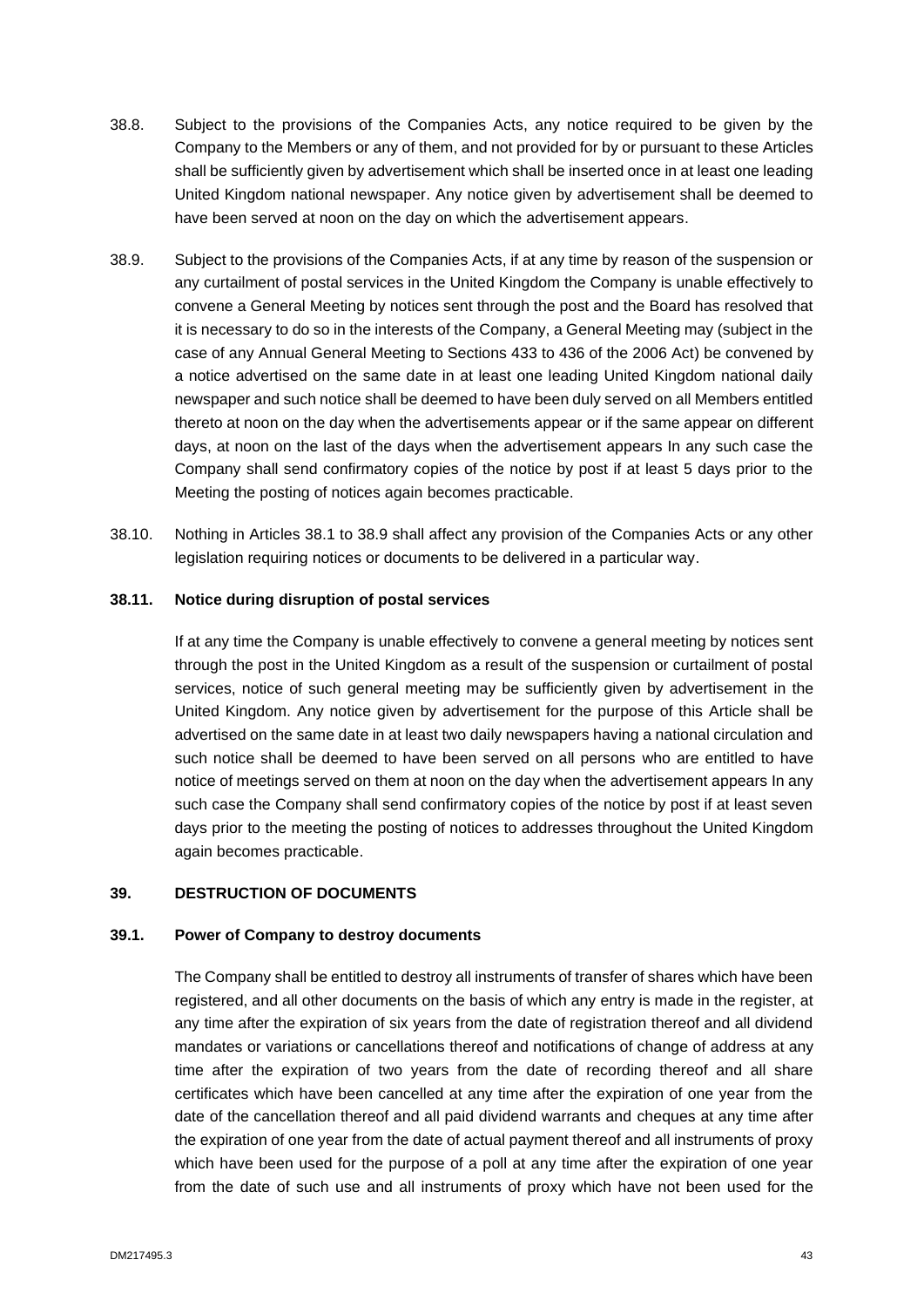purpose of a poll at any time after one month from the end of the meeting to which the instrument of proxy relates and at which no poll was demanded. It shall conclusively be presumed in favour of the Company that every entry in the register purporting to have been made on the basis of an instrument of transfer or other document so destroyed was duly and properly made, that every instrument of transfer so destroyed was a valid and effective instrument duly and properly registered, that every share certificate so destroyed was a valid and effective certificate duly and properly cancelled and that every other document hereinbefore mentioned so destroyed was a valid and effective document in accordance with the recorded particulars thereof in the books or records of the Company, provided always that

- (a) the provisions aforesaid shall apply only to the destruction of a document in good faith and without notice of any claim (regardless of the parties thereto) to which the document might be relevant,
- (b) nothing herein contained shall be construed as imposing upon the Company any liability in respect of the destruction of any such document earlier than as aforesaid or in any other circumstances which would not attach to the Company in the absence of this Article, and
- (c) references herein to the destruction of any document include references to the disposal thereof in any manner.

# <span id="page-46-0"></span>**40. UNTRACED SHAREHOLDERS**

# **40.1. Power to dispose of shares of untraced shareholders**

The Company shall be entitled to sell, at the best price reasonably obtainable, the shares of a member or the shares to which a person is entitled by virtue of transmission on death, bankruptcy, or otherwise by operation of law if and provided that

- (a) during the period of twelve years prior to the date of the publication of the advertisements referred to in paragraph (b) below (or, if published on different dates, the first thereof) at least three dividends in respect of the shares in question have been declared and all dividend warrants and cheques which have been sent in the manner authorised by these Articles in respect of the shares in question have remained uncashed, and
- (b) the Company shall as soon as practicable after expiry of the said period of twelve years have inserted advertisements both in a national daily newspaper and in a newspaper circulating in the area of the last known address of such member or other person giving notice of its intention to sell the shares, and
- (c) during the said period of twelve years and the period of three months following the publication of the said advertisements the Company shall have received no indication either of the whereabouts or of the existence of such member or person.

If during any twelve year period referred to in paragraph (a) above, further shares have been issued in right of those held at the beginning of such period or of any previously issued during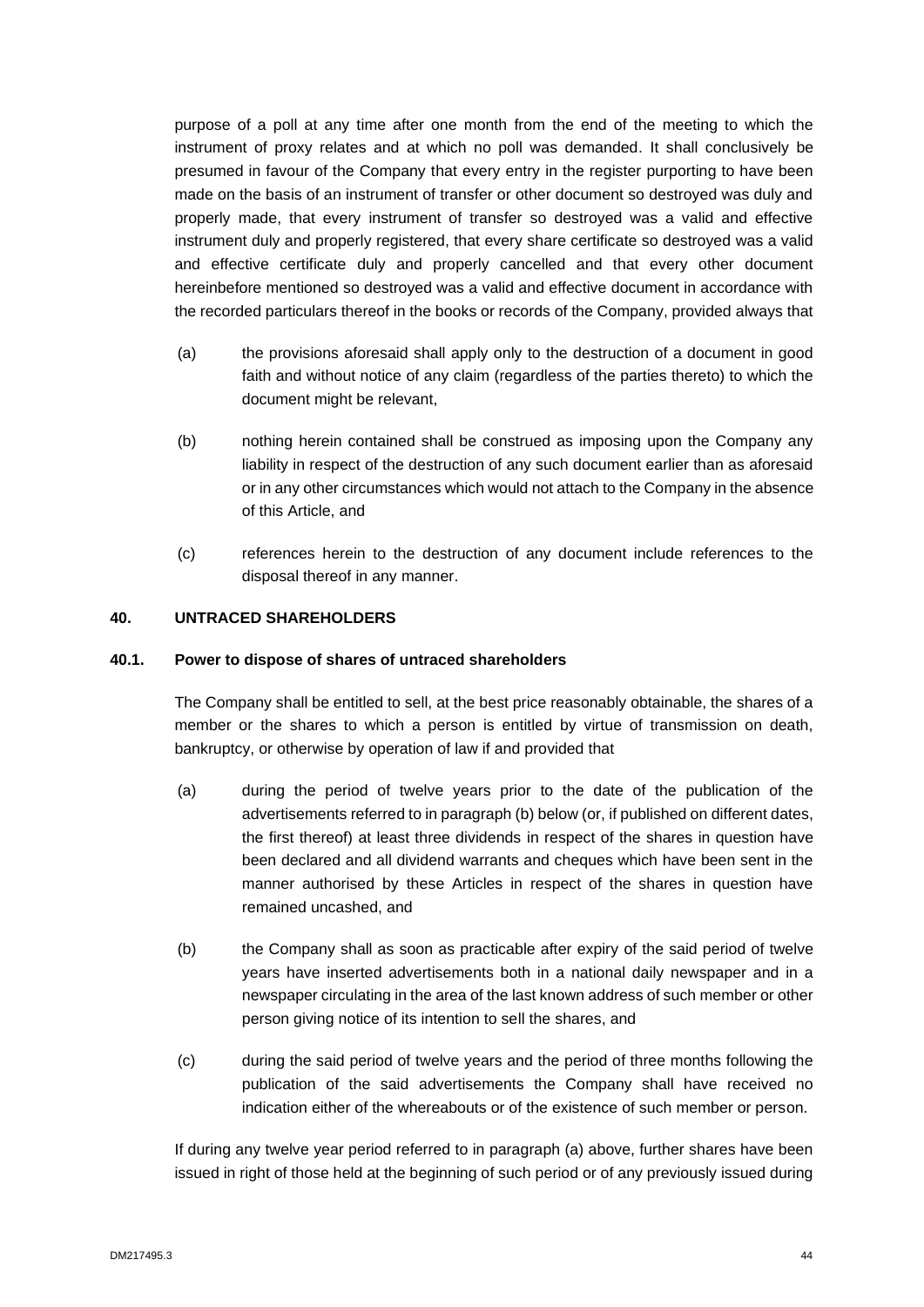such period and all the other requirements of this Article (other than the requirement that they be in issue for twelve years) have been satisfied in regard to the further shares, the Company may also sell the further shares.

# **40.2. Transfer on sale**

To give effect to any such sale, the board may authorise some person to execute an instrument of transfer of the shares sold to, or in accordance with the directions of, the purchaser and an instrument of transfer executed by that person shall be as effective as if it had been executed by the holder of, or person entitled by transmission to, the shares. The transferee shall not be bound to see to the application of the purchase money, nor shall his title to the shares be affected by any irregularity in, or invalidity of, the proceedings in reference to the sale.

#### **40.3. Proceeds of sale**

The net proceeds of sale shall belong to the Company which shall be obliged to account to the former member or other person previously entitled as aforesaid for an amount equal to such proceeds and shall enter the name of such former member or other person in the books of the Company as a creditor for such amount. No trust shall be created in respect of the debt, no interest shall be payable in respect of the same and the Company shall not be required to account for any money earned on the net proceeds, which may be employed in the business of the Company or invested in such investments as the board from time to time thinks fit.

# <span id="page-47-0"></span>**41. WINDING UP**

#### **41.1. Liquidator may distribute in specie**

If the Company is wound up, the liquidator may, with the sanction of an extraordinary resolution of the Company and any other sanction required by the Insolvency Act 1986, divide among the members in specie the whole or any part of the assets of the Company and may, for that purpose, value any assets and determine how the division shall be carried out as between the members or different classes of members. The liquidator may, with the like sanction, vest the whole or any part of the assets in trustees upon such trusts for the benefit of the members as he with the like sanction determines, but no member shall be compelled to any assets upon which there is a liability.

#### **41.2. Disposal of assets by liquidator**

The power of sale of a liquidator shall include a power to sell wholly or partially for shares or debentures or other obligations of another body corporate, either then already constituted or about to be constituted for the purpose of carrying out the sale.

# <span id="page-47-1"></span>**42. INDEMNITY**

#### **42.1. Indemnity to directors, officers, etc.**

Subject always to the provisions of the Companies Acts, and without prejudice to any protection from liability which may otherwise apply, the Company may, at its discretion and subject to any policies adopted by the Directors from time to time, indemnify every Director or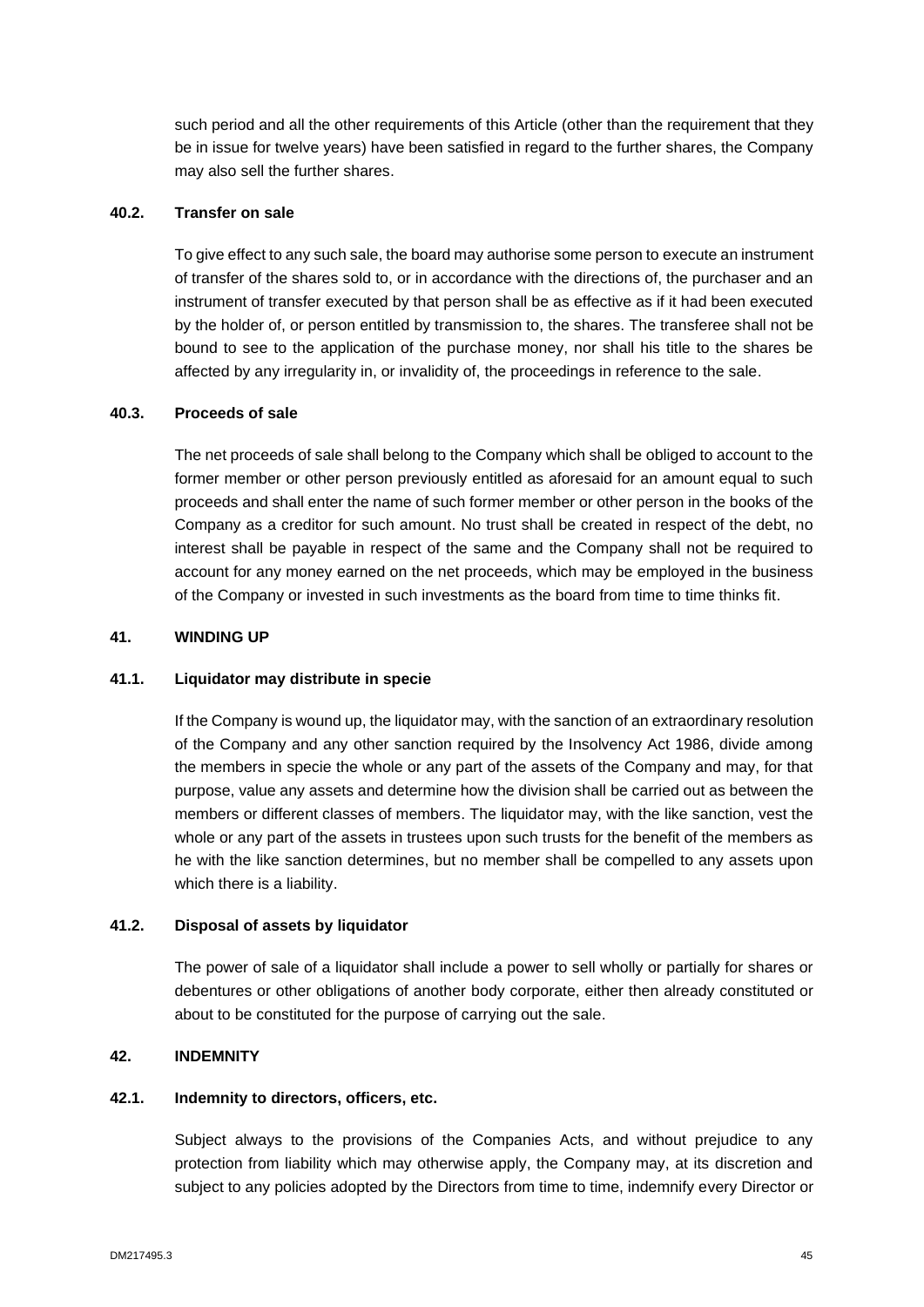other officer or auditor of the Company out of the assets of the Company against all costs, charges, losses, expenses and liabilities which he may sustain or incur in relation to the Company in or about the actual or purported execution of the duties of his office or the exercise or purported exercise of his powers or otherwise in relation thereto, including any liability incurred by him in defending any criminal or civil proceedings, provided that no such indemnity shall be provided in respect of any liability incurred

- (a) by a Director
	- (i) to the Company or any associated company of the Company,
	- (ii) to pay a fine imposed in any criminal proceedings or a penalty imposed by a regulatory authority for non-compliance with any requirement of a regulatory nature (however arising),
	- (iii) in defending any criminal proceedings in which he is convicted,
	- (iv) in defending any civil proceedings brought by the Company, or an associated company of the Company, in which judgement is given against him, or
	- (v) in connection with any application for relief under the Companies Acts in which the court refuses to grant him relief, or
- (b) by an auditor in defending any proceedings (whether civil or criminal) in which judgment is given against him or he is convicted.
- 42.2. The Company may at its discretion provide a Director or other officer with funds, or otherwise arrange, to meet expenditure incurred or to be incurred by him in defending any criminal or civil proceedings or defending himself in an investigation by a regulatory authority or against action proposed to be taken by a regulatory authority or in connection with any application for relief under the Companies Acts arising in relation to the Company or an associated company by virtue of the actual or purported execution of the duties of his office or the exercise or purported exercise of his powers or otherwise in relation thereto, provided that such funds may only be made available in accordance with the provisions of the Companies Acts, including on the terms that such funds shall be repaid by the Director or other officer to the Company in the circumstances required by the Companies Acts, where relevant, or in any other circumstances the Company may prescribe, or where the Company otherwise reserves the right to require repayment, at any time, and the Company at its discretion exercises such right.
- 42.3. Articles 42.1 and 42.2 shall permit the Company to give such indemnities and to provide such funding to any persons who were formerly a Director or other officer or auditor of the Company where the proceedings brought against him relate to any act or omission alleged to have been committed or to have occurred at a time during which he held such office.
- 42.4. Without prejudice to the provisions of Articles 42.1 to 42.3, the Directors shall have power to purchase and maintain insurance for or for the benefit of any persons who are or were at any time Directors, officers or employees of the Company, or of any other company in which the